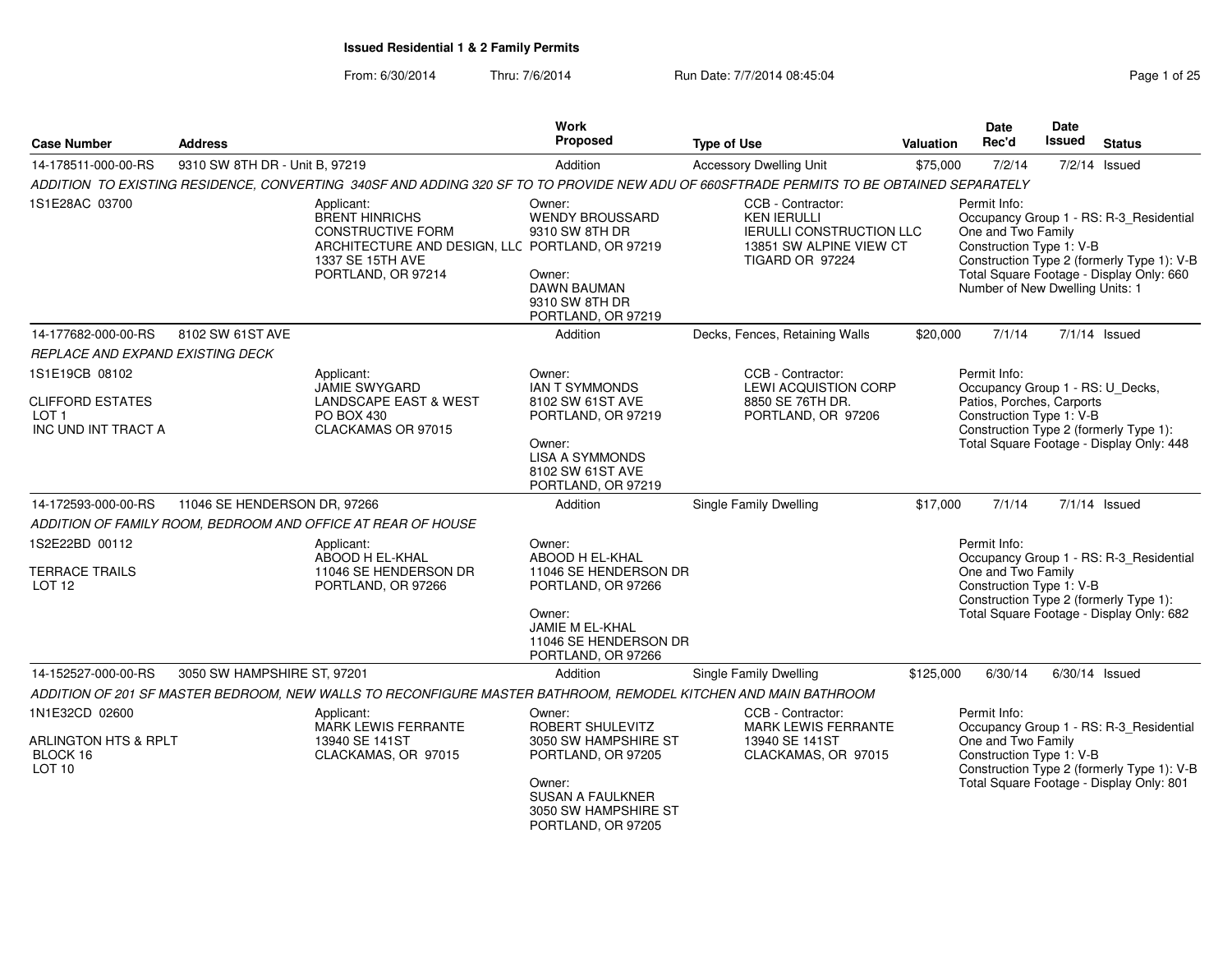From: 6/30/2014

| <b>Case Number</b>                                                      | <b>Address</b>            |                                                                                                                                                                       | <b>Work</b><br>Proposed                                                                                                                                      | <b>Type of Use</b>            |                                                                                                           | <b>Valuation</b> | <b>Date</b><br>Rec'd                                                                                      | <b>Date</b><br><b>Issued</b> | <b>Status</b>                                                                                                                      |
|-------------------------------------------------------------------------|---------------------------|-----------------------------------------------------------------------------------------------------------------------------------------------------------------------|--------------------------------------------------------------------------------------------------------------------------------------------------------------|-------------------------------|-----------------------------------------------------------------------------------------------------------|------------------|-----------------------------------------------------------------------------------------------------------|------------------------------|------------------------------------------------------------------------------------------------------------------------------------|
| 14-138926-REV-01-RS                                                     | 26750 NW SAUVIE ISLAND RD |                                                                                                                                                                       | Addition                                                                                                                                                     | <b>Single Family Dwelling</b> |                                                                                                           | \$37,500         | 6/6/14                                                                                                    |                              | $7/2/14$ Issued                                                                                                                    |
|                                                                         |                           | VALUED ADDED REVISION-CHANGE TO ROOFLINE TO VAULT SALON ROOM, ADDED WINDOWS, CHIMNEY SIZE CHANGED, NEW DOG KENNEL FENCESEE ATTACHED                                   |                                                                                                                                                              |                               |                                                                                                           |                  |                                                                                                           |                              |                                                                                                                                    |
| 3N1W30 00500                                                            |                           | Applicant:<br>Mike Coyle<br><b>Faster Permits</b><br>14334 NW Eagleridge<br>Portland, OR 97229                                                                        | Owner:<br><b>WALTER REMMERS</b><br>26750 NW SAUVIE ISLAND RD<br>PORTLAND, OR 97231                                                                           | <b>VIC REMMERS</b>            | CCB - Contractor:<br>EVERETT CUSTOM HOMES INC<br>735 SW 158TH AVE STE 180<br>BEAVERTON OR 97008           |                  | Permit Info:<br>One and Two Family<br>Construction Type 1: V-B                                            |                              | Occupancy Group 1 - RS: R-3_Residential<br>Construction Type 2 (formerly Type 1): V-B<br>Total Square Footage - Display Only: 4994 |
| 14-156423-000-00-RS                                                     | 3405 NE 43RD AVE, 97213   |                                                                                                                                                                       | Addition                                                                                                                                                     | Single Family Dwelling        |                                                                                                           | \$50,000         | 5/21/14                                                                                                   |                              | $7/2/14$ Issued                                                                                                                    |
|                                                                         |                           | 3 DORMER ADDITIONS ON EAST AND WEST SIDES TO EXPAND EXISTING BEDROOMS AND ADD NEW BATHROOM; PLUMBING AND ELECTRICAL TO BE PULLED LATER                                |                                                                                                                                                              |                               |                                                                                                           |                  |                                                                                                           |                              |                                                                                                                                    |
| 1N2E30BB 06800<br><b>BEAUMONT</b><br><b>BLOCK3</b><br>LOT <sub>4</sub>  |                           | Applicant:<br><b>DON OWENS</b><br>PORTLAND'S CHOICE<br><b>REMODELING INC</b><br>6540 SE FOSTER ROAD<br>PORTLAND, OR 97206                                             | Owner:<br><b>CATHLEEN M HESLIN</b><br>3405 NE 43RD AVE<br>PORTLAND, OR 97213-1132                                                                            |                               | CCB - Contractor:<br>PORTLANDS CHOICE<br><b>REMODELING INC</b><br>6540 SE FOSTER RD<br>PORTLAND, OR 97206 |                  | Permit Info:<br>One and Two Family<br>Construction Type 1: V-B                                            |                              | Occupancy Group 1 - RS: R-3_Residential<br>Construction Type 2 (formerly Type 1):<br>Total Square Footage - Display Only: 103      |
| 14-151878-000-00-RS                                                     | 4731 NE 77TH AVE, 97218   |                                                                                                                                                                       | Addition                                                                                                                                                     | Single Family Dwelling        |                                                                                                           | \$245,649        | 5/8/14                                                                                                    |                              | 7/1/14 Issued                                                                                                                      |
|                                                                         |                           | ADDITION TO ADD AN ADDITIONAL TWO STORY 1035SF OF LIVING SPACE TO EXISTING SINGLE FAMILY DWELLING. ADDITION WILL CONNECT THE DETACHED GARAGE TO HOME. Trade Permits : |                                                                                                                                                              |                               |                                                                                                           |                  |                                                                                                           |                              |                                                                                                                                    |
| 1N2E20AC 01900<br><b>BEDFORD PK</b><br>BLOCK 6<br>$LOT 1-4$             |                           | Applicant:<br>MIKE MONTGOMERY<br>SIMPL HOME DESIGNS<br>5531 SW BUDDINGTON ST<br>PORTLAND OR 97219                                                                     | Owner:<br>ZACHARY DILLON<br>4731 NE 77TH AVE<br>PORTLAND, OR 97218<br>Owner:<br><b>AMY MACKINNON</b><br>4731 NE 77TH AVE<br>PORTLAND, OR 97218               | $9 - 365$                     | CCB - Contractor:<br>THE TASK MAN LLC<br>15450 BOONES FERRY RD SUITE<br>LAKE OSWEGO, OR 97035             |                  | Permit Info:<br>One and Two Family<br>Construction Type 1: V-B                                            |                              | Occupancy Group 1 - RS: R-3 Residential<br>Construction Type 2 (formerly Type 1): V-B<br>Total Square Footage - Display Only: 2938 |
| 14-160873-000-00-RS                                                     | 7514 SW 33RD AVE, 97219   |                                                                                                                                                                       | Addition                                                                                                                                                     | Single Family Dwelling        |                                                                                                           | \$65,000         | 6/30/14                                                                                                   |                              | $6/30/14$ Issued                                                                                                                   |
|                                                                         |                           | 271 SF SINGLE LEVEL ADDITION TO REAR OF HOUSE FOR NEW FAMILY ROOM: TRADES TO BE PULLED SEPARATELY                                                                     |                                                                                                                                                              |                               |                                                                                                           |                  |                                                                                                           |                              |                                                                                                                                    |
| 1S1E20AC 13000<br><b>BUCKINGHAM HTS</b><br>BLOCK 8<br>LOT <sub>25</sub> |                           | Applicant:<br><b>TIM KAMP</b><br>ORANGEWALL STUDIOS<br>ARCHITECTURE AND PLANNING<br>240 N BROADWAY SUITE 202<br>PORTLAND OR 97227                                     | Owner:<br>PAUL W DEKONING<br>7514 SW 33RD AVE<br>PORTLAND, OR 97219-1859<br>Owner:<br><b>REGAN M DEKONING</b><br>7514 SW 33RD AVE<br>PORTLAND, OR 97219-1859 | <b>TO BID</b>                 | <b>Primary Contractor:</b>                                                                                |                  | Permit Info:<br>One and Two Family<br>Construction Type 1: V-B                                            |                              | Occupancy Group 1 - RS: R-3_Residential<br>Construction Type 2 (formerly Type 1):<br>Total Square Footage - Display Only: 271      |
| 14-170533-000-00-RS                                                     | 4525 NE 8TH AVE, 97211    |                                                                                                                                                                       | Addition                                                                                                                                                     | Single Family Dwelling        |                                                                                                           | \$3,059          | 7/3/14                                                                                                    |                              | $7/3/14$ Issued                                                                                                                    |
|                                                                         |                           | ADDITION OF NEW FRONT DECK; REMOVE OLD DECK AND ROOF COVER. BUILD NEW UNCOVERED DECK TO FULL WIDTH OF HOUSE***see 14-164620-IQ***                                     |                                                                                                                                                              |                               |                                                                                                           |                  |                                                                                                           |                              |                                                                                                                                    |
| 1N1E23BC 13100<br><b>HIGHLAND</b><br>BLOCK 19<br>LOT <sub>9</sub>       |                           | Applicant:<br>DL HOME REMODELING LLC<br>13347 SE PIPER DR<br>HAPPY VALLEY, OR 97086                                                                                   | Owner:<br><b>KAITLIN M PAUL</b><br>4525 NE 8TH AVE<br>PORTLAND, OR 97211-3947                                                                                |                               | CCB - Contractor:<br>DL HOME REMODELING LLC<br>13347 SE PIPER DR<br>HAPPY VALLEY, OR 97086                |                  | Permit Info:<br>Occupancy Group 1 - RS: U_Decks,<br>Patios, Porches, Carports<br>Construction Type 1: V-B |                              | Construction Type 2 (formerly Type 1):<br>Total Square Footage - Display Only: 144                                                 |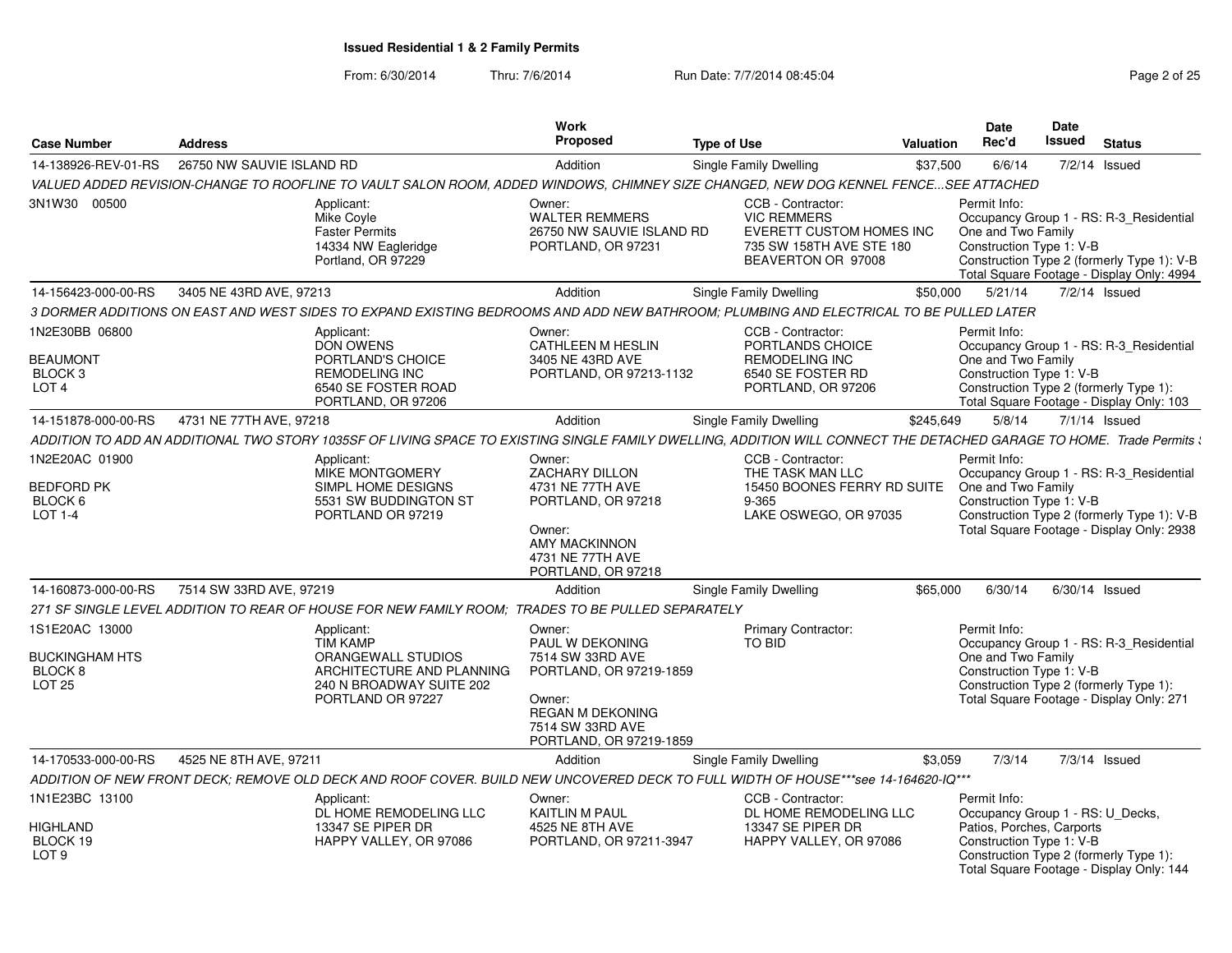From: 6/30/2014

Thru: 7/6/2014 **Run Date: 7/7/2014 08:45:04** Page 3 of 25

|                                |                                                    |                                                                                                                                                             | Work                                        |                                                                                               | Date                                | Date                                                                             |
|--------------------------------|----------------------------------------------------|-------------------------------------------------------------------------------------------------------------------------------------------------------------|---------------------------------------------|-----------------------------------------------------------------------------------------------|-------------------------------------|----------------------------------------------------------------------------------|
| <b>Case Number</b>             | Address                                            |                                                                                                                                                             | <b>Proposed</b>                             | <b>Type of Use</b>                                                                            | Valuation Rec'd                     | <b>Issued Status</b>                                                             |
|                                | 14-170996-000-00-RS     10900 SW RIVERWOOD RD      |                                                                                                                                                             | Addition                                    | Single Family Dwelling                                                                        |                                     | \$110 6/18/14 7/2/14 Issued                                                      |
|                                |                                                    | REPAIR EXISTING DECK ABOVE LIVING SPACE. CONSTRUCT NEW SUNROOM OVER EXISTING FOOTPRINT. ADD 4 PILES TO 2 EXISTING FOOTINGS.                                 |                                             |                                                                                               |                                     |                                                                                  |
| 1S1E26CC 00600                 |                                                    | Applicant:<br><b>Scott Gregor</b>                                                                                                                           | Owner:<br><b>CHARISSE M SPADA</b>           | CCB - Contractor:<br><b>IBUILDPDX COMPANY LLC</b>                                             | Permit Info:                        | Occupancy Group 1 - RS: R-3_Residential                                          |
| PALATINE HILL                  |                                                    | <b>IBUILD PDX COMPANY, LLC</b>                                                                                                                              | 8448 NE 33RD DR                             | 1936 SE 23RD AVE                                                                              | One and Two Family                  |                                                                                  |
| LOT 1 TL 600                   |                                                    | P.O. BOX 25376                                                                                                                                              | PORTLAND, OR 97211-2163                     | PORTLAND, OR 97214                                                                            |                                     | Construction Type 1: V-B                                                         |
| SPLIT LEVY & SPLIT MAP R232761 |                                                    | Portland, OR 97298-0376                                                                                                                                     |                                             |                                                                                               |                                     | Construction Type 2 (formerly Type 1):                                           |
| (R638800120)                   | 14-175618-000-00-RS     15537 SE LINCOLN ST, 97233 |                                                                                                                                                             | Addition                                    | <b>Single Family Dwelling</b>                                                                 |                                     | Total Square Footage - Display Only: 1<br>\$3,860 7/1/14 7/1/14 Under Inspection |
|                                | NEW COVERED PORCH ON FRONT ELEVATION OF HOUSE      |                                                                                                                                                             |                                             |                                                                                               |                                     |                                                                                  |
| 1S2E01DC 03400                 |                                                    | Applicant:                                                                                                                                                  | Owner:                                      | CCB - Contractor:                                                                             | Permit Info:                        |                                                                                  |
|                                |                                                    | <b>JEFF BERTOZZI</b>                                                                                                                                        | LEE TXHA MOUA                               | FRIENDLY REMODELING INC                                                                       |                                     | Occupancy Group 1 - RS: R-3_Residential                                          |
| <b>HUNTWICK ESTATES</b>        |                                                    | 128 SE 199TH                                                                                                                                                | 15537 SE LINCOLN ST                         | 128 NE 199TH AVE                                                                              | One and Two Family                  |                                                                                  |
| BLOCK 1<br>LOT 2               |                                                    | PORTLAND OREGON 97230                                                                                                                                       | PORTLAND, OR 97233-3455                     | PORTLAND, OR 97230                                                                            |                                     | Construction Type 1: V-B<br>Construction Type 2 (formerly Type 1):               |
|                                |                                                    |                                                                                                                                                             |                                             |                                                                                               |                                     | Total Square Footage - Display Only: 35                                          |
|                                | 14-176311-000-00-RS   12412 SW 60TH AVE, 97219     |                                                                                                                                                             | Addition                                    | Single Family Dwelling                                                                        | \$47,425 7/3/14 7/3/14 Issued       |                                                                                  |
|                                |                                                    | ADDITION TO EXPAND THE FOOTPRINT OF THE HOUSE TO NE SIDE OF THE HOUSE; ADDITION TO INCLUDE NEW MASTERBEDROOM AND NEW BATHROOM                               |                                             |                                                                                               |                                     |                                                                                  |
| 1S1E31CD 03800                 |                                                    | Applicant:                                                                                                                                                  | Owner:                                      | CCB - Contractor:                                                                             | Permit Info:                        |                                                                                  |
| <b>SPRUCE</b>                  |                                                    | DAN MANNING                                                                                                                                                 | JONATHAN R HOLLAND                          | <b>DAN MANNING</b><br><b>DAN MANNING PC</b>                                                   |                                     | Occupancy Group 1 - RS: R-3_Residential                                          |
| LOT <sub>1</sub>               |                                                    | DAN MANNING PC<br>2926 SW BOUNDARY                                                                                                                          | 12412 SW 60TH AVE<br>PORTLAND, OR 97219     | 2926 SW BOUNDARY                                                                              | One and Two Family                  | Construction Type 1: V-B                                                         |
| LOT 2 EXC S 54'                |                                                    | PORTLAND, OREGON 97239                                                                                                                                      |                                             | PORTLAND, OREGON 97239                                                                        |                                     | Construction Type 2 (formerly Type 1):                                           |
|                                |                                                    |                                                                                                                                                             | Owner:<br>MARY J ELVERHOY                   |                                                                                               |                                     | Total Square Footage - Display Only: 430                                         |
|                                |                                                    |                                                                                                                                                             | 12412 SW 60TH AVE                           |                                                                                               |                                     |                                                                                  |
|                                |                                                    |                                                                                                                                                             | PORTLAND, OR 97219                          |                                                                                               |                                     |                                                                                  |
|                                | 13-242093-000-00-RS 710 SE LAMBERT ST, 97202       |                                                                                                                                                             | Addition                                    | Single Family Dwelling                                                                        | \$236,895  12/31/13  7/3/14  Issued |                                                                                  |
|                                |                                                    | WHOLE HOUSE REMODEL AND ADDITION WITH NEW ATTACHED ACCESSORY                                                                                                |                                             | DWELLING UNIT AT REAR, CONNECTED TO MAIN RESIDENCE BY COVERED BREEZEWAY; NEW POSTS IN BASEMEI |                                     |                                                                                  |
| 1S1E23CB 01000                 |                                                    | Applicant:                                                                                                                                                  | Owner:                                      | CCB - Contractor:                                                                             | Permit Info:                        |                                                                                  |
| <b>CITY VIEW PK</b>            |                                                    | MIKE COYLE<br><b>FASTER PERMITS</b>                                                                                                                         | <b>GEOFFREY DENTON</b><br>710 SE LAMBERT ST | <b>CHRIS WISDOM</b><br><b>WISDOM INC</b>                                                      |                                     | Occupancy Group 1 - RS: R-3_Residential                                          |
| BLOCK 20                       |                                                    | 14334 NW EAGLERIDGE LANE                                                                                                                                    | PORTLAND, OR 97202-6324                     | 5331 SW MACADAM AVE SUITE                                                                     | One and Two Family                  | Construction Type 1: V-B                                                         |
| W 1/2 OF LOT 8                 |                                                    | PORTLAND, OR 97229                                                                                                                                          |                                             | 258-519                                                                                       |                                     | Construction Type 2 (formerly Type 1): V-B                                       |
| LOT 9                          |                                                    |                                                                                                                                                             | Owner:<br><b>SHANNON DENTON</b>             | PORTLAND, OR 97239                                                                            |                                     | Total Square Footage - Display Only: 4056                                        |
|                                |                                                    |                                                                                                                                                             | 710 SE LAMBERT ST                           |                                                                                               |                                     | Number of New Dwelling Units: 1                                                  |
|                                |                                                    |                                                                                                                                                             | PORTLAND, OR 97202-632                      |                                                                                               |                                     |                                                                                  |
|                                | 14-148826-000-00-RS 4405 SE OGDEN ST, 97206        |                                                                                                                                                             | Addition                                    | Single Family Dwelling                                                                        | \$174,704  4/28/14  7/3/14  Issued  |                                                                                  |
|                                |                                                    | COMPLETE NEW 2ND STORY ADDITION FOR 3 BEDROOMS AND 2 BATHS; REMODEL MAIN FLOOR TO ADD INTERIOR STAIRS, KITCHEN REMODEL AND ADD DINING ROOM; NEW FRONT PORCH |                                             |                                                                                               |                                     |                                                                                  |
| 1S2E19BC 04100                 |                                                    | Applicant:                                                                                                                                                  | Owner:                                      | CCB - Contractor:                                                                             | Permit Info:                        |                                                                                  |
| <b>DOVER</b>                   |                                                    | MICHELLE JERESEK                                                                                                                                            | MICHAEL E MCGOWAN<br>4405 SE OGDEN ST       | ROBERT JOHN LESZEWSKI<br>2444 NE 43RD                                                         |                                     | Occupancy Group 1 - RS: R-3_Residential                                          |
| BLOCK 13                       |                                                    | IVON STREET STUDIO<br>1524 SE IVON ST                                                                                                                       | PORTLAND, OR 97206-8455                     | PORTLAND, OR 97213                                                                            | One and Two Family                  | Construction Type 1: V-B                                                         |
| LOT 13&14                      |                                                    | PORTLAND OR 97202                                                                                                                                           |                                             |                                                                                               |                                     | Construction Type 2 (formerly Type 1): V-B                                       |
|                                |                                                    |                                                                                                                                                             | Owner:<br>NICOLE D MCGOWAN                  |                                                                                               |                                     | Total Square Footage - Display Only: 2800                                        |
|                                |                                                    |                                                                                                                                                             | 4405 SE OGDEN ST                            |                                                                                               |                                     |                                                                                  |
|                                |                                                    |                                                                                                                                                             | PORTLAND, OR 97206-8455                     |                                                                                               |                                     |                                                                                  |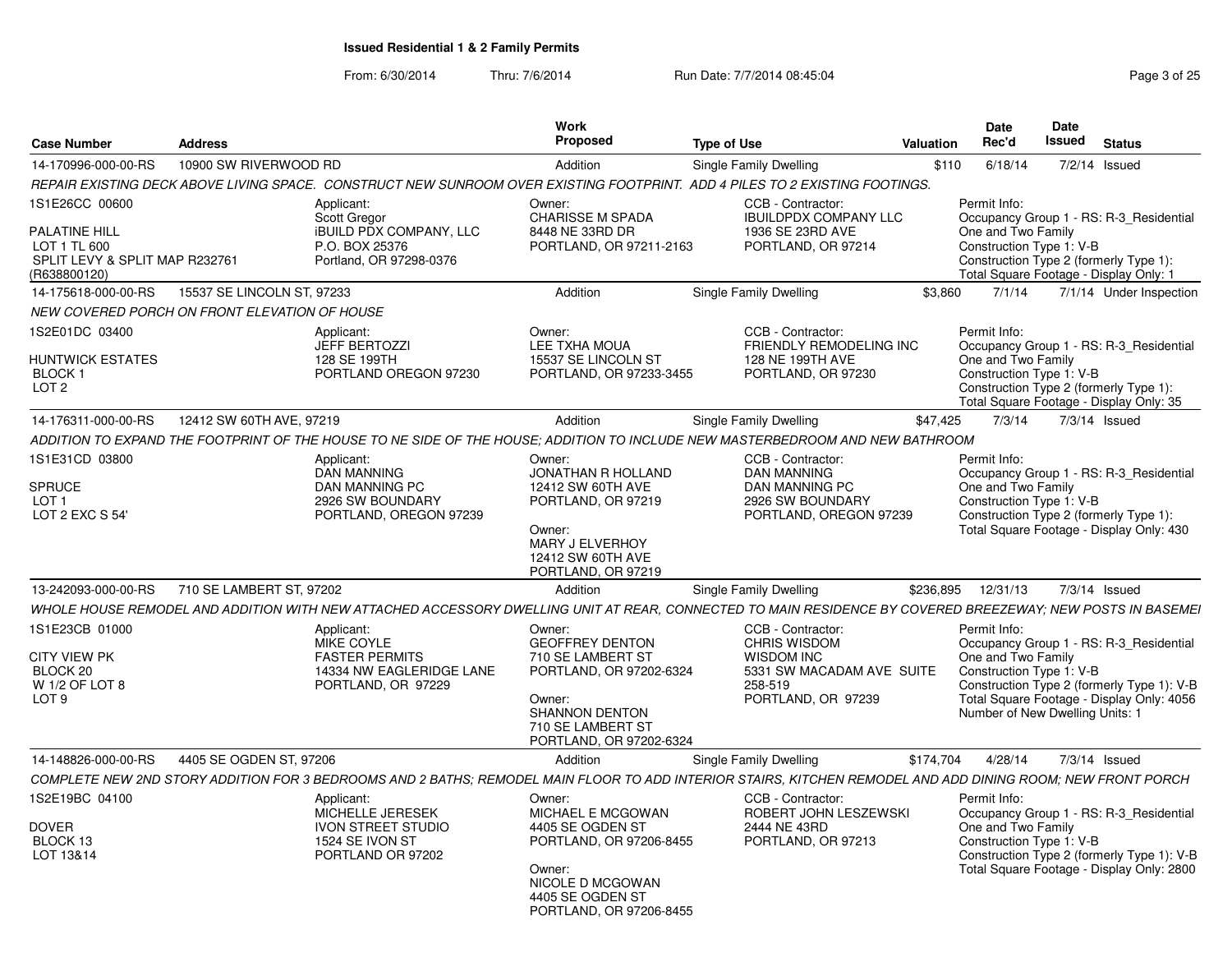| <b>Case Number</b>                                                               | <b>Address</b>                                                                                                                                              | Work<br>Proposed                                                                                                                                                   | <b>Type of Use</b>                                                                                                            | Valuation | <b>Date</b><br>Rec'd                                                                              | Date<br>Issued | <b>Status</b>                                                                                                                     |
|----------------------------------------------------------------------------------|-------------------------------------------------------------------------------------------------------------------------------------------------------------|--------------------------------------------------------------------------------------------------------------------------------------------------------------------|-------------------------------------------------------------------------------------------------------------------------------|-----------|---------------------------------------------------------------------------------------------------|----------------|-----------------------------------------------------------------------------------------------------------------------------------|
| 14-146157-000-00-RS                                                              | 2702 NE BRYCE ST - Unit B. 97212                                                                                                                            | Addition                                                                                                                                                           | Single Family Dwelling                                                                                                        | \$140,000 | 4/24/14                                                                                           |                | $7/2/14$ Issued                                                                                                                   |
|                                                                                  | ADDITION TO BACK OF SINGLE FAMILY TO CREATE SINGLE STORY ADU WITH BASEMENT.                                                                                 |                                                                                                                                                                    |                                                                                                                               |           |                                                                                                   |                |                                                                                                                                   |
| 1N1E24CB 20600                                                                   | Applicant:<br><b>TRISHA WONDERLICK</b><br>2702 NE BRYCE ST<br>PORTLAND, OR 97212                                                                            | Owner:<br><b>BRET A WONDERLICK</b><br>2702 NE BRYCE ST<br>PORTLAND, OR 97212<br>Owner:<br>TRISHA WONDERLICK<br>2702 NE BRYCE ST<br>PORTLAND, OR 97212              | CCB - Contractor:<br>PREMIER REMODELING &<br><b>DESIGN LLC</b><br>2435 CRESTMONT CIRCLE S<br><b>SALEM, OR 97302</b>           |           | Permit Info:<br>One and Two Family<br>Construction Type 1: V-B<br>Number of New Dwelling Units: 1 |                | Occupancy Group 1 - RS: R-3_Residential<br>Construction Type 2 (formerly Type 1): V-B<br>Total Square Footage - Display Only: 776 |
| 14-174969-REV-01-RS                                                              | 3214 NE HOYT ST, 97232                                                                                                                                      | Addition                                                                                                                                                           | Single Family Dwelling                                                                                                        | \$        | 7/2/14                                                                                            |                | 7/2/14 Issued                                                                                                                     |
|                                                                                  | REVISION TO CHANGE REVISED AND NEW ROOF STRUCTURE FROM FULLY STICK-FRAMED TO A COMBINATION OF ROOF TRUSSES AND STICK-FRAMED, BEW POSTS AND BEAMS TO FOUNDA1 |                                                                                                                                                                    |                                                                                                                               |           |                                                                                                   |                |                                                                                                                                   |
| 1N1E36BD 06500<br>LAURELHURST<br>BLOCK 15<br>LOT <sub>2</sub>                    | Applicant:<br><b>RYAN LANIGAN</b><br>3214 NE HOYT ST<br>PORTLAND, OR 97232                                                                                  | Owner:<br>RYAN LANIGAN<br>3214 NE HOYT ST<br>PORTLAND, OR 97232<br>Owner:<br><b>SARAH C LANIGAN</b><br>3214 NE HOYT ST<br>PORTLAND, OR 97232                       |                                                                                                                               |           | Permit Info:<br>One and Two Family<br>Construction Type 1: V-B                                    |                | Occupancy Group 1 - RS: R-3 Residential<br>Construction Type 2 (formerly Type 1):<br>Total Square Footage - Display Only: 390     |
| 14-176939-000-00-RS                                                              | 130 SE 155TH PL, 97233                                                                                                                                      | Addition                                                                                                                                                           | <b>Single Family Dwelling</b>                                                                                                 | \$42,420  | 7/1/14                                                                                            |                | 7/1/14 Under Inspection                                                                                                           |
|                                                                                  | ADDITION TO THE REAR OF THE HOUSE TO EXPAND LIVING ROOM AND ADD WALLS FOR NEW LAUNDRY ROOM***TRADES TO BE OBTAINED SEPARATELY***                            |                                                                                                                                                                    |                                                                                                                               |           |                                                                                                   |                |                                                                                                                                   |
| 1N2E36DC 00800<br><b>EASTGLADE PK</b><br>BLOCK <sub>2</sub><br>LOT <sub>10</sub> | Applicant:<br><b>PROLINE BUILDERS &amp;</b><br>ASSOCIATES LLC<br>16 NE TANDEM WAY APT 255<br>HILLBORO, OR 97124                                             | Owner:<br><b>BYRON L SUMMERS</b><br>130 SE 155TH PL<br>PORTLAND, OR 97233-3149<br>Owner:<br>ALICE N SUMMERS<br>130 SE 155TH PL<br>PORTLAND, OR 97233-3149          | CCB - Contractor:<br><b>PROLINE BUILDERS &amp;</b><br><b>ASSOCIATES LLC</b><br>16 NE TANDEM WAY APT 255<br>HILLBORO, OR 97124 |           | Permit Info:<br>One and Two Family<br>Construction Type 1: V-B                                    |                | Occupancy Group 1 - RS: R-3 Residential<br>Construction Type 2 (formerly Type 1):<br>Total Square Footage - Display Only: 218     |
| 14-178785-000-00-RS                                                              | 5734 SW 53RD AVE, 97221                                                                                                                                     | Addition                                                                                                                                                           | Single Family Dwelling                                                                                                        | \$7,000   | 7/3/14                                                                                            |                | 7/3/14 Issued                                                                                                                     |
|                                                                                  | BUILD PATIO COVER OVER EXISTING CONCRETE PATIO                                                                                                              |                                                                                                                                                                    |                                                                                                                               |           |                                                                                                   |                |                                                                                                                                   |
| 1S1E18DB 02300<br>WESTHAMPTON<br>BLOCK 5<br>LOT 6 TL 2300                        | Applicant:<br><b>BOBBY DANIELS</b><br><b>LYFE DESIGNS</b><br>7236 SE RURAL ST<br>PORTLAND, OR 97206                                                         | Owner:<br><b>CLARK CHEN</b><br>5734 SW 53RD AVE<br>PORTLAND, OR 97221-1727<br>Owner:<br><b>CASANDRA SUE HIBBARD</b><br>5734 SW 53RD AVE<br>PORTLAND, OR 97221-1727 | <b>Primary Contractor:</b><br><b>TO BID</b>                                                                                   |           | Permit Info:<br>Patios, Porches, Carports<br>Construction Type 1: V-B                             |                | Occupancy Group 1 - RS: U_Decks,<br>Construction Type 2 (formerly Type 1):<br>Total Square Footage - Display Only: 360            |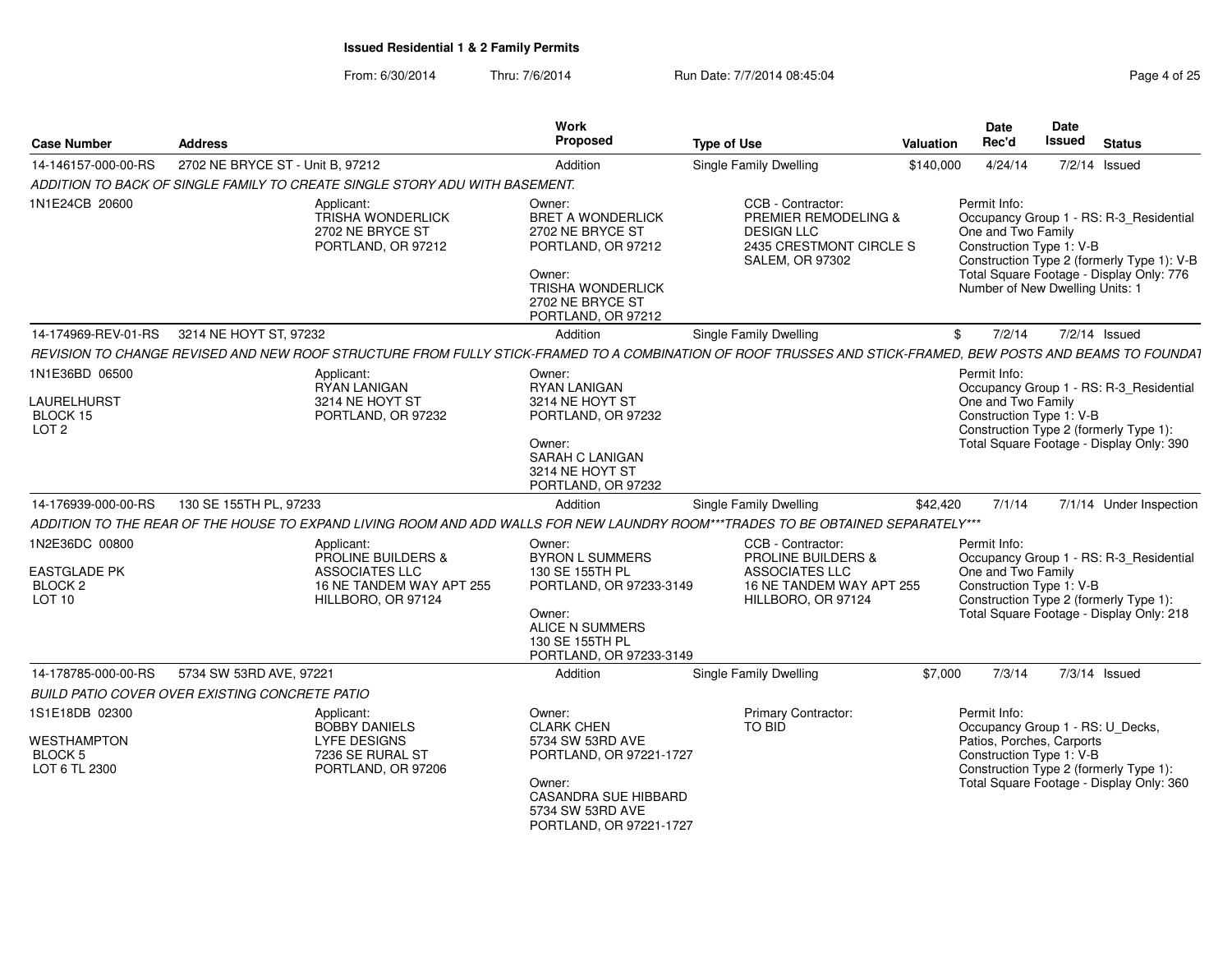From: 6/30/2014

Thru: 7/6/2014 **Run Date: 7/7/2014 08:45:04** Page 5 of 25

| <b>Case Number</b>                          | <b>Address</b>                    |                                                                                                                          | Work<br>Proposed                                                               | <b>Type of Use</b>                                                                                                                                           | Valuation | <b>Date</b><br>Rec'd                                           | <b>Date</b><br>Issued | <b>Status</b>                                                                      |
|---------------------------------------------|-----------------------------------|--------------------------------------------------------------------------------------------------------------------------|--------------------------------------------------------------------------------|--------------------------------------------------------------------------------------------------------------------------------------------------------------|-----------|----------------------------------------------------------------|-----------------------|------------------------------------------------------------------------------------|
| 14-178151-000-00-RS                         | 131 SE 74TH AVE, 97215            |                                                                                                                          | Addition                                                                       | Single Family Dwelling                                                                                                                                       | \$14,669  | 7/2/14                                                         |                       | 7/2/14 Issued                                                                      |
|                                             |                                   |                                                                                                                          |                                                                                | REPLACE ROOF WITH NEW, CONVERT EXISTING ATTIC SPACE TO TWO BEDROOMS AND BATHROOM, NEW STAIRS FROM MAIN FLOOR TO UPSTAIRS, REMODEL KITCHEN AND BATHROOM ON N  |           |                                                                |                       |                                                                                    |
| 1N2E32DC 05000<br>MT TABOR VILLA            |                                   | Applicant:<br><b>BOB STEELE</b><br><b>DESIGN INTELLIGENCE</b>                                                            | Owner:<br><b>WILDE PROPERTIES INC</b><br>3735 SE CLAY ST #204                  | CCB - Contractor:<br>WILDE PROPERTIES INC<br>3735 SE CLAY STE 204                                                                                            |           | Permit Info:<br>One and Two Family                             |                       | Occupancy Group 1 - RS: R-3 Residential                                            |
| BLOCK 11<br><b>LOT 10</b>                   |                                   | 3013 SE WASHOUGAL RIVER RD<br>WASHOUGAL, WA 98671                                                                        | PORTLAND, OR 97214-5139                                                        | PORTLAND, OR 97214                                                                                                                                           |           | Construction Type 1: V-B                                       |                       | Construction Type 2 (formerly Type 1):<br>Total Square Footage - Display Only: 133 |
| 14-119507-000-00-RS                         | 4243 SW 6TH AVENUE DR, 97201      |                                                                                                                          | Addition                                                                       | Single Family Dwelling                                                                                                                                       | \$17.467  | 2/27/14                                                        |                       | $7/3/14$ Issued                                                                    |
|                                             |                                   | NEW SHOP LOWER LEVEL OF SINGLE FAMILY HOME, DIG OUT UP TO 5', NEW FOUNDATION AT BOTTOM OF EXT. WALL, DIG OUT ALL BY HAND |                                                                                |                                                                                                                                                              |           |                                                                |                       |                                                                                    |
| 1S1E09DD 01800                              |                                   | Applicant:<br>DAVE SPITZER<br>2325 NE 19TH AVENUE                                                                        | Owner:<br><b>DANIEL W FRECH</b><br>4243 SW 6TH AVENUE DR                       |                                                                                                                                                              |           | Permit Info:<br>Occupancy Group 1 - RS: U Private              |                       |                                                                                    |
| PARTITION PLAT 1991-154<br>LOT <sub>3</sub> |                                   | PORTLAND, OR 97212                                                                                                       | PORTLAND, OR 97239                                                             |                                                                                                                                                              |           | Garage\Utility Misc.<br>Construction Type 1: V-B               |                       | Construction Type 2 (formerly Type 1):                                             |
|                                             |                                   |                                                                                                                          | Owner:<br><b>MARY T KATCHUR</b><br>4243 SW 6TH AVENUE DR<br>PORTLAND, OR 97239 |                                                                                                                                                              |           |                                                                |                       | Total Square Footage - Display Only: 430                                           |
| Total # of RS Addition permits issued: 20   |                                   |                                                                                                                          |                                                                                |                                                                                                                                                              |           |                                                                |                       | Total valuation of RS Addition permits issued: \$1,322,758                         |
| 14-174832-000-00-RS                         | 3613 SE 10TH AVE - Unit B. 97202  |                                                                                                                          | Alteration                                                                     | <b>Accessory Dwelling Unit</b>                                                                                                                               | \$45,000  | 7/3/14                                                         |                       | $7/3/14$ Issued                                                                    |
|                                             |                                   |                                                                                                                          |                                                                                | CONVERT EXISTING 2 STORY GARAGE TO ACCESSORY DWELLING UNIT WITH STORAGE ABOVE. MAIN FLOOR INFILL OVERHEAD DOOR AND ADD MAN DOOR AND WINDOW. FRAME IN WALLS F |           |                                                                |                       |                                                                                    |
| 1S1E11CA 06000                              |                                   | Applicant:<br>JEREMY D ROMAGNA<br>3613 SE 10TH AVE<br>PORTLAND, OR 97202                                                 | Owner:<br>JEREMY D ROMAGNA<br>3613 SE 10TH AVE<br>PORTLAND, OR 97202           | CCB - Contractor:<br><b>HOLLY HUNTLEY</b><br><b>ENVIRONS LLC</b><br>5919 NE 10TH AVE<br>PORTLAND OR 97211                                                    |           | Permit Info:<br>One and Two Family<br>Construction Type 1: V-B |                       | Occupancy Group 1 - RS: R-3_Residential<br>Construction Type 2 (formerly Type 1):  |
|                                             |                                   |                                                                                                                          | Owner:<br>MEREDITH A BUTNER<br>3613 SE 10TH AVE<br>PORTLAND, OR 97202          |                                                                                                                                                              |           | Number of New Dwelling Units: 1                                |                       |                                                                                    |
| 14-178500-000-00-RS                         | 1828 N JARRETT ST - Unit B. 97217 |                                                                                                                          | Alteration                                                                     | <b>Accessory Dwelling Unit</b>                                                                                                                               | \$41.762  | 7/2/14                                                         |                       | $7/2/14$ Issued                                                                    |
|                                             |                                   |                                                                                                                          |                                                                                | CONVERT PORTION OF BASEMENT TO A 734 SF ADU. REMAINING AREA WILL BE COMMON AREA. SHARED AREA WILL BE UTILITY ROOM. NEW WINDOW WELL ON WEST ELEVATION.        |           |                                                                |                       |                                                                                    |
| 1N1E16DD 11400                              |                                   | Applicant:<br>ORLANDO CONSTRUCTION INC<br>4110 SE HAWTHORNE BLVD #446 1625 E APPLETON ST<br>PORTLAND OR 97214            | Owner:<br><b>ALLEN PERLSTEIN</b><br>LONG BEACH, CA 90802                       | CCB - Contractor:<br>ORLANDO CONSTRUCTION INC<br>4110 SE HAWTHORNE BLVD #446 Construction Type 1: V-B<br>PORTLAND OR 97214                                   |           | Permit Info:<br>Number of New Dwelling Units: 1                |                       | Occupancy Group 1 - RS: R-3 Remodel<br>Construction Type 2 (formerly Type 1):      |
|                                             |                                   |                                                                                                                          | Owner:<br>JAMES GOODRICH<br>1625 E APPLETON ST<br>LONG BEACH, CA 90802         |                                                                                                                                                              |           |                                                                |                       |                                                                                    |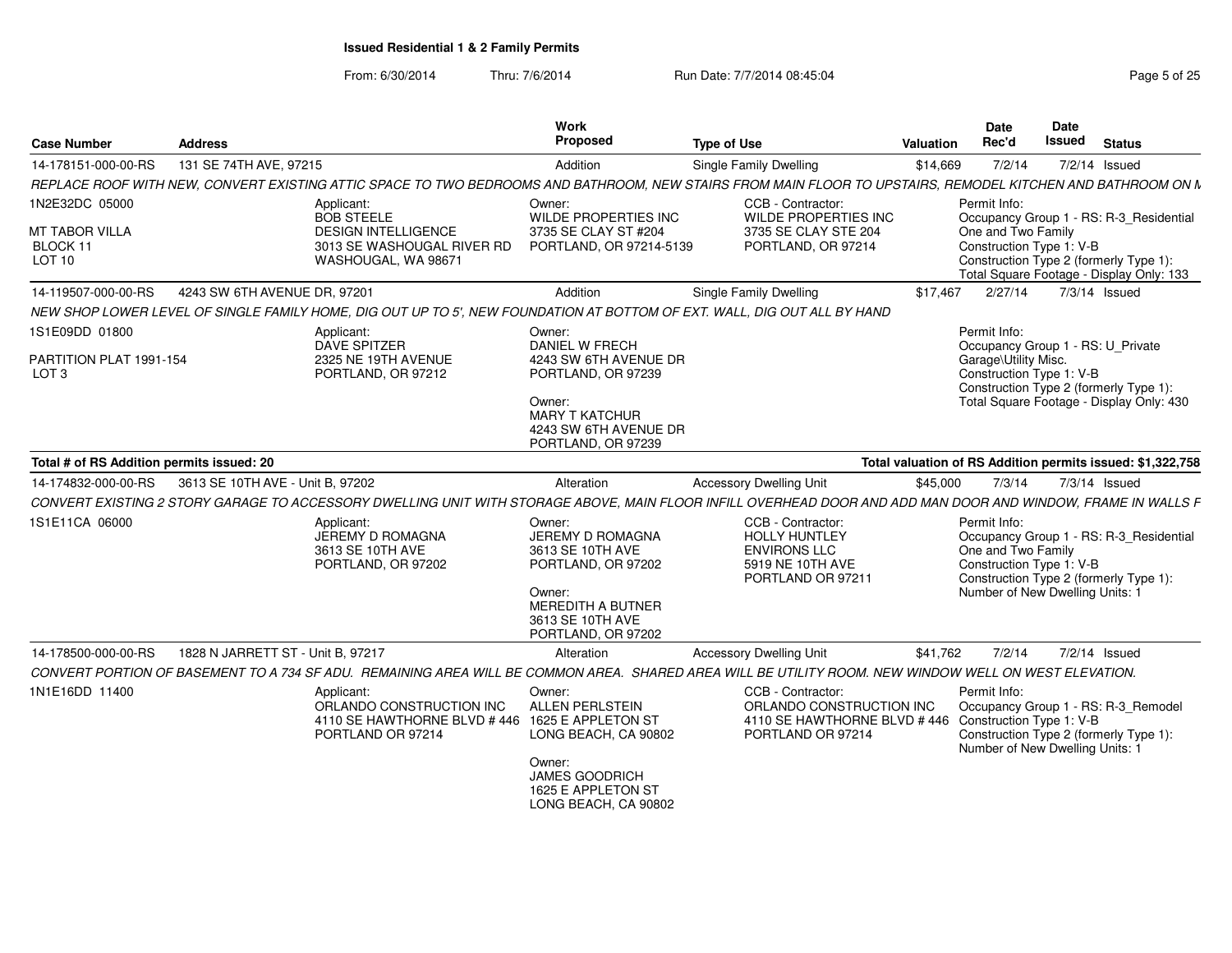From: 6/30/2014Thru: 7/6/2014 **Run Date: 7/7/2014 08:45:04** Page 6 of 25

| <b>Case Number</b>                                                                          | <b>Address</b>             |                                                                                                                                                                | Work<br>Proposed                                                                                                                                              | <b>Type of Use</b>                                                                         | <b>Valuation</b> | Date<br>Rec'd                                                                                                                                                         | Date<br>Issued | <b>Status</b>           |  |
|---------------------------------------------------------------------------------------------|----------------------------|----------------------------------------------------------------------------------------------------------------------------------------------------------------|---------------------------------------------------------------------------------------------------------------------------------------------------------------|--------------------------------------------------------------------------------------------|------------------|-----------------------------------------------------------------------------------------------------------------------------------------------------------------------|----------------|-------------------------|--|
| 14-178191-000-00-RS                                                                         | 2305 NE 47TH AVE, 97213    |                                                                                                                                                                | Alteration                                                                                                                                                    | Decks, Fences, Retaining Walls                                                             | \$1,200          | 7/2/14                                                                                                                                                                |                | 7/2/14 Issued           |  |
|                                                                                             |                            | REPLACE EXISTING 7 FT TALL FENCE, 6 FT TALL WITH 1 FT LATTICE ON TOP                                                                                           |                                                                                                                                                               |                                                                                            |                  |                                                                                                                                                                       |                |                         |  |
| 1N2E30CB 12000<br><b>ROSE CITY PK</b><br>BLOCK <sub>27</sub><br>LOT 10                      |                            | Applicant:<br><b>MEGAN J MANCHESTER</b><br>2305 NE 47TH AVE<br>PORTLAND, OR 97213-1913                                                                         | Owner:<br><b>SEAN R MCCLENDON</b><br>2305 NE 47TH AVE<br>PORTLAND, OR 97213-1913<br>Owner:<br><b>MEGAN J MANCHESTER</b>                                       |                                                                                            |                  | Permit Info:<br>Occupancy Group 1 - RS: U Decks,<br>Patios, Porches, Carports<br>Construction Type 1: V-B<br>Construction Type 2 (formerly Type 1):                   |                |                         |  |
|                                                                                             |                            |                                                                                                                                                                | 2305 NE 47TH AVE<br>PORTLAND, OR 97213-1913                                                                                                                   |                                                                                            |                  |                                                                                                                                                                       |                |                         |  |
| 14-178282-000-00-RS                                                                         | 302 NE FREMONT ST. 97212   |                                                                                                                                                                | Alteration                                                                                                                                                    | Decks, Fences, Retaining Walls                                                             | \$500            | 7/2/14                                                                                                                                                                |                | 7/2/14 Under Inspection |  |
|                                                                                             |                            | REPLACE EXISTING 4' x 10' DECK WITH SAME SIZE DECK AT THE REAR OF HOME.                                                                                        |                                                                                                                                                               |                                                                                            |                  |                                                                                                                                                                       |                |                         |  |
| 1N1E27AA 00300<br><b>WILLIAMS AVE ADD</b><br>BLOCK 15<br>W 10' OF LOT 16<br>E 40' OF LOT 17 |                            | Applicant:<br><b>ALENA MCELROY</b><br>1327 SW SPRING GARDEN ST<br>PORTLAND, OR 97219-4358                                                                      | Owner:<br><b>ALENA MCELROY</b><br>1327 SW SPRING GARDEN ST<br>PORTLAND, OR 97219-4358                                                                         |                                                                                            |                  | Permit Info:<br>Occupancy Group 1 - RS: U_Decks,<br>Patios, Porches, Carports<br>Construction Type 1: V-B<br>Construction Type 2 (formerly Type 1):                   |                |                         |  |
| 14-178448-000-00-RS                                                                         | 3807 SE STEPHENS ST, 97214 |                                                                                                                                                                | Alteration                                                                                                                                                    | Duplex                                                                                     | \$13,822         | 7/2/14                                                                                                                                                                |                | 7/2/14 Issued           |  |
|                                                                                             |                            | LEGALIZE WORK DONE IN ONE UNIT OF DUPLEX (3809) WITHOUT PERMIT, COSMETIC & CASEWORK KITCHEN REMODEL, 2ND FLOOR ADD WALL TO CREATE TWO BEDROOMS, REMOVE EXISTII |                                                                                                                                                               |                                                                                            |                  |                                                                                                                                                                       |                |                         |  |
| 1S1E01DA 10400                                                                              |                            | Applicant:<br><b>CRAIG D BAKER</b><br>3809 SE STEPHENS ST<br>PORTLAND, OR 97214-5248                                                                           | Owner:<br><b>CRAIG D BAKER</b><br>3809 SE STEPHENS ST<br>PORTLAND, OR 97214-5248<br>Owner:<br>NANCY E BOROS<br>3809 SE STEPHENS ST<br>PORTLAND, OR 97214-5248 |                                                                                            |                  | Permit Info:<br>Occupancy Group 1 - RS: R-3 Remodel<br>Construction Type 1: V-B<br>Construction Type 2 (formerly Type 1):<br>Total Square Footage - Display Only: 376 |                |                         |  |
| 14-176501-000-00-RS                                                                         | 3630 NE 10TH AVE           |                                                                                                                                                                | Alteration                                                                                                                                                    | Duplex                                                                                     | \$6,750          | 6/30/14                                                                                                                                                               |                | 6/30/14 Issued          |  |
|                                                                                             |                            | PRESCRIPTIVE SOALR INSTALLATION OF 2.75 KW ROOF MOUNTED PV                                                                                                     |                                                                                                                                                               |                                                                                            |                  |                                                                                                                                                                       |                |                         |  |
| 1N1E23CD 26203<br>PARTITION PLAT 2001-84<br>LOT <sub>2</sub>                                |                            | Applicant:<br><b>GREG KAMPS</b><br>SYNCHRO SOLAR<br>1339 SE 8TH AVE SUITE B<br>PORTLAND, OR 97214                                                              | Owner:<br><b>GEOFFREY V W WICKES</b><br>3630 NE 10TH AVE<br>PORTLAND, OR 97212-2126                                                                           | CCB - Contractor:<br>SYNCHRO SOLAR, LLC.<br>1111 E BURNSIDE ST, #308<br>PORTLAND, OR 97214 |                  | Permit Info:<br>Occupancy Group 1 - RS: R-3 Residential<br>One and Two Family<br>Construction Type 1: V-B<br>Construction Type 2 (formerly Type 1):                   |                |                         |  |
| 14-175817-000-00-RS                                                                         | 4564 NE 35TH AVE, 97211    |                                                                                                                                                                | Alteration                                                                                                                                                    | Garage/Carport                                                                             | \$500            | 6/30/14                                                                                                                                                               |                | 6/30/14 Issued          |  |
| ADD FIREWALL TO EXISTING GARAGE                                                             |                            |                                                                                                                                                                |                                                                                                                                                               |                                                                                            |                  |                                                                                                                                                                       |                |                         |  |
| 1N1E24AC 17700                                                                              |                            | Applicant:<br>SHANNON G SWARTLEY                                                                                                                               | Owner:<br>SAMUEL P SWARTLEY                                                                                                                                   |                                                                                            |                  | Permit Info:<br>Occupancy Group 1 - RS: R-3 Remodel                                                                                                                   |                |                         |  |
| WILLAMETTE ADD<br>BLOCK 8<br>LOT 7-9                                                        |                            | 4564 NE 35TH AVE<br>PORTLAND, OR 97211-7737                                                                                                                    | 4564 NE 35TH AVE<br>PORTLAND, OR 97211-7737                                                                                                                   |                                                                                            |                  | Construction Type 1: V-B<br>Construction Type 2 (formerly Type 1):                                                                                                    |                |                         |  |
|                                                                                             |                            |                                                                                                                                                                | Owner:<br>SHANNON G SWARTLEY<br>4564 NE 35TH AVE<br>PORTLAND, OR 97211-7737                                                                                   |                                                                                            |                  |                                                                                                                                                                       |                |                         |  |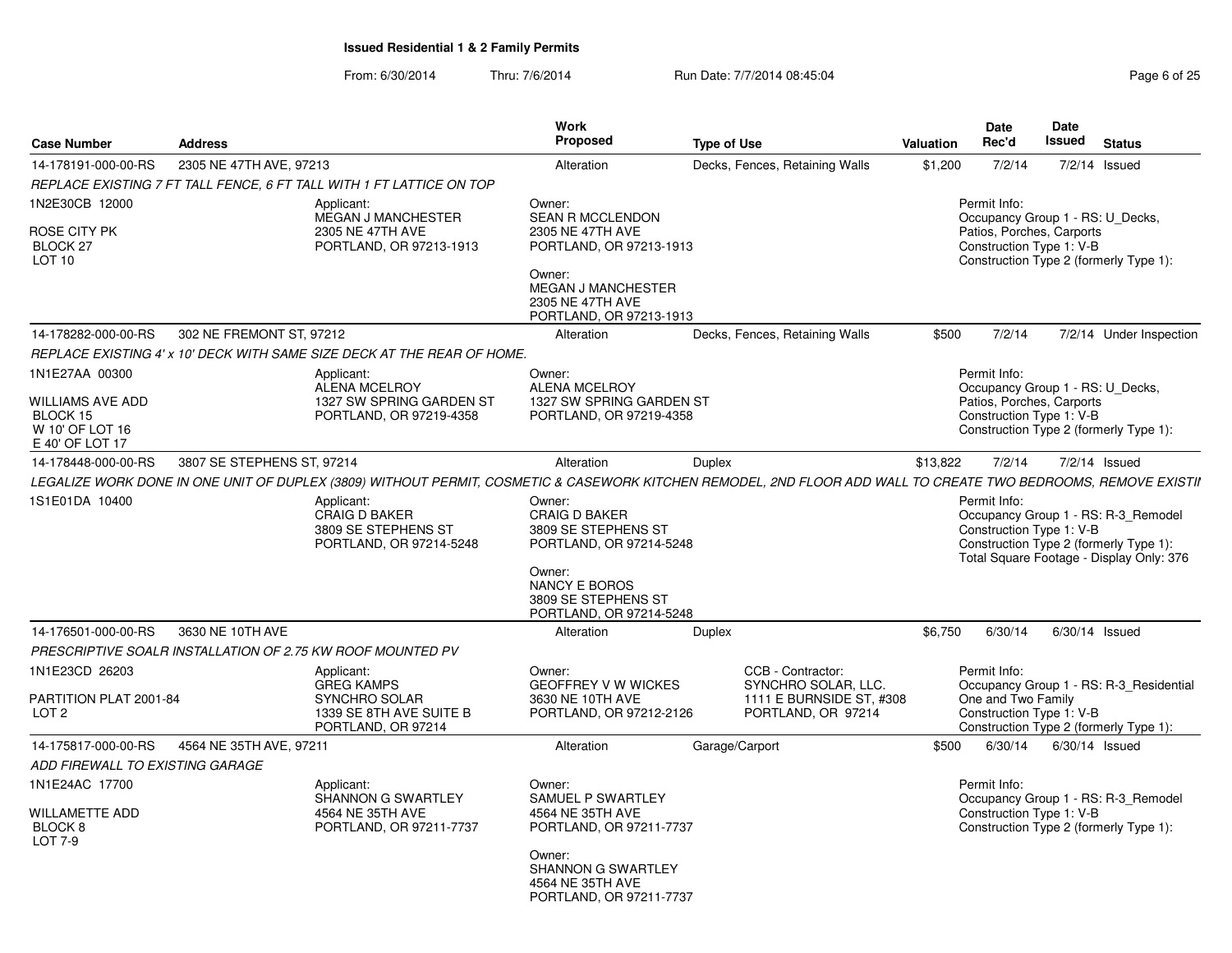From: 6/30/2014

Thru: 7/6/2014 **Run Date: 7/7/2014 08:45:04** Page 7 of 25

| <b>Case Number</b>                                                                 | <b>Address</b>                  |                                                                                                                                                              | Work<br>Proposed                                                                                                                                                  | <b>Type of Use</b> |                                                                                                              | <b>Valuation</b> | Date<br>Rec'd                                                                                                         | Date<br>Issued   | <b>Status</b>                                                                    |
|------------------------------------------------------------------------------------|---------------------------------|--------------------------------------------------------------------------------------------------------------------------------------------------------------|-------------------------------------------------------------------------------------------------------------------------------------------------------------------|--------------------|--------------------------------------------------------------------------------------------------------------|------------------|-----------------------------------------------------------------------------------------------------------------------|------------------|----------------------------------------------------------------------------------|
| 14-176917-000-00-RS                                                                | 3538 NE 8TH AVE - Unit B, 97212 |                                                                                                                                                              | Alteration                                                                                                                                                        |                    | Single Family Dwelling                                                                                       | \$19,409         | 6/30/14                                                                                                               | 6/30/14          | Issued                                                                           |
|                                                                                    |                                 | CONVERT BASEMENT TO ACCESSORY DWELLING UNIT; ADU TO INCLUDE; KITCHEN, BATHROOM, AND BEDROOM; NEW STAIR WELL AND NEW EGRESS WINDOW                            |                                                                                                                                                                   |                    |                                                                                                              |                  |                                                                                                                       |                  |                                                                                  |
| 1N1E23CC 19400                                                                     |                                 | Applicant:<br><b>TODD SPECK</b><br>MT VIEW CONTRACTING<br>13350 SE BLUFF RD<br><b>SANDY, OR 97055</b>                                                        | Owner:<br>ADRIAN A COOK<br>1155 NW EVERETT ST #405<br>PORTLAND, OR 97209-3372                                                                                     |                    | CCB - Contractor:<br><b>TODD SPECK</b><br>MT VIEW CONTRACTING<br>13350 SE BLUFF RD<br>SANDY, OR 97055        |                  | Permit Info:<br>Construction Type 1: V-B<br>Construction Type 2 (formerly Type 1):<br>Number of New Dwelling Units: 1 |                  | Occupancy Group 1 - RS: R-3_Remodel<br>Total Square Footage - Display Only: 528  |
| 14-176862-000-00-RS                                                                | 0344 SW NEBRASKA ST, 97201      |                                                                                                                                                              | Alteration                                                                                                                                                        |                    | <b>Single Family Dwelling</b>                                                                                | \$25,000         | 6/30/14                                                                                                               | $6/30/14$ Issued |                                                                                  |
|                                                                                    |                                 | CONVERT ATTACHED 1 CAR GARAGE TO LIVING SPACE; CONVERTED SPACE TO BE USED AS LIVING ROOM; NEW WALL IN KITCHEN ROOM, NEW WALL BETWEEN 2ND BEDROOM AND BATHRO( |                                                                                                                                                                   |                    |                                                                                                              |                  |                                                                                                                       |                  |                                                                                  |
| 1S1E15CD 09600<br>SOUTHERN PORTLAND<br>BLOCK 22                                    |                                 | Applicant:<br>Heidi Beebe<br>Beebe Skidmore Architects<br>1500 SW 11th Ave., Apt. 2004                                                                       | Owner:<br><b>CAROL C ADAMS</b><br>3011 SW NOTTINGHAM DR<br>PORTLAND, OR 97201                                                                                     |                    | CCB - Contractor:<br><b>KEN LAIS CONSTRUCTION INC</b><br>11800 S MULINO RD<br>CANBY, OR 97013                |                  | Permit Info:<br>Construction Type 1: V-B<br>Construction Type 2 (formerly Type 1):                                    |                  | Occupancy Group 1 - RS: R-3_Remodel                                              |
| LOT <sub>19</sub>                                                                  |                                 | Portland, OR 97201                                                                                                                                           |                                                                                                                                                                   |                    |                                                                                                              |                  |                                                                                                                       |                  | Total Square Footage - Display Only: 285                                         |
| 14-175781-000-00-RS                                                                | 2420 SW NEVADA CT, 97219        |                                                                                                                                                              | Alteration                                                                                                                                                        |                    | Single Family Dwelling                                                                                       | \$39,958         | 6/30/14                                                                                                               | $6/30/14$ Issued |                                                                                  |
|                                                                                    |                                 | CONVERT BASEMENT TO LIVING SPACE TO INCLUDE NEW FIXTURES IN EXISTING BATHROOM, BEDROOM AND DEN REMODEL EXISTING KITCHENADDITION OF 190 SF TO EXISTING DECK   |                                                                                                                                                                   |                    |                                                                                                              |                  |                                                                                                                       |                  |                                                                                  |
| 1S1E21BC 10700<br>SECTION 21 1S 1E<br>TL 10700 0.17 ACRES                          |                                 | Applicant:<br>SHEPARD BROTHERS<br><b>MANAGEMENT LLC</b><br>7200 SW BRIER<br>PORTLAND, OR 97219                                                               | Owner:<br>2023 N EMERSON ST<br>PORTLAND, OR<br>97217-3806<br>Owner:<br>2023 N EMERSON ST<br>PORTLAND, OR<br>97217-3806                                            |                    | CCB - Contractor:<br>SHEPARD BROTHERS<br><b>MANAGEMENT LLC</b><br>7200 SW BRIER<br>PORTLAND, OR 97219        |                  | Permit Info:<br>Construction Type 1: V-B<br>Construction Type 2 (formerly Type 1):                                    |                  | Occupancy Group 1 - RS: R-3_Remodel<br>Total Square Footage - Display Only: 1087 |
| 14-176652-000-00-RS                                                                | 2890 NW ARIEL TER, 97210        |                                                                                                                                                              | Alteration                                                                                                                                                        |                    | Single Family Dwelling                                                                                       | \$78,000         | 6/28/14                                                                                                               |                  | $7/2/14$ Issued                                                                  |
| KITCHEN REMODEL. SIX TOILETS TOTAL. NO NEW TOILETS ADDED.                          |                                 |                                                                                                                                                              |                                                                                                                                                                   |                    |                                                                                                              |                  |                                                                                                                       |                  |                                                                                  |
| 1N1E32AC 08700<br><b>WESTOVER TERR</b><br>BLOCK 17<br>LOT 6&7 EXC PT TKN FOR ALLEY |                                 |                                                                                                                                                              | Owner:<br>ERIC VON DER HEYDEN<br>2890 NW ARIEL TER<br>PORTLAND, OR 97210-3138<br>Owner:<br>HEIKE E VON DER HEYDEN<br>2890 NW ARIEL TER<br>PORTLAND, OR 97210-3138 |                    | CCB - Contractor:<br><b>JOE LYONS</b><br>JDL DEVELOPMENT INC<br>2314 NW SAVIER ST<br>PORTLAND, OR 97210-2514 |                  | Permit Info:<br>One and Two Family<br>Construction Type 1: V-B<br>Construction Type 2 (formerly Type 1):              |                  | Occupancy Group 1 - RS: R-3_Residential                                          |
| 14-176784-000-00-RS                                                                | 7730 SE MORRISON ST, 97215      |                                                                                                                                                              | Alteration                                                                                                                                                        |                    | Single Family Dwelling                                                                                       | \$1,200          | 6/30/14                                                                                                               |                  | 6/30/14 Under Inspection                                                         |
|                                                                                    |                                 | MAIN FLOOR REFRAME EXISTING BEDROOM WALL, 2ND FLOOR RELOCATE WALL TO ENLARGE MASTER BATHROOM, FRAME NEW WALL TO CREATE MASTER CLOSET                         |                                                                                                                                                                   |                    |                                                                                                              |                  |                                                                                                                       |                  |                                                                                  |
| 1S2E05AA 17900                                                                     |                                 | Applicant:<br>CHIC DESIGN INVESTMENTS LLC                                                                                                                    | Owner:                                                                                                                                                            |                    | CCB - Contractor:<br>CHIC DESIGN INVESTMENTS LLC CHIC DESIGN INVESTMENTS LLC                                 |                  | Permit Info:                                                                                                          |                  | Occupancy Group 1 - RS: R-3 Residential                                          |
| <b>KINZEL PK</b><br>BLOCK 4<br>LOT <sub>1</sub>                                    |                                 | 618 NE LAURELHURST PL<br>PORTLAND, OR 97232                                                                                                                  | 618 NE LAURELHURST PL<br>PORTLAND, OR 97232                                                                                                                       |                    | 618 NE LAURELHURST PL<br>PORTLAND, OR 97232                                                                  |                  | One and Two Family<br>Construction Type 1: V-B<br>Construction Type 2 (formerly Type 1):                              |                  |                                                                                  |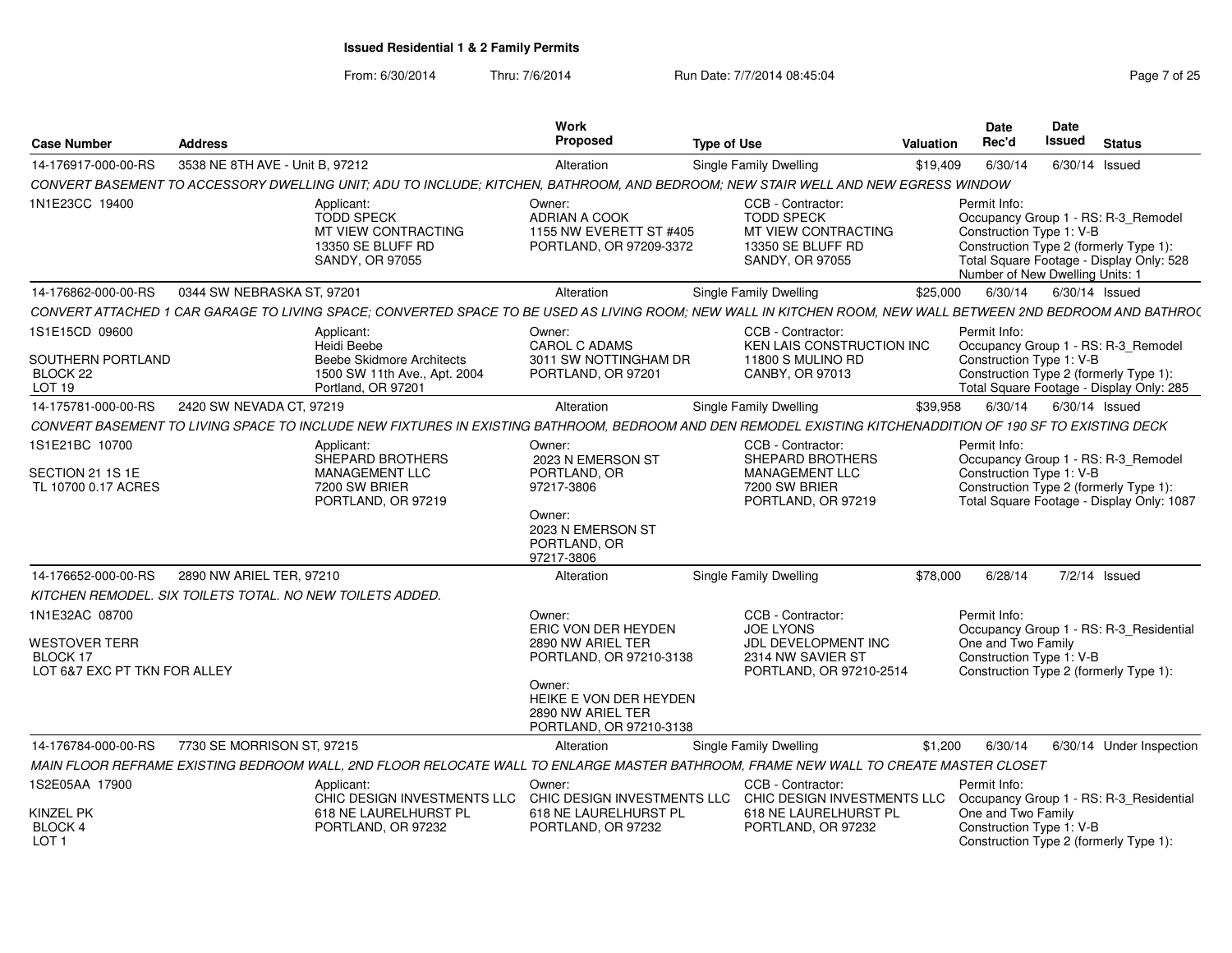From: 6/30/2014Thru: 7/6/2014 **Run Date: 7/7/2014 08:45:04** Page 8 of 25

| <b>Case Number</b>                                                               | <b>Address</b>           |                                                                                                                                                             | Work<br>Proposed                                                                                                                                        | <b>Type of Use</b> |                                                                                                                                         | Valuation | <b>Date</b><br>Rec'd                             | Date<br><b>Issued</b> | <b>Status</b>                                                                                                             |
|----------------------------------------------------------------------------------|--------------------------|-------------------------------------------------------------------------------------------------------------------------------------------------------------|---------------------------------------------------------------------------------------------------------------------------------------------------------|--------------------|-----------------------------------------------------------------------------------------------------------------------------------------|-----------|--------------------------------------------------|-----------------------|---------------------------------------------------------------------------------------------------------------------------|
| 14-176906-000-00-RS                                                              | 2333 SE 45TH AVE, 97215  |                                                                                                                                                             | Alteration                                                                                                                                              |                    | Single Family Dwelling                                                                                                                  | \$1,100   | 6/30/14                                          |                       | 6/30/14 Issued                                                                                                            |
| <b>VOLUNTARY SEISMIC STRENGTHENING</b>                                           |                          |                                                                                                                                                             |                                                                                                                                                         |                    |                                                                                                                                         |           |                                                  |                       |                                                                                                                           |
| 1S2E06CC 13800                                                                   |                          | Applicant:<br>RICHARD B BLACK                                                                                                                               | Owner:<br>RICHARD B BLACK                                                                                                                               |                    |                                                                                                                                         |           | Permit Info:                                     |                       | Occupancy Group 1 - RS: R-3_Residential                                                                                   |
| <b>DIVISION ST ADD</b><br>BLOCK 2<br>LOT <sub>6</sub>                            |                          | 2333 SE 45TH AVE<br>PORTLAND, OR 97215-3729                                                                                                                 | 2333 SE 45TH AVE<br>PORTLAND, OR 97215-3729<br>Owner:<br>TAMMY L CARPENTER-BLACK<br>2333 SE 45TH AVE                                                    |                    |                                                                                                                                         |           | One and Two Family<br>Construction Type 1: V-B   |                       | Construction Type 2 (formerly Type 1):                                                                                    |
| 13-214608-REV-02-RS                                                              | 824 SE SPOKANE ST, 97202 |                                                                                                                                                             | PORTLAND, OR 97215-3729                                                                                                                                 |                    | Single Family Dwelling                                                                                                                  |           | 6/30/14<br>\$                                    |                       | 6/30/14 Final                                                                                                             |
|                                                                                  |                          |                                                                                                                                                             | Alteration                                                                                                                                              |                    |                                                                                                                                         |           |                                                  |                       |                                                                                                                           |
| 1S1E23CC 00700                                                                   |                          | REVISION TO RECONFIGURE STAIRS, CONVERT ATTIC TO LIVING SPACE                                                                                               | Owner:                                                                                                                                                  |                    | CCB - Contractor:                                                                                                                       |           | Permit Info:                                     |                       |                                                                                                                           |
|                                                                                  |                          | Applicant:<br><b>ROBERT HAYDEN</b>                                                                                                                          | ED JR KNAKAL                                                                                                                                            |                    | BETHANY TECHNOLOGIES INC                                                                                                                |           |                                                  |                       | Occupancy Group 1 - RS: R-3_Remodel                                                                                       |
| SELLWOOD                                                                         |                          | <b>DELTA STUDIOS ARCH &amp;</b>                                                                                                                             | 824 SE SPOKANE ST                                                                                                                                       |                    | 4288 SE INTERNATIONAL WAY                                                                                                               |           | Construction Type 1: V-B                         |                       |                                                                                                                           |
| BLOCK 30<br>W 35' OF LOT 1                                                       |                          | <b>PLANNING</b><br>3344 NE 25TH AVE                                                                                                                         | PORTLAND, OR 97202                                                                                                                                      |                    | <b>STE A</b><br>PORTLAND, OR 97222                                                                                                      |           |                                                  |                       | Construction Type 2 (formerly Type 1):<br>Total Square Footage - Display Only: 450                                        |
|                                                                                  |                          | PORTLAND, OR 97212                                                                                                                                          |                                                                                                                                                         |                    |                                                                                                                                         |           |                                                  |                       |                                                                                                                           |
| 14-173396-000-00-RS                                                              | 2509 NE 18TH AVE, 97212  |                                                                                                                                                             | Alteration                                                                                                                                              |                    | <b>Single Family Dwelling</b>                                                                                                           | \$16,174  | 7/1/14                                           |                       | $7/1/14$ Issued                                                                                                           |
|                                                                                  |                          | INTERIOR REMODEL TO THE BASEMENT ONLY; REMOVE WALL IN BEDROOM AND EXPAND BEDROOM TO CREATE SITTING AREA; NEW WALLS FOR WALK IN CLOSET AND STORAGE ROOM, NEV |                                                                                                                                                         |                    |                                                                                                                                         |           |                                                  |                       |                                                                                                                           |
| 1N1E26DB 00600<br><b>IRVINGTON</b><br>BLOCK 47<br>LOT 9&10<br>E 25' OF LOT 11&12 |                          | Applicant:<br><b>KEITH JASMANN</b><br><b>JASMANN GROUP NORTH WEST</b><br><b>LLC</b><br>3804 SW PASADENA ST<br>PORTLAND, OR 97219                            | Owner:<br><b>MARK D REPLOEG</b><br>1599 NW BONNEY DR<br>CORVALLIS, OR 97330<br>Owner:<br>ANGELA K C REPLOEG<br>1599 NW BONNEY DR<br>CORVALLIS, OR 97330 |                    | CCB - Contractor:<br><b>KEITH JASMANN</b><br><b>JASMANN GROUP NORTH WEST</b><br><b>LLC</b><br>3804 SW PASADENA ST<br>PORTLAND, OR 97219 |           | Permit Info:<br>Construction Type 1: V-B         |                       | Occupancy Group 1 - RS: R-3_Remodel<br>Construction Type 2 (formerly Type 1):<br>Total Square Footage - Display Only: 440 |
| 14-177301-000-00-RS                                                              | 2149 NW HOYT ST, 97210   |                                                                                                                                                             | Alteration                                                                                                                                              |                    | Single Family Dwelling                                                                                                                  | \$5.000   | 6/30/14                                          |                       | $6/30/14$ Issued                                                                                                          |
| <b>REPAIR DRY ROT ON FRONT PORCH</b>                                             |                          |                                                                                                                                                             |                                                                                                                                                         |                    |                                                                                                                                         |           |                                                  |                       |                                                                                                                           |
| 1N1E33BD 07900                                                                   |                          | Applicant:<br>MICHAEL E JANNIRO                                                                                                                             | Owner:<br>MICHAEL E JANNIRO                                                                                                                             |                    |                                                                                                                                         |           | Permit Info:<br>Occupancy Group 1 - RS: U_Decks, |                       |                                                                                                                           |
| KINGS 2ND ADD                                                                    |                          | 2248 NW JOHNSON ST                                                                                                                                          | 2248 NW JOHNSON ST                                                                                                                                      |                    |                                                                                                                                         |           | Patios, Porches, Carports                        |                       |                                                                                                                           |
| <b>BLOCK 11</b><br>W 1/2 OF LOT 9                                                |                          | PORTLAND, OR 97210-3229                                                                                                                                     | PORTLAND, OR 97210-3229                                                                                                                                 |                    |                                                                                                                                         |           | Construction Type 1: V-B                         |                       | Construction Type 2 (formerly Type 1):<br>Total Square Footage - Display Only: 200                                        |
| 14-172778-000-00-RS                                                              | 7037 N WABASH AVE, 97217 |                                                                                                                                                             | Alteration                                                                                                                                              |                    | Single Family Dwelling                                                                                                                  | \$1.500   | 6/30/14                                          |                       | 6/30/14 Issued                                                                                                            |
|                                                                                  |                          | REPLACE DAMAGED BEAM IN BASEMENT WITH GLULAM BEAM, 2 NEW FOOTINGS AND POSTS                                                                                 |                                                                                                                                                         |                    |                                                                                                                                         |           |                                                  |                       |                                                                                                                           |
| 1N1E17AA 02000                                                                   |                          | Applicant:<br><b>CAMERON DUTZ</b>                                                                                                                           | Owner:<br><b>JASON M CHAMBERS</b>                                                                                                                       |                    | CCB - Contractor:<br><b>BUILDWORKS GROUP INC</b>                                                                                        |           | Permit Info:                                     |                       | Occupancy Group 1 - RS: R-3 Remodel                                                                                       |
| <b>MOCK CREST</b><br>BLOCK 100<br><b>LOT 21</b>                                  |                          | 12365 SW MARION<br><b>TIGARD, OR 97223</b>                                                                                                                  | 7037 N WABASH AVE<br>PORTLAND, OR 97217-5137                                                                                                            |                    | 1003 MARYLHURST DRIVE<br>WEST LINN, OR 97068                                                                                            |           | Construction Type 1: V-B                         |                       | Construction Type 2 (formerly Type 1):                                                                                    |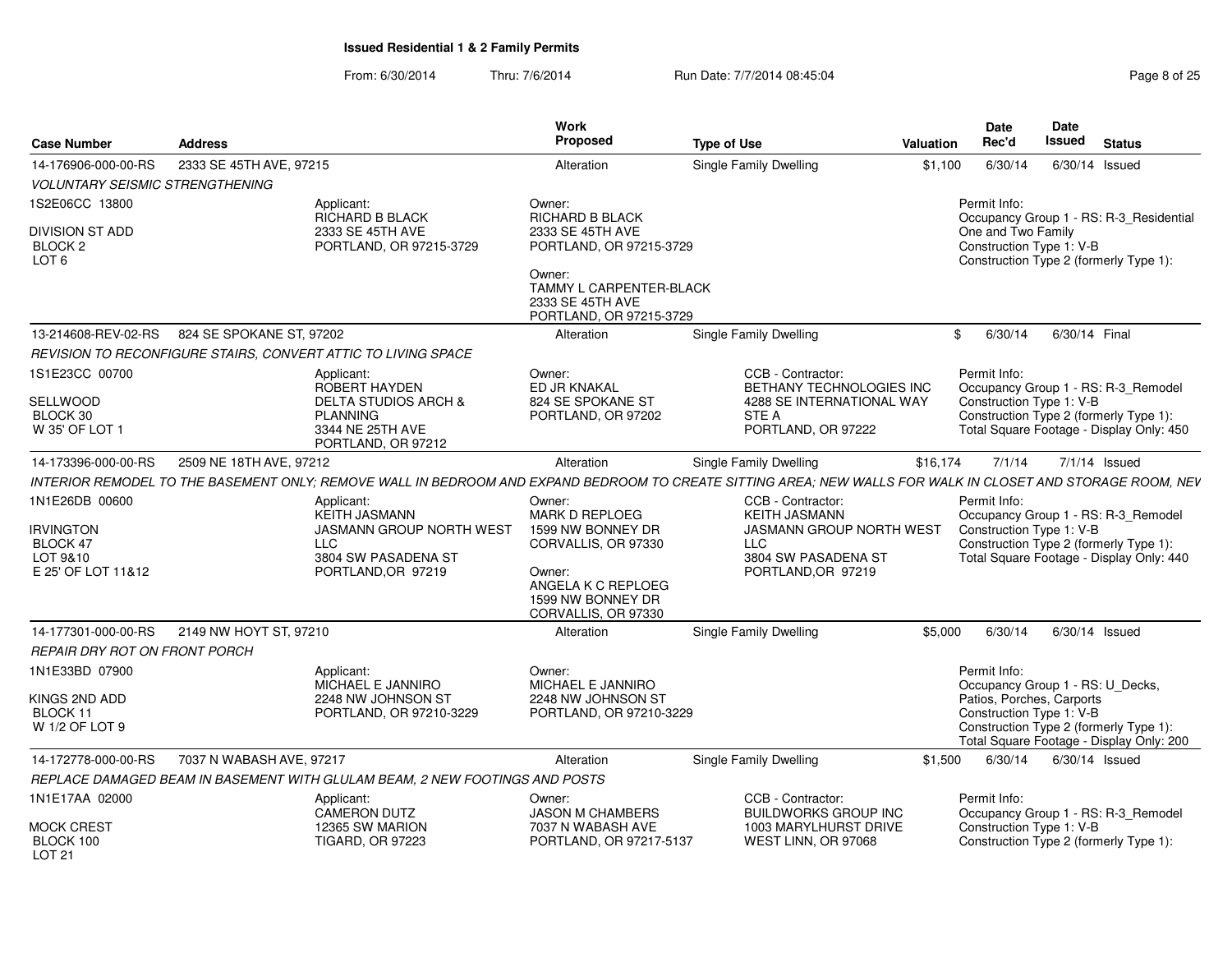| <b>Case Number</b><br><b>Address</b>                                           |                                                                       |                                                                                                                                                      | Work<br>Proposed                                                                                                                                                | <b>Type of Use</b> |                                                                                                                                | Valuation | <b>Date</b><br>Rec'd                                           | Date<br>Issued | <b>Status</b>                                                                                                            |
|--------------------------------------------------------------------------------|-----------------------------------------------------------------------|------------------------------------------------------------------------------------------------------------------------------------------------------|-----------------------------------------------------------------------------------------------------------------------------------------------------------------|--------------------|--------------------------------------------------------------------------------------------------------------------------------|-----------|----------------------------------------------------------------|----------------|--------------------------------------------------------------------------------------------------------------------------|
| 14-176527-000-00-RS                                                            | 1906 NE 91ST AVE, 97220                                               |                                                                                                                                                      | Alteration                                                                                                                                                      |                    | <b>Single Family Dwelling</b>                                                                                                  | \$3,500   | 6/30/14                                                        |                | 6/30/14 Issued                                                                                                           |
| CONVERTING PANTRY TO HALF BATHROOM                                             |                                                                       |                                                                                                                                                      |                                                                                                                                                                 |                    |                                                                                                                                |           |                                                                |                |                                                                                                                          |
| 1N2E28CD 01600                                                                 |                                                                       | Applicant:<br>POLLY SHECKELS                                                                                                                         | Owner:<br><b>POLLY SHECKELS</b>                                                                                                                                 |                    |                                                                                                                                |           | Permit Info:                                                   |                | Occupancy Group 1 - RS: R-3_Residential                                                                                  |
| <b>EASTGATE VILLAGE</b><br>BLOCK 11<br>LOT <sub>5</sub>                        |                                                                       | 1906 NE 91ST AVE<br>PORTLAND, OR 97220                                                                                                               | 1906 NE 91ST AVE<br>PORTLAND, OR 97220                                                                                                                          |                    |                                                                                                                                |           | One and Two Family<br>Construction Type 1: V-B                 |                | Construction Type 2 (formerly Type 1):                                                                                   |
| 14-176487-000-00-RS                                                            | 7153 N CONCORD AVE, 97217                                             |                                                                                                                                                      | Alteration                                                                                                                                                      |                    | Single Family Dwelling                                                                                                         | \$14,000  | 7/3/14                                                         |                | 7/3/14 Issued                                                                                                            |
|                                                                                | <b>NEW BATHROOM ON SECOND STORY IN OLD ATTIC SPACE:</b>               |                                                                                                                                                      |                                                                                                                                                                 |                    |                                                                                                                                |           |                                                                |                |                                                                                                                          |
| 1N1E16AA 16800<br><b>MASTERS ADD</b><br>BLOCK <sub>3</sub><br>LOT <sub>1</sub> |                                                                       | Applicant:<br><b>JAMES WILLIAM HUNT</b><br>1022 SE 45TH<br>PORTLAND, OR 97215                                                                        | Owner:<br>DONALD L OLLILA<br><b>PO BOX 543</b><br>SAN FRANCISCO, CA 94104-0543                                                                                  |                    | CCB - Contractor:<br><b>JAMES WILLIAM HUNT</b><br>1022 SE 45TH<br>PORTLAND, OR 97215                                           |           | Permit Info:<br>Construction Type 1: V-B                       |                | Occupancy Group 1 - RS: R-3_Remodel<br>Construction Type 2 (formerly Type 1):<br>Total Square Footage - Display Only: 73 |
| 14-176833-000-00-RS                                                            | 4115 SW IOWA ST, 97221                                                |                                                                                                                                                      | Alteration                                                                                                                                                      |                    | <b>Single Family Dwelling</b>                                                                                                  | \$40,000  | 6/30/14                                                        |                | $7/1/14$ Issued                                                                                                          |
|                                                                                | Basement remodel. improve accessibility, remodel mathroom and laundry |                                                                                                                                                      |                                                                                                                                                                 |                    |                                                                                                                                |           |                                                                |                |                                                                                                                          |
| 1S1E17CB 10300<br>HARKER AC & PLAT 2<br><b>BLOCK G</b><br>LOT <sub>5</sub>     |                                                                       | Applicant:<br><b>JAMES KREIPE</b><br>SQUARE DEAL REMODELING CO<br><b>INC</b><br>8603 SE STARK AVE<br>PORTLAND, OR 97216                              | Owner:<br><b>STANLEY T SAKUMA</b><br>4115 SW IOWA ST<br>PORTLAND, OR 97221-3464<br>Owner:<br><b>GAIL Y SAKUMA</b><br>4115 SW IOWA ST<br>PORTLAND, OR 97221-3464 |                    | CCB - Contractor:<br><b>JAMES KREIPE</b><br>SQUARE DEAL REMODELING CO<br><b>INC</b><br>8603 SE STARK AVE<br>PORTLAND, OR 97216 |           | Permit Info:<br>One and Two Family<br>Construction Type 1: V-B |                | Occupancy Group 1 - RS: R-3 Residential<br>Construction Type 2 (formerly Type 1):                                        |
| 14-175727-000-00-RS                                                            | 415 NE 80TH AVE, 97213                                                |                                                                                                                                                      | Alteration                                                                                                                                                      |                    | Single Family Dwelling                                                                                                         | \$10,000  | 7/2/14                                                         |                | 7/2/14 Issued                                                                                                            |
|                                                                                |                                                                       | LEGALIZE CONVERSION OF BASEMENT TO HABITABLE SPACE TO INCLUDE BAR SINK, BATHROOM AND OPEN LIVING AREA. PLUMBING, HVAC, ELEC, TO BE PULLED SEPERATLY. |                                                                                                                                                                 |                    |                                                                                                                                |           |                                                                |                |                                                                                                                          |
| 1N2E32DA 04900<br>MT TABOR VILLA ANX<br>BLOCK 14<br><b>LOT 21</b>              |                                                                       | Applicant:<br>Nizar Slim<br>P.O. BOX 6602<br>PORTLAND OR 97228                                                                                       | Owner:<br><b>PAK LEONG</b><br>PO BOX 2304<br>CLACKAMAS, OR 97015-2304                                                                                           |                    |                                                                                                                                |           | Permit Info:<br>One and Two Family<br>Construction Type 1: V-B |                | Occupancy Group 1 - RS: R-3_Residential<br>Construction Type 2 (formerly Type 1):                                        |
| 14-171230-000-00-RS                                                            | 8434 SE 36TH AVE, 97222                                               |                                                                                                                                                      | Alteration                                                                                                                                                      |                    | <b>Single Family Dwelling</b>                                                                                                  | \$5,000   | 7/3/14                                                         |                | $7/3/14$ Issued                                                                                                          |
|                                                                                |                                                                       | INTERIOR ONLY-CONVERT ATTIC SPACE TO LIVING SPACE. (PLUMBING, ELEC, HVAC TO BE PULLED SEPERATLY)                                                     |                                                                                                                                                                 |                    |                                                                                                                                |           |                                                                |                |                                                                                                                          |
| 1S1E24DC 04500                                                                 |                                                                       | Applicant:<br>RAMONA L JOHNSON                                                                                                                       | Owner:<br>RAMONA L JOHNSON                                                                                                                                      |                    |                                                                                                                                |           | Permit Info:                                                   |                | Occupancy Group 1 - RS: R-3_Residential                                                                                  |
| SECTION 24 1S 1E<br>TL 4500 0.14 ACRES                                         |                                                                       | 8434 SE 36TH AVE<br>PORTLAND, OR 97222                                                                                                               | 8434 SE 36TH AVE<br>PORTLAND, OR 97222                                                                                                                          |                    |                                                                                                                                |           | One and Two Family<br>Construction Type 1: V-B                 |                | Construction Type 2 (formerly Type 1):                                                                                   |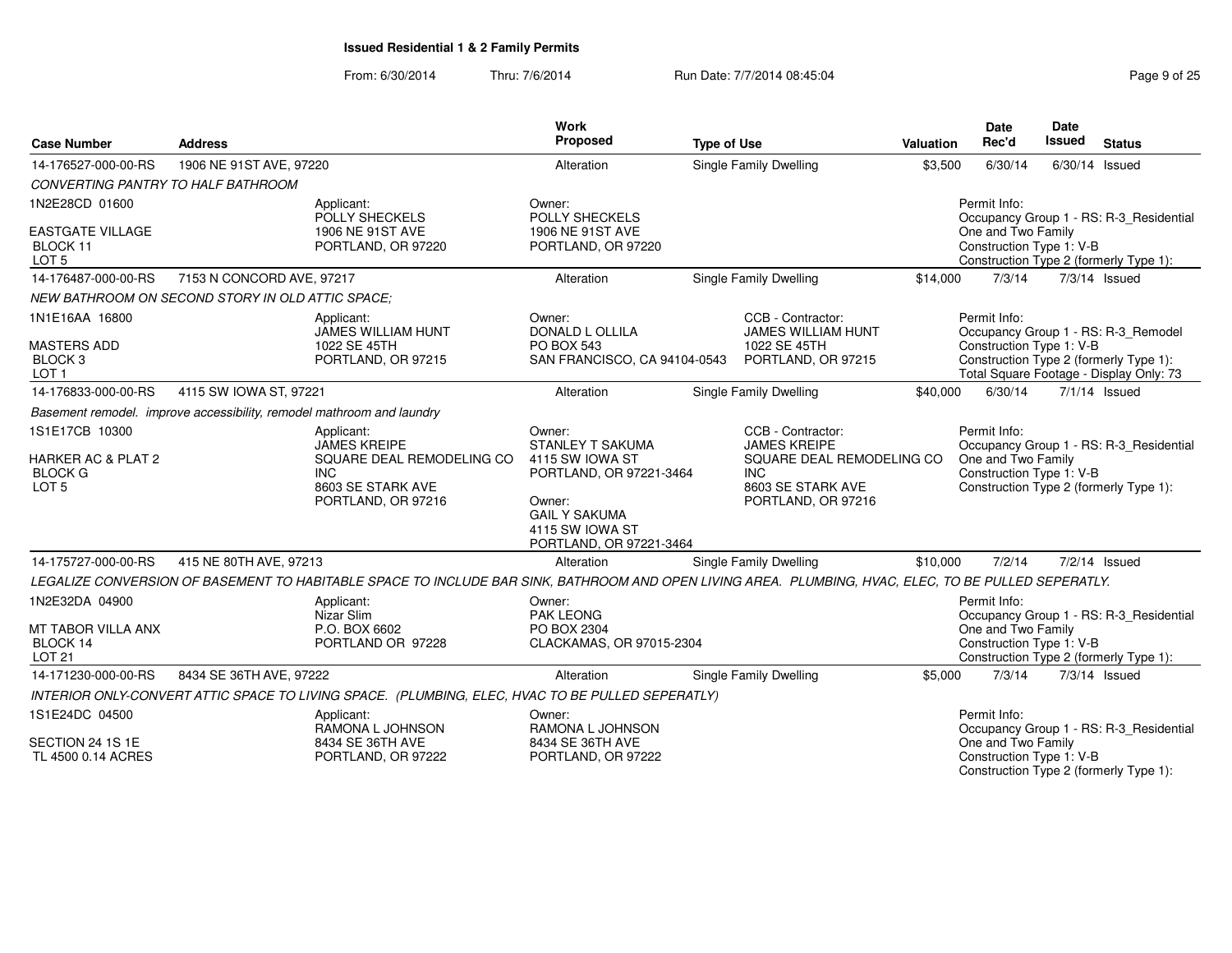| <b>Case Number</b>                                                                   | <b>Address</b>             |                                                                                                                              | Work<br><b>Proposed</b>                                                                                                                                | <b>Type of Use</b>                                                                                                                                                                                         | Valuation | <b>Date</b><br>Rec'd                                           | Date<br><b>Issued</b> | <b>Status</b>                                                                                                             |
|--------------------------------------------------------------------------------------|----------------------------|------------------------------------------------------------------------------------------------------------------------------|--------------------------------------------------------------------------------------------------------------------------------------------------------|------------------------------------------------------------------------------------------------------------------------------------------------------------------------------------------------------------|-----------|----------------------------------------------------------------|-----------------------|---------------------------------------------------------------------------------------------------------------------------|
| 14-169536-000-00-RS                                                                  | 4606 N CONGRESS AVE, 97217 |                                                                                                                              | Alteration                                                                                                                                             | Single Family Dwelling                                                                                                                                                                                     | \$62,500  | 6/13/14                                                        |                       | 6/30/14 Under Inspection                                                                                                  |
|                                                                                      |                            | Kitchen remodel. New cabinets, counters, move the gas line, install new beam to open kitchen to dining room. New range hood. |                                                                                                                                                        |                                                                                                                                                                                                            |           |                                                                |                       |                                                                                                                           |
| 1N1E22AC 10302<br>PARTITION PLAT 1996-155<br>LOT <sub>2</sub>                        |                            | Applicant:<br><b>DAVID R RUSH</b><br>3610 NE Hancock<br>PORTLAND OR 97212-5224                                               | Owner:<br>LORI S EBERLY<br>4606 N CONGRESS AVE<br>PORTLAND, OR 97217<br>Owner:<br><b>SCOTT EBERLY</b><br>4606 N CONGRESS AVE<br>PORTLAND, OR 97217     | CCB - Contractor:<br><b>TODD ECCLES</b><br><b>T A ECCLES ELECTRIC</b><br>24824 S NEW KIRCHNER RD<br>OREGON CITY OR 97045<br>CCB - Contractor:<br>DAVID R RUSH<br>3610 NE Hancock<br>PORTLAND OR 97212-5224 |           | Permit Info:<br>One and Two Family<br>Construction Type 1: V-B |                       | Occupancy Group 1 - RS: R-3 Residential<br>Construction Type 2 (formerly Type 1):                                         |
| 14-170432-000-00-RS                                                                  | 6708 N ATLANTIC AVE, 97217 |                                                                                                                              | Alteration                                                                                                                                             | Single Family Dwelling                                                                                                                                                                                     | \$6,750   | 6/30/14                                                        | 6/30/14 Final         |                                                                                                                           |
|                                                                                      |                            | SOLAR ROOFTOP SYSTEM - PERSCRIPTIVE 4.675 KW - SEE 14-162380-ET                                                              |                                                                                                                                                        |                                                                                                                                                                                                            |           |                                                                |                       |                                                                                                                           |
| 1N1E16BD 08700<br><b>BURRAGE TR</b><br>BLOCK 13<br><b>LOT 21</b><br>LOT 22 EXC N 25' |                            | Applicant:<br>SAMANTHA PARSONS<br>SOLTERRA SYSTEMS<br>79 SE TAYLOR ST #401<br>PORTLAND, OR 97214                             | Owner:<br><b>JAMES T JR CRUTCHER</b><br>6708 N ATLANTIC AVE<br>PORTLAND, OR 97217                                                                      | CCB - Contractor:<br>SOLTERRA SYSTEMS INC<br>79 SE TAYLOR ST. STE 401<br>PORTLAND OR 97214                                                                                                                 |           | Permit Info:<br>One and Two Family<br>Construction Type 1: V-B |                       | Occupancy Group 1 - RS: R-3 Residential<br>Construction Type 2 (formerly Type 1):                                         |
| 14-153738-000-00-RS                                                                  | 8807 NE BROADWAY, 97220    |                                                                                                                              | Alteration                                                                                                                                             | Single Family Dwelling                                                                                                                                                                                     | \$6,750   | 6/30/14                                                        | $6/30/14$ Issued      |                                                                                                                           |
|                                                                                      |                            | SOLAR INSTALLATION, 7.15kW PV ARRAY ON ROOFTOP+++ET PURCHASED SEPERATELY+++                                                  |                                                                                                                                                        |                                                                                                                                                                                                            |           |                                                                |                       |                                                                                                                           |
| 1N2E28CD 10500<br><b>EASTGATE VILLAGE</b><br>BLOCK 6<br>LOT 3 TL 10500               |                            | Applicant:<br>SOLTERRA SYSTEMS INC<br>79 SE TAYLOR ST. STE 401<br>PORTLAND OR 97214                                          | Owner:<br><b>THOMAS G MUNSEY</b><br>8807 NE BROADWAY<br>PORTLAND, OR 97220-5632                                                                        | CCB - Contractor:<br>SOLTERRA SYSTEMS INC<br>79 SE TAYLOR ST. STE 401<br>PORTLAND OR 97214                                                                                                                 |           | Permit Info:<br>One and Two Family<br>Construction Type 1: V-B |                       | Occupancy Group 1 - RS: R-3 Residential<br>Construction Type 2 (formerly Type 1):                                         |
| 14-153721-000-00-RS                                                                  | 6201 NE BEECH ST, 97213    |                                                                                                                              | Alteration                                                                                                                                             | Single Family Dwelling                                                                                                                                                                                     | \$6,750   | 6/30/14                                                        | $6/30/14$ Issued      |                                                                                                                           |
|                                                                                      |                            | SOLAR INSTALLATION, 4.95kW PV ARRAY ON ROOFTOP +++ET PURCHASED SEPERATE+++                                                   |                                                                                                                                                        |                                                                                                                                                                                                            |           |                                                                |                       |                                                                                                                           |
| 1N2E20CC 06000<br>HYDE PK<br>BLOCK <sub>7</sub><br>LOT 11-13                         |                            | Applicant:<br>SOLTERRA SYSTEMS INC<br>79 SE TAYLOR ST. STE 401<br>PORTLAND OR 97214                                          | Owner:<br><b>ALEX HARMON</b><br>6201 NE BEECH ST<br>PORTLAND, OR 97213<br>Owner:<br><b>LISA MACAYA</b><br>6201 NE BEECH ST<br>PORTLAND, OR 97213       | CCB - Contractor:<br>SOLTERRA SYSTEMS INC<br>79 SE TAYLOR ST. STE 401<br>PORTLAND OR 97214                                                                                                                 |           | Permit Info:<br>One and Two Family<br>Construction Type 1: V-B |                       | Occupancy Group 1 - RS: R-3 Residential<br>Construction Type 2 (formerly Type 1):                                         |
| 14-178981-000-00-RS                                                                  | 4519 SE CLINTON ST, 97206  |                                                                                                                              | Alteration                                                                                                                                             | Single Family Dwelling                                                                                                                                                                                     | \$30,584  | 7/3/14                                                         |                       | 7/3/14 Issued                                                                                                             |
|                                                                                      |                            |                                                                                                                              |                                                                                                                                                        | CONVERT BASEMENT TO LIVING SPACE, NEW WALLS TO CREATE BEDROOM WITH NEW EGRESS WINDOW, LAUNDRY ROOM, BATHROOM, STORAGE AREA AND FAMILY ROOM, FURR OUT WALL                                                  |           |                                                                |                       |                                                                                                                           |
| 1S2E07BB 02000<br><b>MCMAHONS ADD</b><br><b>BLOCK7</b><br>LOT <sub>8</sub>           |                            | Applicant:<br>DARRYL O'BEIRNE<br>SOLAS, LLC<br>2100 SE 29TH AVE<br>PORTLAND, OR 97214                                        | Owner:<br>JOANNA F LINN<br>4519 SE CLINTON ST<br>PORTLAND, OR 97206<br>Owner:<br><b>CHRISTOPHER T LINN</b><br>4519 SE CLINTON ST<br>PORTLAND, OR 97206 | CCB - Contractor:<br>DARRYL O'BEIRNE<br>SOLAS, LLC<br>2100 SE 29TH AVE<br>PORTLAND, OR 97214                                                                                                               |           | Permit Info:<br>Construction Type 1: V-B                       |                       | Occupancy Group 1 - RS: R-3_Remodel<br>Construction Type 2 (formerly Type 1):<br>Total Square Footage - Display Only: 832 |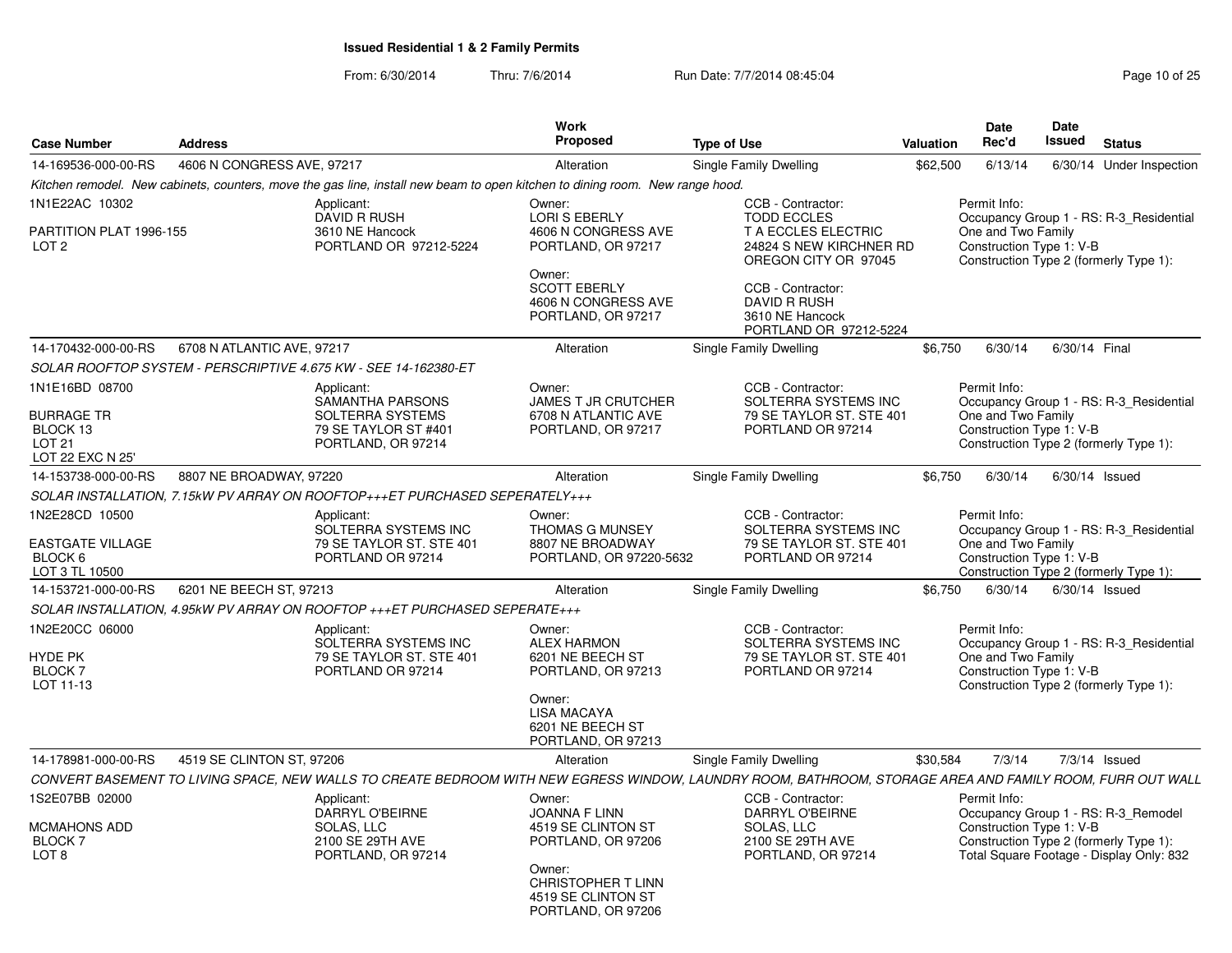From: 6/30/2014

| <b>Case Number</b>                                                     | <b>Address</b>                   |                                                                                                                                                            | Work<br>Proposed                                                                                                                                                   | <b>Type of Use</b>                                                                          | Valuation | <b>Date</b><br>Rec'd                                                        | Date<br>Issued | <b>Status</b>                                                                                                             |
|------------------------------------------------------------------------|----------------------------------|------------------------------------------------------------------------------------------------------------------------------------------------------------|--------------------------------------------------------------------------------------------------------------------------------------------------------------------|---------------------------------------------------------------------------------------------|-----------|-----------------------------------------------------------------------------|----------------|---------------------------------------------------------------------------------------------------------------------------|
| 14-178950-000-00-RS                                                    | 1337 SE 15TH AVE - Unit B. 97214 |                                                                                                                                                            | Alteration                                                                                                                                                         | Single Family Dwelling                                                                      | \$6.000   | 7/3/14                                                                      |                | 7/3/14 Issued                                                                                                             |
|                                                                        |                                  | CONVERT PORTION OF BASEMENT TO ACCESSORY DWELLING UNIT, ADD FIREWALL AROUND STAIRS, NEW WALL TO SEPARATE MECHANICAL/STORAGE AREA FROM BASEMENT AREA FOR PF |                                                                                                                                                                    |                                                                                             |           |                                                                             |                |                                                                                                                           |
| 1S1E02AC 12500                                                         |                                  | Applicant:<br>KINA L VOELZ<br>1337 SE 15TH AVE<br>PORTLAND, OR 97214-3704                                                                                  | Owner:<br>KINA L VOELZ<br>1337 SE 15TH AVE<br>PORTLAND, OR 97214-3704                                                                                              |                                                                                             |           | Permit Info:<br>Construction Type 1: V-B<br>Number of New Dwelling Units: 1 |                | Occupancy Group 1 - RS: R-3 Remodel<br>Construction Type 2 (formerly Type 1):<br>Total Square Footage - Display Only: 170 |
| 14-179218-000-00-RS                                                    | 9029 N VAN HOUTEN AVE, 97203     |                                                                                                                                                            | Alteration                                                                                                                                                         | Single Family Dwelling                                                                      | \$2,500   | 7/3/14                                                                      |                | 7/3/14 Issued                                                                                                             |
|                                                                        |                                  | FRAME IN WALLS FOR BATHROOM IN BASEMENT (2 BATHROOMS TOTAL)                                                                                                |                                                                                                                                                                    |                                                                                             |           |                                                                             |                |                                                                                                                           |
| 1N1E07AA 11900<br><b>COLLEGE PL</b><br>BLOCK <sub>2</sub><br>LOT 17&18 |                                  | Applicant:<br><b>BRIAN WETHINGTON</b><br>9029 N VAN HOUTEN AVE<br>PORTLAND, OR 97203                                                                       | Owner:<br><b>BRIAN WETHINGTON</b><br>9029 N VAN HOUTEN AVE<br>PORTLAND, OR 97203<br>Owner:<br><b>AMY WETHINGTON</b><br>9029 N VAN HOUTEN AVE<br>PORTLAND, OR 97203 |                                                                                             |           | Permit Info:<br>One and Two Family<br>Construction Type 1: V-B              |                | Occupancy Group 1 - RS: R-3 Residential<br>Construction Type 2 (formerly Type 1):                                         |
| 13-236759-000-00-RS                                                    | 14406 E BURNSIDE ST, 97233       |                                                                                                                                                            | Alteration                                                                                                                                                         | Single Family Dwelling                                                                      | \$5.000   | 6/30/14                                                                     |                | 6/30/14 Issued                                                                                                            |
| <b>REMOVE ATTACHED GARAGE</b>                                          |                                  |                                                                                                                                                            |                                                                                                                                                                    |                                                                                             |           |                                                                             |                |                                                                                                                           |
| 1N2E36CC 03100                                                         |                                  | Applicant:<br><b>DONNA KEOUGH</b><br>508 NW 44TH ST<br>VANCOUVER, WA 98660                                                                                 | Owner:<br>BW CONSTRUCTION INC<br>PO BOX 66910<br>PORTLAND, OR 97290-6910                                                                                           | CCB - Contractor:<br>BW CONSTRUCTION INC<br>PO BOX 66910<br>PORTLAND OR 97290               |           | Permit Info:<br>One and Two Family<br>Construction Type 1: V-B              |                | Occupancy Group 1 - RS: R-3 Residential<br>Construction Type 2 (formerly Type 1):                                         |
| 14-179089-000-00-RS                                                    | 3956 SE CORA ST, 97202           |                                                                                                                                                            | Alteration                                                                                                                                                         | Single Family Dwelling                                                                      | \$2,500   | 7/3/14                                                                      |                | $7/3/14$ Issued                                                                                                           |
|                                                                        |                                  | ADD EGRESS WINDOW AND WINDOW WELL TO BASMENT - BASEMENT TO REMAIN UNFINISHED                                                                               |                                                                                                                                                                    |                                                                                             |           |                                                                             |                |                                                                                                                           |
| 1S1E12DD 05500<br>WILLIAMS ADD 2<br>BLOCK 6<br>LOT <sub>11</sub>       |                                  | Applicant:<br>ANDREW T MCCOY<br>3956 SE CORA ST<br>PORTLAND, OR 97202                                                                                      | Owner:<br>ANDREW T MCCOY<br>3956 SE CORA ST<br>PORTLAND, OR 97202<br>Owner:<br><b>JOANNA S MORRILL</b><br>3956 SE CORA ST<br>PORTLAND, OR 97202                    |                                                                                             |           | Permit Info:<br>One and Two Family<br>Construction Type 1: V-B              |                | Occupancy Group 1 - RS: R-3 Residential<br>Construction Type 2 (formerly Type 1):                                         |
| 14-178181-000-00-RS                                                    | 27 NE THOMPSON ST, 97212         |                                                                                                                                                            | Alteration                                                                                                                                                         | Single Family Dwelling                                                                      | \$70,000  | 7/2/14                                                                      |                | 7/2/14 Issued                                                                                                             |
|                                                                        |                                  | REINFORCE EXISTING BRICK FOUNDATION PER ENGINEERING, REMOVE EXISTING ABANDONED MASONRY MECHANICAL CHIMNEY.                                                 |                                                                                                                                                                    |                                                                                             |           |                                                                             |                |                                                                                                                           |
| 1N1E27DA 13901                                                         |                                  | Applicant:<br><b>NEIL COOPER</b>                                                                                                                           | Owner:<br>EDWARD J MURPHY                                                                                                                                          | CCB - Contractor:<br><b>NEIL COOPER</b>                                                     |           | Permit Info:                                                                |                | Occupancy Group 1 - RS: R-3 Residential                                                                                   |
| PARTITION PLAT 1994-17<br>LOT <sub>1</sub>                             |                                  | SILVER FERN CARPENTRY &<br><b>REMODELING LLC</b><br>1824 SW MARKET ST<br>PORTLAND, OR 97201                                                                | 27 NE THOMPSON ST<br>PORTLAND, OR 97212-3741<br>Owner:<br><b>CATHERINE M MURPHY</b><br>27 NE THOMPSON ST<br>PORTLAND, OR 97212-3741                                | SILVER FERN CARPENTRY &<br><b>REMODELING LLC</b><br>1824 SW MARKET ST<br>PORTLAND, OR 97201 |           | One and Two Family<br>Construction Type 1: V-B                              |                | Construction Type 2 (formerly Type 1):                                                                                    |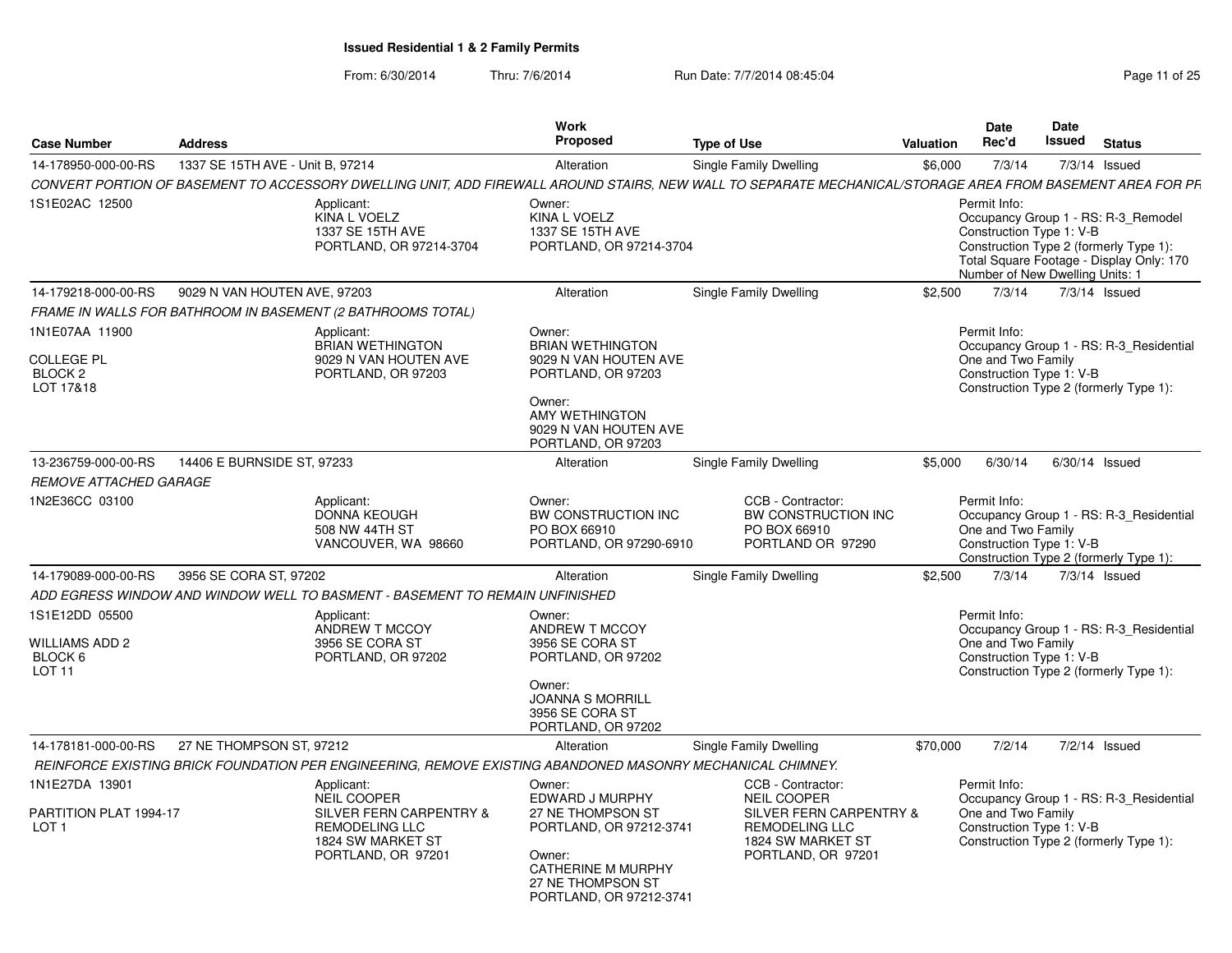From: 6/30/2014Thru: 7/6/2014 Run Date: 7/7/2014 08:45:04 Run Date: 7/7/2014 08:45:04

| <b>Case Number</b>                                                                        | <b>Address</b>                                                                                      | Work<br><b>Proposed</b>                                                                                                                                                            | <b>Type of Use</b>                                                                                                        | Valuation | Date<br>Rec'd                                                  | <b>Date</b><br><b>Issued</b> | <b>Status</b>                                                                     |
|-------------------------------------------------------------------------------------------|-----------------------------------------------------------------------------------------------------|------------------------------------------------------------------------------------------------------------------------------------------------------------------------------------|---------------------------------------------------------------------------------------------------------------------------|-----------|----------------------------------------------------------------|------------------------------|-----------------------------------------------------------------------------------|
| 14-178968-000-00-RS                                                                       | 10738 NW OLD CORNELIUS PASS RD, 97231                                                               | Alteration                                                                                                                                                                         | Single Family Dwelling                                                                                                    | \$6,750   | 7/3/14                                                         |                              | 7/3/14 Issued                                                                     |
|                                                                                           | PERSCRIPTIVE SOLAR INSTALLATION OF PV ROOF MOUNTED SYSTEM, 7.5kW                                    |                                                                                                                                                                                    |                                                                                                                           |           |                                                                |                              |                                                                                   |
| 1N1W06B 01900<br>SECTION 06 1N 1W<br>TL 1900 5.01 ACRES                                   | Applicant:<br><b>DION WELLS</b><br>9150 SW PIONEER CT SUITE D<br>WILSONVILLE, OR 97070              | Owner:<br><b>GREGORY J PRUSYNSKI</b><br>10738 NW CORNELIUS PASS RD<br>PORTLAND, OR 97231<br>Owner:<br><b>KELLY R PRUSYNSKI</b><br>10738 NW CORNELIUS PASS RD<br>PORTLAND, OR 97231 | CCB - Contractor:<br>STELCOR ENERGY LLC<br>5028 E 22ND STREET<br>TUCSON, AZ 85711                                         |           | Permit Info:<br>One and Two Family<br>Construction Type 1: V-B |                              | Occupancy Group 1 - RS: R-3 Residential<br>Construction Type 2 (formerly Type 1): |
| 14-178159-000-00-RS                                                                       | 156 SE CESAR E CHAVEZ BLVD, 97214                                                                   | Alteration                                                                                                                                                                         | <b>Single Family Dwelling</b>                                                                                             | \$70,000  | 7/2/14                                                         |                              | $7/2/14$ Issued                                                                   |
|                                                                                           | KITCHEN REMODEL, OPEN UP WALL FOR NEW ISLAND, ADD BEAM ABOVE                                        |                                                                                                                                                                                    |                                                                                                                           |           |                                                                |                              |                                                                                   |
| 1N1E36DD 03900<br><b>LAURELHURST</b><br>BLOCK 103<br>W 1/2 OF LOT 27<br>LOT <sub>28</sub> | Applicant:<br><b>CREEKSTONE DESIGNS LLC</b><br>12375 MT JEFFERSON TER #4H<br>LAKE OSWEGO OR 97035   | Owner:<br>MITCHELL C BAKER<br>156 SE CESAR E CHAVEZ BLVD<br>PORTLAND, OR 97214<br>Owner:<br><b>BRANDY A T CODY</b><br>156 SE CESAR E CHAVEZ BLVD<br>PORTLAND, OR 97214             | CCB - Contractor:<br><b>CREEKSTONE DESIGNS LLC</b><br>12375 MT JEFFERSON TER #4H<br>LAKE OSWEGO OR 97035                  |           | Permit Info:<br>One and Two Family<br>Construction Type 1: V-B |                              | Occupancy Group 1 - RS: R-3_Residential<br>Construction Type 2 (formerly Type 1): |
| 14-154723-REV-01-RS                                                                       | 2503 NE 41ST AVE, 97212                                                                             | Alteration                                                                                                                                                                         | Single Family Dwelling                                                                                                    |           | \$<br>7/2/14                                                   |                              | $7/2/14$ Issued                                                                   |
|                                                                                           | REVISION TO ADD 3 ADDITIONAL SOLAR MODULES TO ROOFTOP SYSTEM (NOW 2.97kW)                           |                                                                                                                                                                                    |                                                                                                                           |           |                                                                |                              |                                                                                   |
| 1N1E25DA 00900<br><b>ROSSMERE</b><br><b>BLOCK 5</b><br>LOT <sub>10</sub>                  | Applicant:<br><b>ROSE WOOFENDEN</b><br><b>NEIL KELLY</b><br>804 N ALBERTA<br>PORTLAND, OR 97217     | Owner:<br><b>HEATHER BOUDREAU</b><br>2503 NE 41ST AVE<br>PORTLAND, OR 97212-2941                                                                                                   | CCB - Contractor:<br>NEIL KELLY CO INC<br>804 N ALBERTA ST<br>PORTLAND, OR 97217-2693                                     |           | Permit Info:<br>One and Two Family<br>Construction Type 1: V-B |                              | Occupancy Group 1 - RS: R-3_Residential<br>Construction Type 2 (formerly Type 1): |
| 14-170352-REV-01-RS                                                                       | 7312 SE 34TH AVE, 97202                                                                             | Alteration                                                                                                                                                                         | Single Family Dwelling                                                                                                    |           | \$<br>7/2/14                                                   |                              | 7/2/14 Issued                                                                     |
|                                                                                           | REVISION TO REMOVE PART OF FLOOR JOIST AND INSTALL BEAM TO INCREASE HEAD HEIGHT AT BOTTOM OF STAIRS |                                                                                                                                                                                    |                                                                                                                           |           |                                                                |                              |                                                                                   |
| 1S1E24AC 12400<br><b>EASTMORELAND</b><br>BLOCK 64<br>LOT <sub>1</sub>                     | Applicant:<br><b>EDWARD PAGET</b><br>8564 SE 58TH AVE<br>PORTLAND, OR 97206                         | Owner:<br><b>MICHAEL R DERWEY</b><br>PO BOX 2905<br>CLACKAMAS, OR 97015                                                                                                            | CCB - Contractor:<br><b>BRADLEY SCOTT MATTHIS</b><br><b>MATTHIS PLUMBING</b><br>1901 S. WYNTON DR<br>OREGON CITY OR 97045 |           | Permit Info:<br>One and Two Family<br>Construction Type 1: V-B |                              | Occupancy Group 1 - RS: R-3_Residential<br>Construction Type 2 (formerly Type 1): |
|                                                                                           |                                                                                                     |                                                                                                                                                                                    | CCB - Contractor:                                                                                                         |           |                                                                |                              |                                                                                   |

 EDWARD PAGET8564 SE 58TH AVE PORTLAND, OR 97206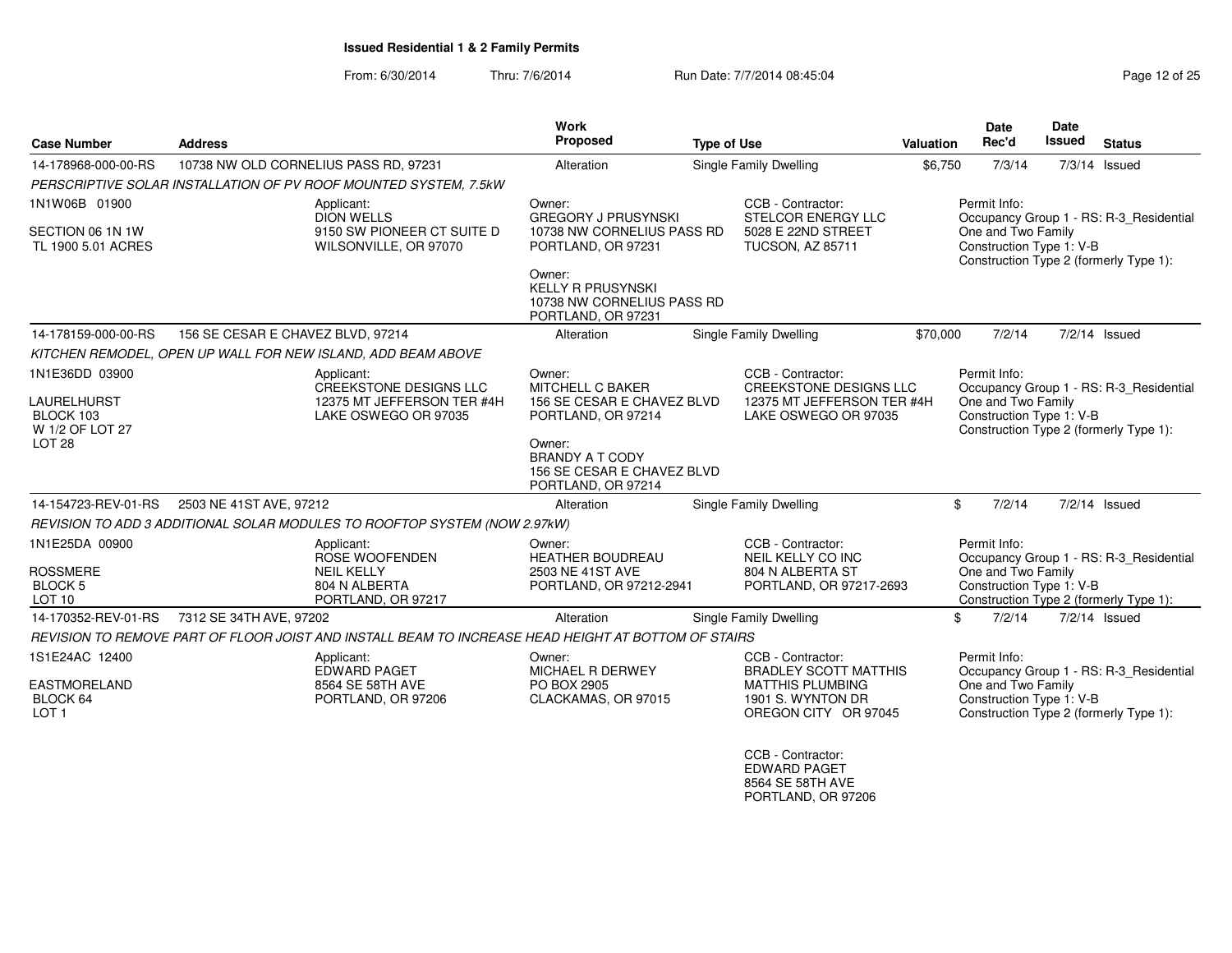From: 6/30/2014

| <b>Case Number</b>                             | <b>Address</b>                                          |                                                                                                                                                             | <b>Work</b><br><b>Proposed</b>                                                 | <b>Type of Use</b>                                                                                                | Valuation | <b>Date</b><br>Rec'd                     | <b>Date</b><br><b>Issued</b> | <b>Status</b>                                                                      |
|------------------------------------------------|---------------------------------------------------------|-------------------------------------------------------------------------------------------------------------------------------------------------------------|--------------------------------------------------------------------------------|-------------------------------------------------------------------------------------------------------------------|-----------|------------------------------------------|------------------------------|------------------------------------------------------------------------------------|
| 14-178251-000-00-RS                            | 2844 SE 119TH AVE, 97266                                |                                                                                                                                                             | Alteration                                                                     | Single Family Dwelling                                                                                            | \$2,500   | 7/3/14                                   | 7/3/14 Issued                |                                                                                    |
|                                                |                                                         | SOLAR INSTALATION, 2.25kW PV SYSTEM ON ROOFTOP OF HOUSE - NON PRESCRIPTIVE                                                                                  |                                                                                |                                                                                                                   |           |                                          |                              |                                                                                    |
| 1S2E10AA 04700<br>SECTION 10 1S 2E             |                                                         | Applicant:<br><b>KATIE MARTIN</b><br><b>NEIL KELLY COMPANY</b>                                                                                              | Owner:<br>RONALD R ROMKEE<br>2844 SE 119TH AVE                                 | CCB - Contractor:<br>NEIL KELLY CO INC<br>804 N ALBERTA ST                                                        |           | Permit Info:<br>Construction Type 1: V-B |                              | Occupancy Group 1 - RS: R-3_Remodel                                                |
| TL 4700 0.29 ACRES                             |                                                         | 804 N ALBERTA ST<br>PORTLAND, OR 97217                                                                                                                      | PORTLAND, OR 97266<br>Owner:                                                   | PORTLAND, OR 97217-2693                                                                                           |           |                                          |                              | Construction Type 2 (formerly Type 1):                                             |
|                                                |                                                         |                                                                                                                                                             | <b>SHARON A ROMKEE</b><br>2844 SE 119TH AVE<br>PORTLAND, OR 97266              |                                                                                                                   |           |                                          |                              |                                                                                    |
| 14-178168-000-00-RS                            | 6845 SW BURLINGAME AVE, 97219                           |                                                                                                                                                             | Alteration                                                                     | Single Family Dwelling                                                                                            | \$45,000  | 7/2/14                                   | 7/2/14 Issued                |                                                                                    |
|                                                |                                                         | REMOVE BEDROOM WALL TO CREATE LARGE MASTER BATHROOM, RECONFIGURE BATHROOM, REPLACE MASTER BEDROOM WINDOW TO MEET EGRESS                                     |                                                                                |                                                                                                                   |           |                                          |                              |                                                                                    |
| 1S1E21AB 02900                                 |                                                         | Applicant:                                                                                                                                                  | Owner:                                                                         | CCB - Contractor:                                                                                                 |           | Permit Info:                             |                              |                                                                                    |
| <b>BURLINGAME</b><br>BLOCK 32<br><b>LOT 18</b> |                                                         | <b>CREEKSTONE DESIGNS LLC</b><br>12375 MT JEFFERSON TER #4H<br>LAKE OSWEGO OR 97035                                                                         | <b>LEE S AUERBACH</b><br>6845 SW BURLINGAME AVE<br>PORTLAND, OR 97219          | <b>CREEKSTONE DESIGNS LLC</b><br>12375 MT JEFFERSON TER #4H<br>LAKE OSWEGO OR 97035                               |           | Construction Type 1: V-B                 |                              | Occupancy Group 1 - RS: R-3 Remodel<br>Construction Type 2 (formerly Type 1):      |
| N 30' OF LOT 19                                |                                                         |                                                                                                                                                             | Owner:<br>STEPHANIE L AUERBACH<br>6845 SW BURLINGAME AVE<br>PORTLAND, OR 97219 |                                                                                                                   |           |                                          |                              |                                                                                    |
| 14-178976-000-00-RS                            | 7430 NW PENRIDGE DR, 97229                              |                                                                                                                                                             | Alteration                                                                     | Single Family Dwelling                                                                                            | \$50,000  | 7/3/14                                   | $7/3/14$ Issued              |                                                                                    |
|                                                | REMODEL MASTER BATH. 4 TOILETS TOTAL. NO ADDED TIOLETS. |                                                                                                                                                             |                                                                                |                                                                                                                   |           |                                          |                              |                                                                                    |
| 1N1W36AC 03000                                 |                                                         | Applicant:                                                                                                                                                  | Owner:                                                                         | CCB - Contractor:                                                                                                 |           | Permit Info:                             |                              |                                                                                    |
| PENRIDGE ESTATES<br>LOT 1&A TL 3000            |                                                         | Joshua Salinger<br>BIRDSMOUTH CONSTRUCTION LL 7430 NW PENRIDGE DR<br>1633 SE 55TH AVE<br>PORTLAND, OR 97215                                                 | <b>LAWRENCE CHOW</b><br>PORTLAND, OR 97229                                     | <b>JOSHUA SALINGER</b><br>BIRDSMOUTH CONSTRUCTION LLI One and Two Family<br>1633 SE 55TH AVE<br>PORTLAND OR 97215 |           | Construction Type 1: V-B                 |                              | Occupancy Group 1 - RS: R-3_Residential<br>Construction Type 2 (formerly Type 1):  |
|                                                |                                                         |                                                                                                                                                             | Owner:<br>CATHERINE S CHOW<br>7430 NW PENRIDGE DR<br>PORTLAND, OR 97229        |                                                                                                                   |           |                                          |                              |                                                                                    |
| 14-178517-000-00-RS                            | 6906 SE BOISE ST, 97206                                 |                                                                                                                                                             | Alteration                                                                     | Single Family Dwelling                                                                                            | \$15,660  | 7/2/14                                   | 7/2/14 Issued                |                                                                                    |
|                                                |                                                         | CONVERT BASEMENT TO LIVING SPACE FOR BEDROOM AND FAMILY ROOM, FRAME IN NEW CLOSET AND EGRESS WINDOW, ADD NEW WINDOW AT FAMILY ROOM, FRAME IN NEW BATHROOM ( |                                                                                |                                                                                                                   |           |                                          |                              |                                                                                    |
| 1S2E08CD 18200                                 |                                                         | Applicant:                                                                                                                                                  | Owner:                                                                         |                                                                                                                   |           | Permit Info:                             |                              |                                                                                    |
| <b>KERN PK</b>                                 |                                                         | <b>MARY SIMSARIAN</b><br>6906 SE BOISE ST                                                                                                                   | <b>MARK R CLAWSON</b><br>6906 SE BOISE ST                                      |                                                                                                                   |           | Construction Type 1: V-B                 |                              | Occupancy Group 1 - RS: R-3_Remodel                                                |
| BLOCK 8<br>LOT <sub>31</sub>                   |                                                         | PORTLAND, OR 97206                                                                                                                                          | PORTLAND, OR 97206                                                             |                                                                                                                   |           |                                          |                              | Construction Type 2 (formerly Type 1):<br>Total Square Footage - Display Only: 426 |
| LOT 32 EXC E 5'                                |                                                         |                                                                                                                                                             | Owner:<br><b>MARY SIMSARIAN</b><br>6906 SE BOISE ST<br>PORTLAND, OR 97206      |                                                                                                                   |           |                                          |                              |                                                                                    |
|                                                |                                                         |                                                                                                                                                             | Owner:<br><b>FRANCES E CLAWSON</b><br>6906 SE BOISE ST<br>PORTLAND, OR 97206   |                                                                                                                   |           |                                          |                              |                                                                                    |
|                                                |                                                         |                                                                                                                                                             |                                                                                |                                                                                                                   |           |                                          |                              |                                                                                    |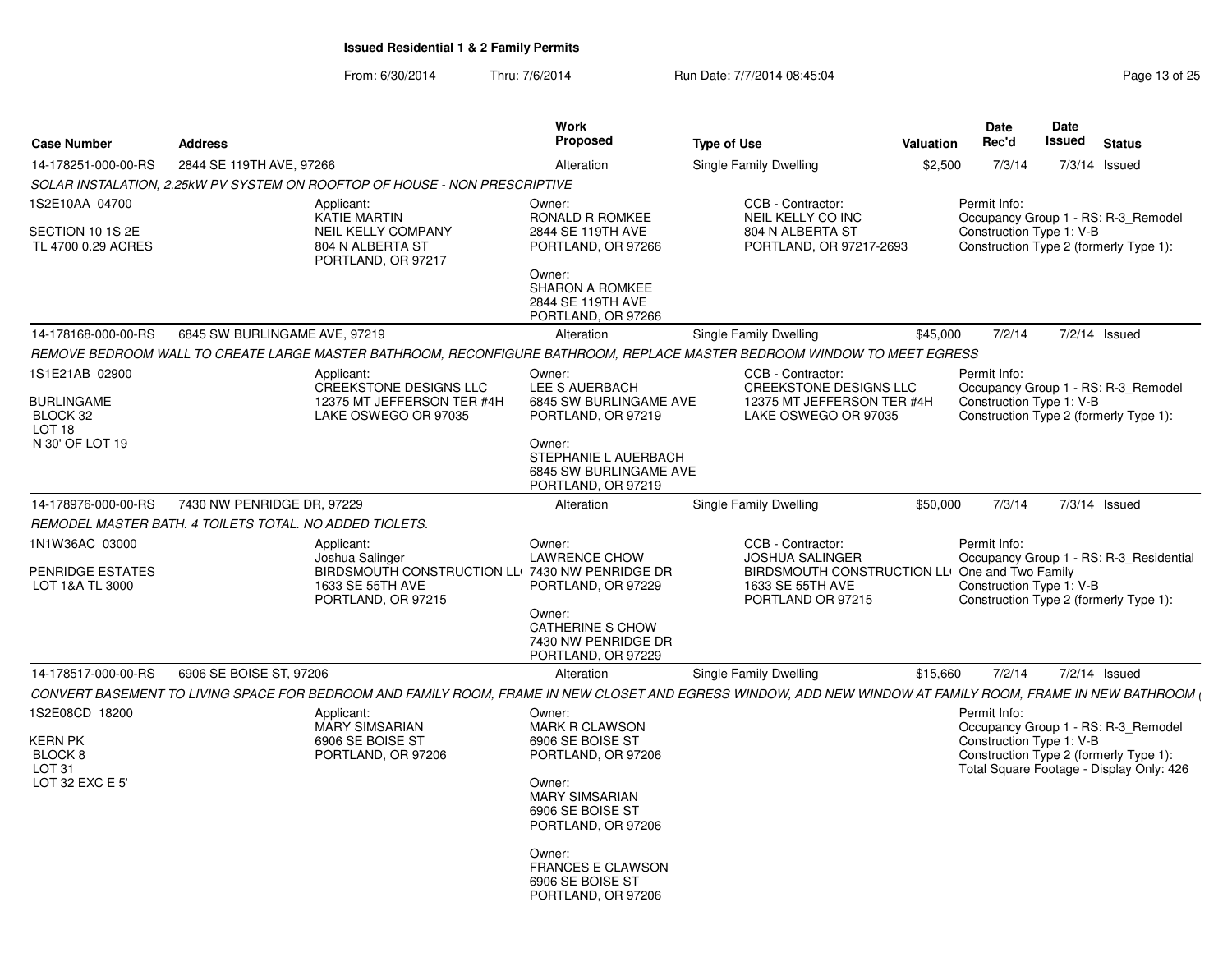| <b>Case Number</b>                                                                                 | <b>Address</b>                                                             |                                                                                                                                   | <b>Work</b><br>Proposed                                                                                                                                         | <b>Type of Use</b>                                                                                                                                          | Valuation | Date<br>Rec'd                                                                                         | <b>Date</b><br>Issued | <b>Status</b>                                                                                                              |
|----------------------------------------------------------------------------------------------------|----------------------------------------------------------------------------|-----------------------------------------------------------------------------------------------------------------------------------|-----------------------------------------------------------------------------------------------------------------------------------------------------------------|-------------------------------------------------------------------------------------------------------------------------------------------------------------|-----------|-------------------------------------------------------------------------------------------------------|-----------------------|----------------------------------------------------------------------------------------------------------------------------|
| 14-179133-000-00-RS                                                                                | 5207 SW BARNES RD, 97221                                                   |                                                                                                                                   | Alteration                                                                                                                                                      | Single Family Dwelling                                                                                                                                      | \$3,574   | 7/3/14                                                                                                |                       | $7/3/14$ Issued                                                                                                            |
|                                                                                                    | Add ridge beam, posts and blocking in roof structure per engineered plans. |                                                                                                                                   |                                                                                                                                                                 |                                                                                                                                                             |           |                                                                                                       |                       |                                                                                                                            |
| 1S1E06AB 01700                                                                                     |                                                                            | Applicant:<br>NEIL KELLY CO INC                                                                                                   | Owner:<br>DALE E OSBORN                                                                                                                                         | CCB - Contractor:<br>NEIL KELLY CO INC                                                                                                                      |           | Permit Info:<br>Occupancy Group 1 - RS: U_Private                                                     |                       |                                                                                                                            |
| SECTION 06 1S 1E<br>TL 1700 0.85 ACRES                                                             |                                                                            | 804 N ALBERTA ST<br>PORTLAND, OR 97217-2693                                                                                       | 5207 SW BARNES RD<br>PORTLAND, OR 97221-1521<br>Owner:<br><b>JOYCE A OSBORN</b>                                                                                 | 804 N ALBERTA ST<br>PORTLAND, OR 97217-2693                                                                                                                 |           | Garage\Utility Misc.<br>Construction Type 1: V-B                                                      |                       | Construction Type 2 (formerly Type 1):                                                                                     |
|                                                                                                    |                                                                            |                                                                                                                                   | 5207 SW BARNES RD<br>PORTLAND, OR 97221-1521                                                                                                                    |                                                                                                                                                             |           |                                                                                                       |                       |                                                                                                                            |
| 14-177804-000-00-RS                                                                                | 3718 SE 162ND AVE, 97236                                                   |                                                                                                                                   | Alteration                                                                                                                                                      | Single Family Dwelling                                                                                                                                      | \$10,000  | 7/3/14                                                                                                |                       | 7/3/14 Issued                                                                                                              |
|                                                                                                    |                                                                            | REMOVE BEDROOM FROM GARAGE. RETAIN AREA AS GARAGE. rEMOVE INTERIOR PARTITIONS AND DOOR.                                           |                                                                                                                                                                 |                                                                                                                                                             |           |                                                                                                       |                       |                                                                                                                            |
| 1S3E07CB 12300                                                                                     |                                                                            | Applicant:<br>TUAN ANH PHAN                                                                                                       | Owner:<br>TUAN ANH PHAN                                                                                                                                         |                                                                                                                                                             |           | Permit Info:                                                                                          |                       | Occupancy Group 1 - RS: R-3 Remodel                                                                                        |
| <b>EASTMONT</b><br>LOT <sub>58</sub>                                                               |                                                                            | 3718 SE 162ND AVE<br>PORTLAND, OR 97236                                                                                           | 3718 SE 162ND AVE<br>PORTLAND, OR 97236                                                                                                                         |                                                                                                                                                             |           | Construction Type 1: V-B                                                                              |                       | Construction Type 2 (formerly Type 1):                                                                                     |
| 14-177787-000-00-RS                                                                                | 6524 SE 36TH AVE, 97202                                                    |                                                                                                                                   | Alteration                                                                                                                                                      | <b>Single Family Dwelling</b>                                                                                                                               | \$70,000  | 7/1/14                                                                                                |                       | $7/1/14$ Issued                                                                                                            |
|                                                                                                    |                                                                            |                                                                                                                                   |                                                                                                                                                                 | BASEMENT CONVERSION FOR NEW BEDROOM, NEW BATHROOM LAUNDRY ROOM; KITCHEN REMODEL ON MAIN FLOOR **TRADE PERMITS TO BE OBTAINED SEPARATELY**                   |           |                                                                                                       |                       |                                                                                                                            |
| 1S1E24AB 01300<br>EASTMORELAND<br>BLOCK 80<br>LOT <sub>6</sub>                                     |                                                                            | Applicant:<br><b>CHARLIE BROWN</b><br>PRESTIGE DESIGN AND<br><b>GENERAL CONTRACTING</b><br>12302 NE MARX ST<br>PORTLAND, OR 97230 | Owner:<br><b>KYLE W BURCHARD</b><br>6524 SE 36TH AVE<br>PORTLAND, OR 97202-8226<br>Owner:<br>JENNIFER A BURCHARD<br>6524 SE 36TH AVE<br>PORTLAND, OR 97202-8226 | CCB - Contractor:<br>PRESTIGE DESIGN & GENERAL<br>CONTRACTING INC<br>12302 NE MARX ST<br>PORTLAND, OR 97230                                                 |           | Permit Info:<br>Construction Type 1: V-B                                                              |                       | Occupancy Group 1 - RS: R-3 Remodel<br>Construction Type 2 (formerly Type 1):<br>Total Square Footage - Display Only: 1020 |
| 14-177729-000-00-RS                                                                                | 7031 N WESTANNA AVE, 97203                                                 |                                                                                                                                   | Alteration                                                                                                                                                      | Single Family Dwelling                                                                                                                                      | \$19,500  | 7/2/14                                                                                                |                       | 7/2/14 Issued                                                                                                              |
|                                                                                                    |                                                                            |                                                                                                                                   |                                                                                                                                                                 | FINISH BASEMENT AS LIVING SPACE FOR HOUSEHOLD, ADD NEW EGRESS WINDOWS/WELLS IN BEDROOMS, NEW CLOSET, NEW PARTITION WALLS TO CREATE NEW BATHROOM (4 BATHROON |           |                                                                                                       |                       |                                                                                                                            |
| 1N1E07CA 13200<br><b>FORTUNE PL</b><br>BLOCK <sub>2</sub><br>LOT <sub>1</sub><br>SELY 13' OF LOT 2 |                                                                            | Applicant:<br><b>KIRBY GIBSON</b><br>NICK STEARNS, INC<br>210 NW 17TH AVE, SUITE 200<br>PORTLAND OR 97209                         | Owner:<br><b>NSI INVESTMENTS LLC</b><br>210 NW 17TH AVE #200<br>PORTLAND, OR 97209-2151                                                                         | CCB - Contractor:<br><b>RICHARD WHITEMAN</b><br>NSI INVESTMENTS LLC<br>PO BOX 68179<br>MILWAUKIE, OR 97268                                                  |           | Permit Info:<br>Construction Type 1: V-B                                                              |                       | Occupancy Group 1 - RS: R-3_Remodel<br>Construction Type 2 (formerly Type 1):<br>Total Square Footage - Display Only: 1400 |
| Total # of RS Alteration permits issued: 44                                                        |                                                                            |                                                                                                                                   |                                                                                                                                                                 |                                                                                                                                                             |           |                                                                                                       |                       | Total valuation of RS Alteration permits issued: \$861,693                                                                 |
| 14-177212-000-00-RS                                                                                | 6424 NE 35TH AVE, 97211                                                    |                                                                                                                                   | Demolition                                                                                                                                                      | <b>Accessory Structure</b>                                                                                                                                  | \$500     | 6/30/14                                                                                               |                       | 6/30/14 Issued                                                                                                             |
| DEMOLITION OF ACCESSORY STRUCTURE                                                                  |                                                                            |                                                                                                                                   |                                                                                                                                                                 |                                                                                                                                                             |           |                                                                                                       |                       |                                                                                                                            |
| 1N1E13DB 05700                                                                                     |                                                                            | Applicant:<br>DAN WILLIAMS<br><b>FASTER PERMITS</b><br>14334 NW EAGLERIDGE LANE<br>PORTLAND, OR 97229                             | Owner:<br>EVERETT CUSTOM HOMES INC<br>2235 NE 46TH AVE<br>PORTLAND, OR 97213-1903                                                                               | CCB - Contractor:<br><b>VIC REMMERS</b><br>EVERETT CUSTOM HOMES INC<br>735 SW 158TH AVE STE 180<br>BEAVERTON OR 97008                                       |           | Permit Info:<br>Occupancy Group 1 - RS: U Private<br>Garage\Utility Misc.<br>Construction Type 1: V-B |                       | Construction Type 2 (formerly Type 1):                                                                                     |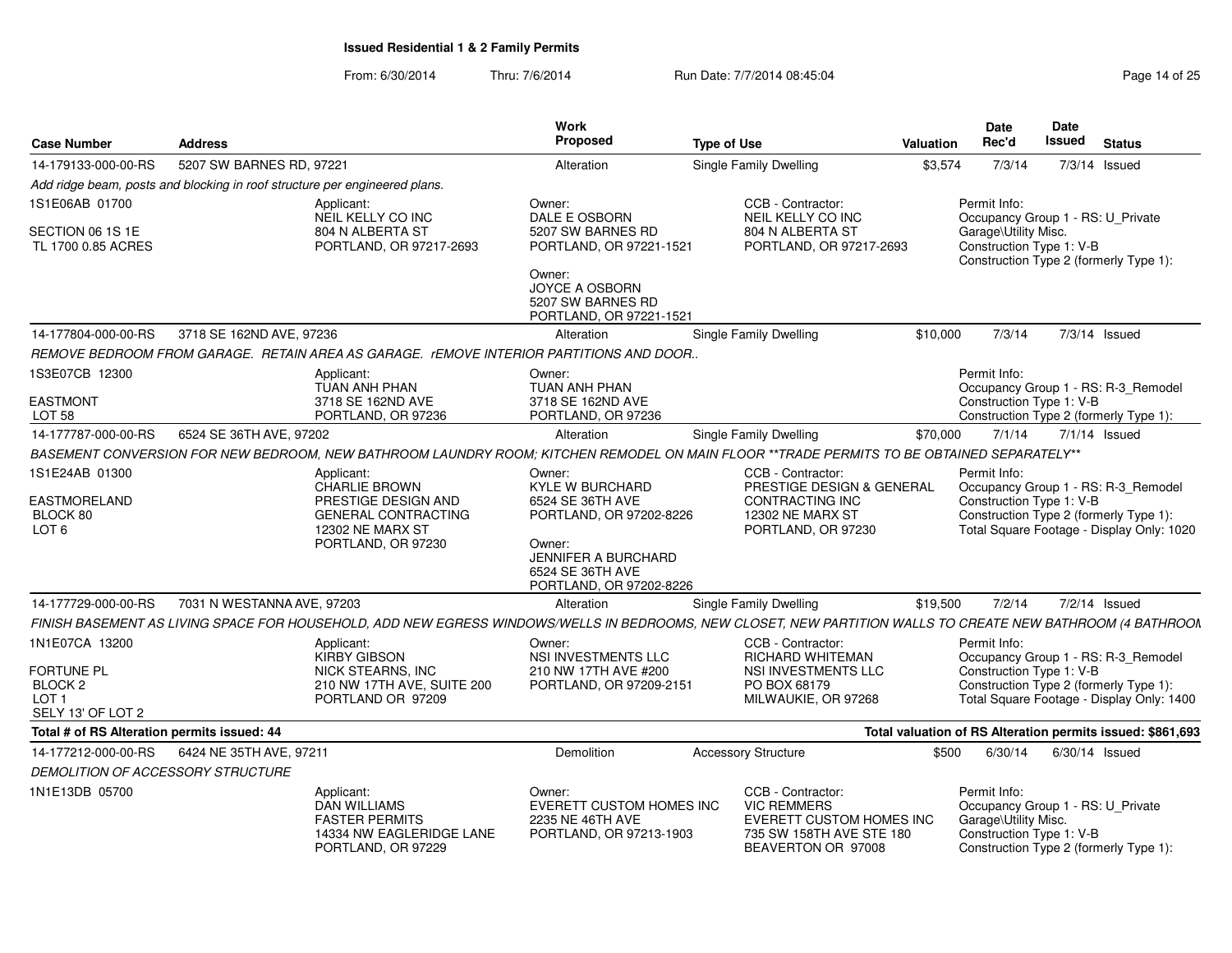From: 6/30/2014

| <b>Case Number</b>                                                          | <b>Address</b>                  |                                                                                                                                                                | <b>Work</b><br>Proposed                                                                                                                                                                              | <b>Type of Use</b>                                                                                                                | Valuation | <b>Date</b><br>Rec'd                 | Date<br>Issued                                                                                          | <b>Status</b>                           |
|-----------------------------------------------------------------------------|---------------------------------|----------------------------------------------------------------------------------------------------------------------------------------------------------------|------------------------------------------------------------------------------------------------------------------------------------------------------------------------------------------------------|-----------------------------------------------------------------------------------------------------------------------------------|-----------|--------------------------------------|---------------------------------------------------------------------------------------------------------|-----------------------------------------|
| 14-176525-000-00-RS                                                         | 1840 N KILPATRICK ST, 97217     |                                                                                                                                                                | Demolition                                                                                                                                                                                           | Garage/Carport                                                                                                                    | \$500     | 6/30/14                              |                                                                                                         | 6/30/14 Under Inspection                |
| DEMO DETACHED GARAGE                                                        |                                 |                                                                                                                                                                |                                                                                                                                                                                                      |                                                                                                                                   |           |                                      |                                                                                                         |                                         |
| 1N1E09DA 08800<br><b>KENTON</b><br>BLOCK 22                                 |                                 | Applicant:<br>ROBIN CORBO<br>1840 N KILPATRICK ST<br>PORTLAND, OR 97217-6649                                                                                   | Owner:<br>ROBIN CORBO<br>1840 N KILPATRICK ST<br>PORTLAND, OR 97217-6649                                                                                                                             |                                                                                                                                   |           | Permit Info:<br>Garage\Utility Misc. | Occupancy Group 1 - RS: U_Private<br>Construction Type 1: V-B                                           |                                         |
| LOT 11&12                                                                   |                                 |                                                                                                                                                                |                                                                                                                                                                                                      |                                                                                                                                   |           |                                      | Construction Type 2 (formerly Type 1):                                                                  |                                         |
| 14-178209-000-00-RS                                                         | 5119 NE 35TH AVE, 97211         |                                                                                                                                                                | Demolition                                                                                                                                                                                           | Garage/Carport                                                                                                                    | \$500     | 7/2/14                               | 7/2/14 Issued                                                                                           |                                         |
| DEMOLISH ONE ONE CAR GARAGE - REMOVE ALL DEBRIS                             |                                 |                                                                                                                                                                |                                                                                                                                                                                                      | ***WITH DEMO 14-178204-RS AND NSFR 14-178186-RS*** *DECOMM ON DEMO 14-178204-RS*                                                  |           |                                      |                                                                                                         |                                         |
| 1N1E24AB 10500<br><b>WILLAMETTE ADD</b><br>BLOCK <sub>24</sub><br>LOT 24&25 |                                 | Applicant:<br>MAJID HABIBI<br>PORTLAND DEVELOPMENT<br><b>GROUP, LLC</b><br>11124 NE HALSEY ST PMB 643<br>PORTLAND, OR 97220                                    | Owner:<br>PORTLAND DEVELOPMENT<br><b>GROUP</b><br>11124 NE HALSEY ST PMB 643<br>PORTLAND, OR 97220-2021<br>Owner:<br><b>INVESTMENTS LLC</b><br>11124 NE HALSEY ST PMB 643<br>PORTLAND, OR 97220-2021 | CCB - Contractor:<br><b>GENE</b><br>PORTLAND DEVELOPMENT<br><b>GROUP LLC</b><br>11124 NE HALSEY ST. PMB 643<br>PORTLAND, OR 97220 |           | Permit Info:<br>Garage\Utility Misc. | Occupancy Group 1 - RS: U Private<br>Construction Type 1: V-B<br>Construction Type 2 (formerly Type 1): |                                         |
| 14-177869-000-00-RS                                                         | 2304 N SCHOFIELD ST, 97217      |                                                                                                                                                                | Demolition                                                                                                                                                                                           | Garage/Carport                                                                                                                    | \$2,000   | 7/1/14                               | 7/1/14 Issued                                                                                           |                                         |
| <b>DEMO DETACHED GARAGE</b>                                                 |                                 |                                                                                                                                                                |                                                                                                                                                                                                      |                                                                                                                                   |           |                                      |                                                                                                         |                                         |
| 1N1E09DB 10200<br><b>KENTON</b><br>BLOCK 37<br>LOT 20&21                    |                                 | Applicant:<br><b>SHAHIN SOHEILI</b><br>15483 104TH AVE<br>SURREY BC, CANADA V3R1N9                                                                             | Owner:<br>PEGGY H WORTHINGTON<br>2304 N SCHOFIELD ST<br>PORTLAND, OR 97217                                                                                                                           |                                                                                                                                   |           | Permit Info:<br>Garage\Utility Misc. | Occupancy Group 1 - RS: U_Private<br>Construction Type 1: V-B<br>Construction Type 2 (formerly Type 1): |                                         |
| 14-178204-000-00-RS                                                         | 5119 NE 35TH AVE, 97211         |                                                                                                                                                                | Demolition                                                                                                                                                                                           |                                                                                                                                   | \$2,000   | 7/2/14                               | 7/2/14 Issued                                                                                           |                                         |
|                                                                             |                                 |                                                                                                                                                                |                                                                                                                                                                                                      | <b>Single Family Dwelling</b><br>*** WITH NSFR 14-178186-RS*** RESIDENTIAL COMPREHENSIVE PLAN DE                                  |           |                                      |                                                                                                         |                                         |
|                                                                             |                                 | DEMOLISH ONE ONE STORY HOME WITHOUT BASEMENT - CAP SEWER - REMOVE ALL DEBRIS DECOMM CESSPOOL                                                                   |                                                                                                                                                                                                      |                                                                                                                                   |           |                                      |                                                                                                         |                                         |
| 1N1E24AB 10500<br><b>WILLAMETTE ADD</b><br>BLOCK <sub>24</sub><br>LOT 24&25 |                                 | Applicant:<br>MAJID HABIBI<br>PORTLAND DEVELOPMENT<br>GROUP, LLC<br>11124 NE HALSEY ST PMB 643<br>PORTLAND, OR 97220                                           | Owner:<br>PORTLAND DEVELOPMENT<br><b>GROUP</b><br>11124 NE HALSEY ST PMB 643<br>PORTLAND, OR 97220-2021<br>Owner:<br><b>INVESTMENTS LLC</b><br>11124 NE HALSEY ST PMB 643<br>PORTLAND, OR 97220-2021 | CCB - Contractor:<br><b>GENE</b><br>PORTLAND DEVELOPMENT<br><b>GROUP LLC</b><br>11124 NE HALSEY ST. PMB 643<br>PORTLAND, OR 97220 |           | Permit Info:<br>One and Two Family   | Construction Type 1: V-B<br>Construction Type 2 (formerly Type 1):                                      | Occupancy Group 1 - RS: R-3_Residential |
| 14-147636-000-00-RS                                                         | 3203 SW SPRING GARDEN ST, 97219 |                                                                                                                                                                | Demolition                                                                                                                                                                                           | <b>Single Family Dwelling</b>                                                                                                     | \$3,000   | 7/2/14                               | 7/2/14 Issued                                                                                           |                                         |
|                                                                             |                                 | DEMO EXISTING SINGLE FAMILY RESIDENCE WITH BASEMENT. BASEMENT EXCAVATION TO BE RE-USED FOR NEW HOUSE TO BE BUILT ON LOT. SEE DANGEROUS BUILDING FOLDER FOR MON |                                                                                                                                                                                                      |                                                                                                                                   |           |                                      |                                                                                                         |                                         |
| 1S1E20DC 02400                                                              |                                 | Applicant:<br>EMERICK ARCHITECTS P.C                                                                                                                           | Owner:<br><b>MARK G MCDOUGAL</b>                                                                                                                                                                     | CCB - Contractor:<br>RIGHT ANGLE CONSTRUCTION IN Occupancy Group 1 - RS: R-3_Residential                                          |           | Permit Info:                         |                                                                                                         |                                         |
| <b>PRIMROSE AC</b><br>E 100' OF W 185' OF LOT 4                             |                                 | <b>208 SW 1ST AVE</b><br>PORTLAND, OR 97204                                                                                                                    | 3203 SW SPRING GARDEN ST<br>PORTLAND, OR 97219-3825                                                                                                                                                  | 20126 S IMPALA LN<br>OREGON CITY, OR 97045                                                                                        |           | One and Two Family                   | Construction Type 1: V-B<br>Construction Type 2 (formerly Type 1):                                      |                                         |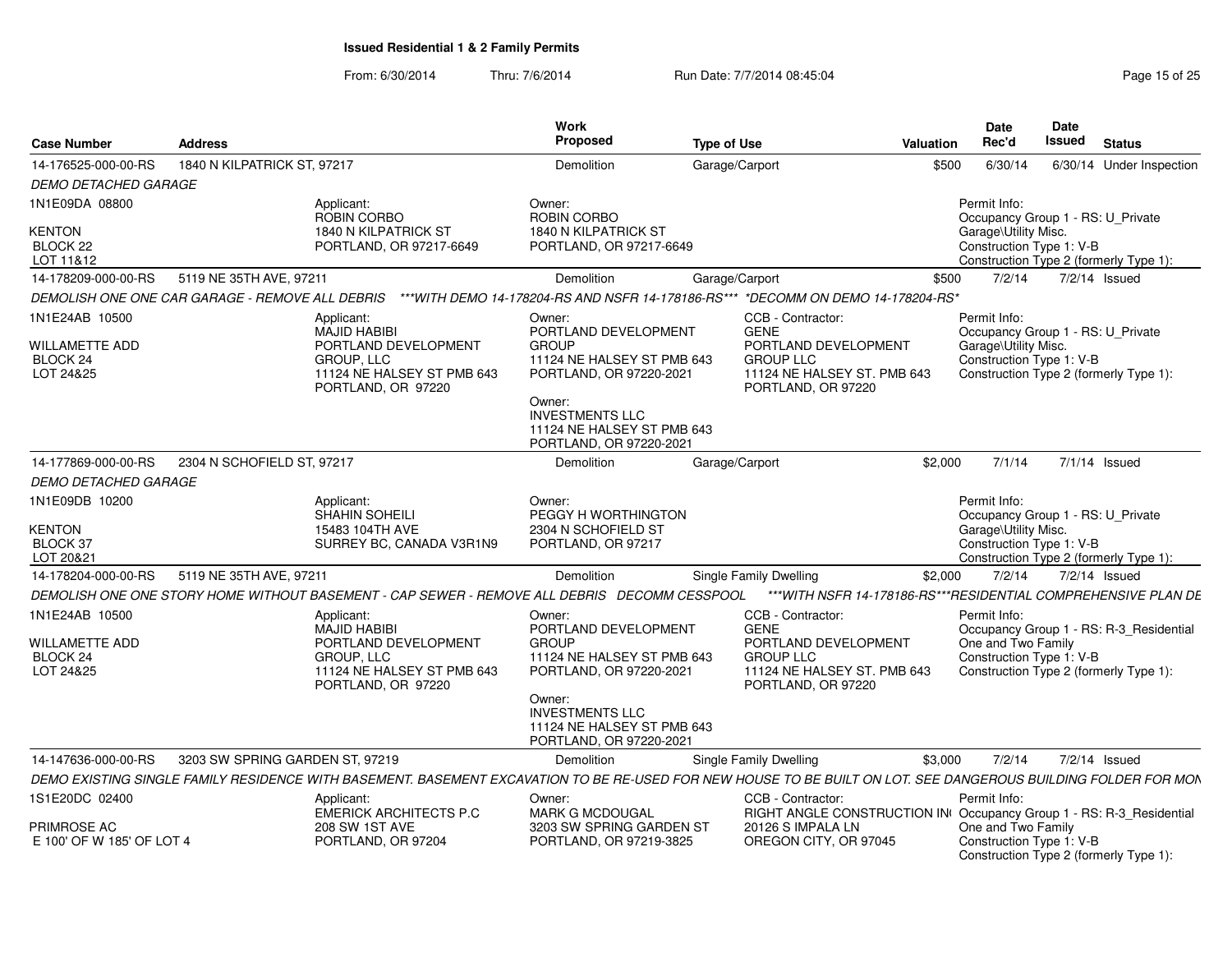From: 6/30/2014

| <b>Case Number</b>                                                         | <b>Address</b>                                               |                                                                                                                                                                          | Work<br><b>Proposed</b>                                                                                        | <b>Type of Use</b>            |                                                                                                                    | Valuation | <b>Date</b><br>Rec'd                                           | Date<br>Issued | <b>Status</b>                                                                     |
|----------------------------------------------------------------------------|--------------------------------------------------------------|--------------------------------------------------------------------------------------------------------------------------------------------------------------------------|----------------------------------------------------------------------------------------------------------------|-------------------------------|--------------------------------------------------------------------------------------------------------------------|-----------|----------------------------------------------------------------|----------------|-----------------------------------------------------------------------------------|
| 14-176407-000-00-RS                                                        | 4415 NE 73RD AVE, 97218                                      |                                                                                                                                                                          | Demolition                                                                                                     | <b>Single Family Dwelling</b> |                                                                                                                    | \$4,000   | 6/30/14                                                        | 6/30/14 Issued |                                                                                   |
|                                                                            |                                                              | DEMOLISH SINGLE FAMILY RESIDENCE WITH BASEMENT, INFILL CAVITY, CAP SEWER, REMOVE ALL DEBRIS, DECOMISSION CESSPOOL (NSFR Permit 14-176319 RS) Septic Decommissioning Requ |                                                                                                                |                               |                                                                                                                    |           |                                                                |                |                                                                                   |
| 1N2E20DB 08200                                                             |                                                              | Applicant:<br><b>KEVIN PARTAIN</b>                                                                                                                                       | Owner:<br>ETRUSCAN VENTURES LLC                                                                                |                               | CCB - Contractor:<br><b>ESTRUSCAN VENTURES LLC</b>                                                                 |           | Permit Info:                                                   |                | Occupancy Group 1 - RS: R-3_Residential                                           |
| ARGYLE PK<br>BLOCK <sub>1</sub><br><b>LOT 7&amp;8</b>                      |                                                              | <b>URBAN VISIONS</b><br>223 NE 56TH AVE<br>PORTLAND, OR 97213                                                                                                            | 4415 NE 73RD<br>PORTLAND, OR 97218                                                                             |                               | 4017 SW DOWNS VIEW CT<br>PORTLAND OR 97221                                                                         |           | One and Two Family<br>Construction Type 1: V-B                 |                | Construction Type 2 (formerly Type 1):                                            |
| 14-176815-000-00-RS                                                        | 15902 SE ALDER ST, 97233                                     |                                                                                                                                                                          | Demolition                                                                                                     | <b>Single Family Dwelling</b> |                                                                                                                    | \$1,000   | 7/3/14                                                         |                | 7/3/14 Issued                                                                     |
|                                                                            |                                                              | DEMOLISH SINGLE FAMILY RESIDENCE, NO BASEMENT, CAP SEWER, REMOVE ALL DEBRIS, DEMO SHED UNDER 200 SF. WAIVE 35 DAY DEMO DELAY, SEE REPACEMENT HOUSE PERMIT UNDEF          |                                                                                                                |                               |                                                                                                                    |           |                                                                |                |                                                                                   |
| 1S2E01AA 03200<br><b>RITLOW AC</b><br><b>BLOCK C</b><br><b>SLY 408'</b>    | W 60' OF E 1/2 OF LOT 4 EXC PT IN ST & EXC PORTLAND OR 97219 | Applicant:<br>MIKE MONTGOMERY<br>SIMPL HOME DESIGNS<br>5531 SW BUDDINGTON ST                                                                                             | Owner:<br><b>VALENTINA KOROTKIH</b><br>215 NE 157TH AVE<br>PORTLAND, OR 97230<br>Owner:<br><b>VICTOR ZIMIN</b> | TO BID                        | Primary Contractor:                                                                                                |           | Permit Info:<br>One and Two Family<br>Construction Type 1: V-B |                | Occupancy Group 1 - RS: R-3_Residential<br>Construction Type 2 (formerly Type 1): |
|                                                                            |                                                              |                                                                                                                                                                          | 215 NE 157TH AVE<br>PORTLAND, OR 97230                                                                         |                               |                                                                                                                    |           |                                                                |                |                                                                                   |
| Total # of RS Demolition permits issued: 8                                 |                                                              |                                                                                                                                                                          |                                                                                                                |                               |                                                                                                                    |           |                                                                |                | Total valuation of RS Demolition permits issued: \$13,500                         |
| 14-177166-000-00-RS                                                        | 2304 SE 51ST AVE                                             |                                                                                                                                                                          | Interior Alteration Only Single Family Dwelling                                                                |                               |                                                                                                                    | \$4,000   | 7/2/14                                                         |                | $7/2/14$ Issued                                                                   |
|                                                                            |                                                              | REMODEL TO REMOVE WALLS IN THE KITCHEN***MECHANICAL AND PLUMBING TO BE OBTAINED SEPARATELY***                                                                            |                                                                                                                |                               |                                                                                                                    |           |                                                                |                |                                                                                   |
| 1S2E06DC 19901<br>PARTITION PLAT 2013-2<br>LOT <sub>1</sub>                |                                                              | Applicant:<br>BENJAMIN D CAVALCANTI<br>2304 SE 51ST AVE<br>PORTLAND, OR 97215                                                                                            | Owner:<br>CICERO D CAVALCANTI<br>2304 SE 51ST AVE<br>PORTLAND, OR 97215                                        |                               |                                                                                                                    |           | Permit Info:<br>One and Two Family<br>Construction Type 1: V-B |                | Occupancy Group 1 - RS: R-3 Residential<br>Construction Type 2 (formerly Type 1): |
|                                                                            |                                                              |                                                                                                                                                                          | Owner:<br><b>SARA A CHUN</b><br>2304 SE 51ST AVE<br>PORTLAND, OR 97215                                         |                               |                                                                                                                    |           |                                                                |                |                                                                                   |
|                                                                            |                                                              |                                                                                                                                                                          | Owner:<br><b>BENJAMIN D CAVALCANTI</b><br>2304 SE 51ST AVE<br>PORTLAND, OR 97215                               |                               |                                                                                                                    |           |                                                                |                |                                                                                   |
| 14-177294-000-00-RS                                                        | 2844 NW RALEIGH ST, 97210                                    |                                                                                                                                                                          | Interior Alteration Only Single Family Dwelling                                                                |                               |                                                                                                                    | \$2,000   | 6/30/14                                                        |                | 6/30/14 Under Inspection                                                          |
| <b>VOLUNTARY SEISMIC UPGRADE</b>                                           |                                                              |                                                                                                                                                                          |                                                                                                                |                               |                                                                                                                    |           |                                                                |                |                                                                                   |
| 1N1E32AB 06500<br>WILLAMETTE HTS ADD<br><b>BLOCK A</b><br>LOT <sub>9</sub> |                                                              | Applicant:<br><b>MICHAEL WIEBER</b><br><b>ELYSIUM CONSTRUCTION LLC</b><br>PO BOX 12010<br>PORTLAND OR 97212                                                              | Owner:<br><b>KARIN L GUENTHER</b><br>2844 NW RALEIGH ST<br>PORTLAND, OR 97210                                  |                               | CCB - Contractor:<br><b>MICHAEL WIEBER</b><br><b>ELYSIUM CONSTRUCTION LLC</b><br>PO BOX 12010<br>PORTLAND OR 97212 |           | Permit Info:<br>One and Two Family<br>Construction Type 1: V-B |                | Occupancy Group 1 - RS: R-3 Residential<br>Construction Type 2 (formerly Type 1): |
|                                                                            |                                                              |                                                                                                                                                                          | Owner:<br>MICHAEL J SIRTORI<br>2844 NW RALEIGH ST<br>PORTLAND, OR 97210                                        |                               |                                                                                                                    |           |                                                                |                |                                                                                   |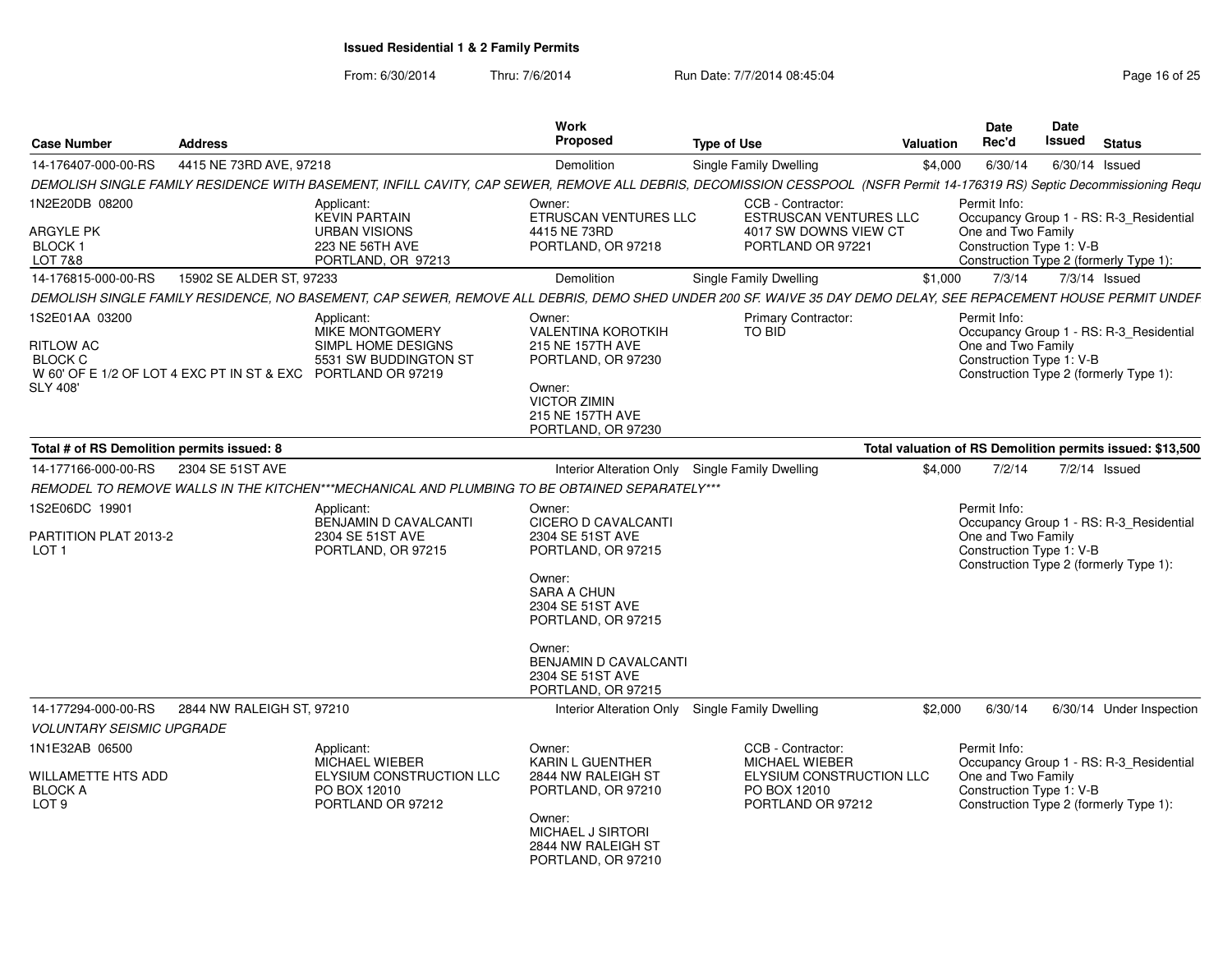From: 6/30/2014Thru: 7/6/2014 **Run Date: 7/7/2014 08:45:04** Page 17 of 25

| <b>Case Number</b>                                                                                                                                     | <b>Address</b>                        |                                                                                                 | Work<br>Proposed                                                                                                                                                   | <b>Type of Use</b>                                                                                                                                                      | Valuation | <b>Date</b><br>Rec'd                                                     | Date<br>Issued | <b>Status</b>                                                                                        |
|--------------------------------------------------------------------------------------------------------------------------------------------------------|---------------------------------------|-------------------------------------------------------------------------------------------------|--------------------------------------------------------------------------------------------------------------------------------------------------------------------|-------------------------------------------------------------------------------------------------------------------------------------------------------------------------|-----------|--------------------------------------------------------------------------|----------------|------------------------------------------------------------------------------------------------------|
| 14-178787-000-00-RS                                                                                                                                    | 1723 SE 52ND AVE, 97215               |                                                                                                 | <b>Interior Alteration Only</b>                                                                                                                                    | Single Family Dwelling                                                                                                                                                  | \$5,076   | 7/2/14                                                                   |                | $7/2/14$ Issued                                                                                      |
| 1S2E06DB 19900<br><b>GRASMERE</b><br><b>BLOCK 2</b><br><b>LOT 12</b>                                                                                   | Applicant:                            | <b>STEVE GEMMELL</b><br><b>GEMMELL CONSTRUCTION LLC</b><br>3817 N WILLIAMS<br>PORTLAND OR 97227 | Owner:<br><b>MARCUS ANDERSON</b><br>1723 SE 52ND AVE<br>PORTLAND, OR 97215-3319<br>Owner:<br><b>JANET ANDERSON</b><br>1723 SE 52ND AVE<br>PORTLAND, OR 97215-3319  | CCB - Contractor:<br><b>STEVE GEMMELL</b><br><b>GEMMELL CONSTRUCTION LLC</b><br>3817 N WILLIAMS<br>PORTLAND OR 97227                                                    |           | Permit Info:<br>One and Two Family<br>Construction Type 1: V-B           |                | Occupancy Group 1 - RS: R-3 Residential<br>Construction Type 2 (formerly Type 1):                    |
| 14-178939-000-00-RS                                                                                                                                    | 3633 SE WASHINGTON ST, 97214          |                                                                                                 | Interior Alteration Only Single Family Dwelling                                                                                                                    |                                                                                                                                                                         | \$3,049   | 7/3/14                                                                   |                | 7/3/14 Issued                                                                                        |
| Voluntary seismic upgrade<br>1S1E01AB 01200<br>SUNNYSIDE & PLAT 2 & 3<br>BLOCK 61<br><b>LOT 12</b><br>14-178943-000-00-RS<br>Voluntary seismic upgrade | Applicant:<br>6724 SW 13TH AVE, 97219 | <b>STEVE GEMMELL</b><br><b>GEMMELL CONSTRUCTION LLC</b><br>3817 N WILLIAMS<br>PORTLAND OR 97227 | Owner:<br><b>LAURIE A RELLING</b><br>3633 SE WASHINGTON ST<br>PORTLAND, OR 97214                                                                                   | CCB - Contractor:<br><b>STEVE GEMMELL</b><br><b>GEMMELL CONSTRUCTION LLC</b><br>3817 N WILLIAMS<br>PORTLAND OR 97227<br>Interior Alteration Only Single Family Dwelling | \$4,113   | Permit Info:<br>One and Two Family<br>Construction Type 1: V-B<br>7/3/14 |                | Occupancy Group 1 - RS: R-3_Residential<br>Construction Type 2 (formerly Type 1):<br>$7/3/14$ Issued |
| 1S1E21BA 01300<br>WOODROW WILSON PK<br>BLOCK 4<br>LOT <sub>2</sub><br>NLY 16' OF LOT 3                                                                 | Applicant:                            | <b>STEVE GEMMELL</b><br><b>GEMMELL CONSTRUCTION LLC</b><br>3817 N WILLIAMS<br>PORTLAND OR 97227 | Owner:<br><b>ANDREW FORTGANG</b><br>6724 SW 13TH AVE<br>PORTLAND, OR 97219-2010<br>Owner:<br><b>LAUREN FORTGANG</b><br>6724 SW 13TH AVE<br>PORTLAND, OR 97219-2010 | CCB - Contractor:<br><b>STEVE GEMMELL</b><br><b>GEMMELL CONSTRUCTION LLC</b><br>3817 N WILLIAMS<br>PORTLAND OR 97227                                                    |           | Permit Info:<br>One and Two Family<br>Construction Type 1: V-B           |                | Occupancy Group 1 - RS: R-3_Residential<br>Construction Type 2 (formerly Type 1):                    |
| 14-177290-000-00-RS                                                                                                                                    | 8722 NE MILTON ST, 97220              |                                                                                                 | Interior Alteration Only Single Family Dwelling                                                                                                                    |                                                                                                                                                                         | \$2,000   | 6/30/14                                                                  | 6/30/14 Issued |                                                                                                      |
| <b>VOLUNTARY SEISMIC UPGRADE</b>                                                                                                                       |                                       |                                                                                                 |                                                                                                                                                                    |                                                                                                                                                                         |           |                                                                          |                |                                                                                                      |
| 1N2E21CD 07300<br>SECTION 21 1N 2E<br>TL 7300 0.15 ACRES                                                                                               | Applicant:<br>PO BOX 12010            | <b>MICHAEL WIEBER</b><br>ELYSIUM CONSTRUCTION LLC<br>PORTLAND OR 97212                          | Owner:<br>PATRICK A HARLAN<br>8722 NE MILTON ST<br>PORTLAND, OR 97220-5171<br>Owner:<br>MORGAN L STILLSON<br>8722 NE MILTON ST<br>PORTLAND, OR 97220-5171          | CCB - Contractor:<br>MICHAEL WIEBER<br>ELYSIUM CONSTRUCTION LLC<br>PO BOX 12010<br>PORTLAND OR 97212                                                                    |           | Permit Info:<br>One and Two Family<br>Construction Type 1: V-B           |                | Occupancy Group 1 - RS: R-3_Residential<br>Construction Type 2 (formerly Type 1):                    |

**Total # of RS Interior Alteration Only permits issued: 6**

**Total valuation of RS Interior Alteration Only permits issued: \$20,238**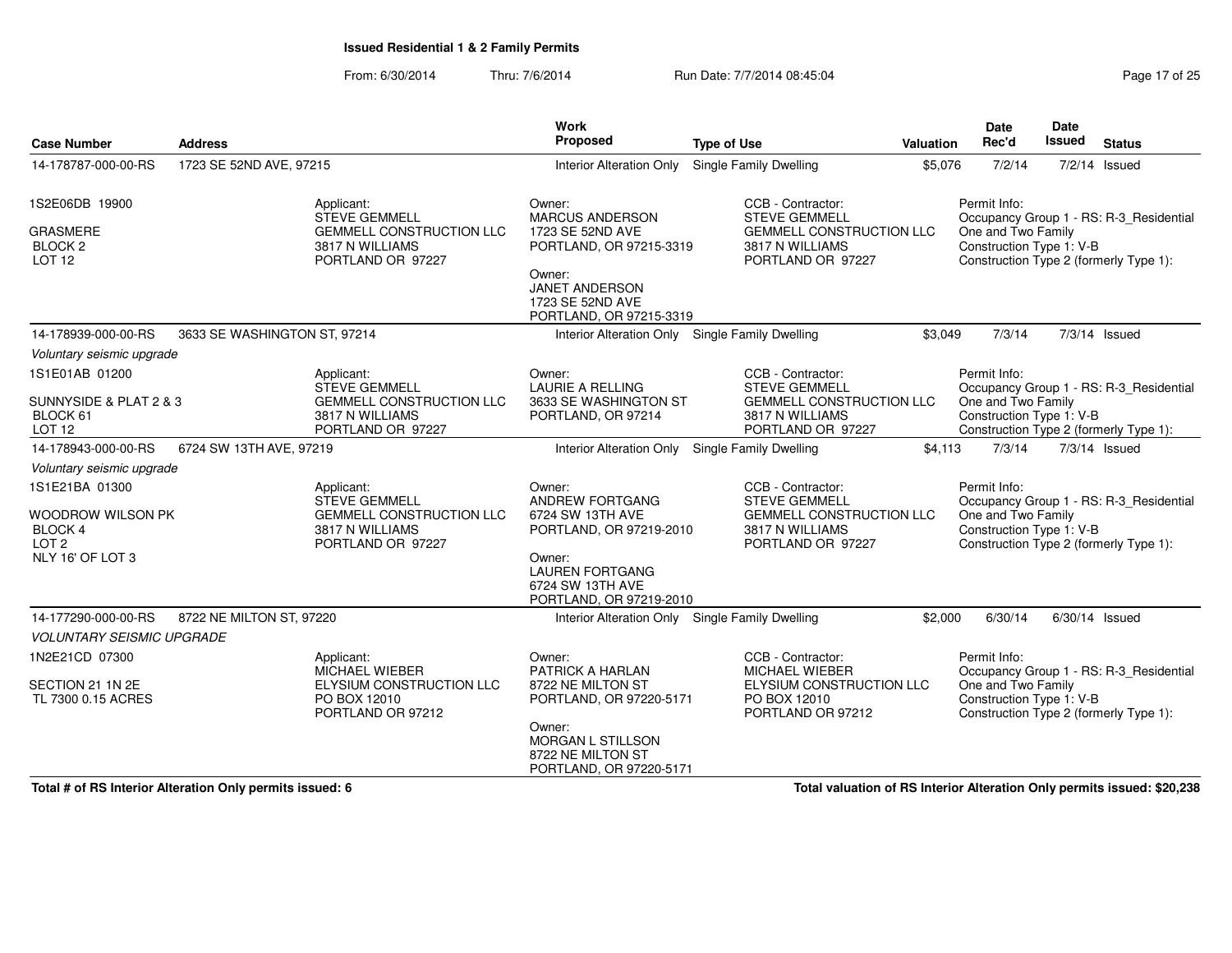| <b>Case Number</b>                              | <b>Address</b>                                |                                                                                                                                                                  | Work<br><b>Proposed</b>                                                                                                                                          | <b>Type of Use</b>                                                              | <b>Valuation</b> | Date<br>Rec'd                                                                                         | Date<br>Issued | <b>Status</b>                                                                                                                 |
|-------------------------------------------------|-----------------------------------------------|------------------------------------------------------------------------------------------------------------------------------------------------------------------|------------------------------------------------------------------------------------------------------------------------------------------------------------------|---------------------------------------------------------------------------------|------------------|-------------------------------------------------------------------------------------------------------|----------------|-------------------------------------------------------------------------------------------------------------------------------|
| 14-155249-000-00-RS                             | 2006 N BLANDENA ST - Unit B, 97217            |                                                                                                                                                                  | <b>New Construction</b>                                                                                                                                          | <b>Accessory Dwelling Unit</b>                                                  | \$57,351         | 5/12/14                                                                                               |                | 7/3/14 Issued                                                                                                                 |
|                                                 |                                               | NEW ACCESSORY DWELLING UNIT/2-STORY/NO GARAGE/SLOPED LOT/SIMPLE: 1st FLOOR OF STRUCTURE IS NOT APPROVED AS HABITABLE SPACE AND IS IDENTIFIED AS STORAGE SPACE F( |                                                                                                                                                                  |                                                                                 |                  |                                                                                                       |                |                                                                                                                               |
| 1N1E21AC 12100                                  |                                               | Applicant:<br><b>STEPHEN SMITH</b><br><b>DESIGN BUILD PORTLAND</b><br>1333 NE 47TH AVE<br>PORTLAND OR 97213                                                      | Owner:<br>RONALD J JR SKRASEK<br>2006 N BLANDENA ST<br>PORTLAND, OR 97217-3450<br>Owner:<br><b>MISTI LARKIN</b><br>2006 N BLANDENA ST<br>PORTLAND, OR 97217-3450 | CCB - Contractor:<br>STEPHEN RANDALL SMITH<br>1333 NE 47TH<br>PORTLAND OR 97213 |                  | Permit Info:<br>One and Two Family<br>Construction Type 1: V-B<br>Number of New Dwelling Units: 1     |                | Occupancy Group 1 - RS: R-3_Residential<br>Construction Type 2 (formerly Type 1):<br>Total Square Footage - Display Only: 520 |
| 14-148126-000-00-RS                             | 2525 SE 22ND AVE - Unit B, 97202              |                                                                                                                                                                  | <b>New Construction</b>                                                                                                                                          | <b>Accessory Dwelling Unit</b>                                                  | \$34,080         | 4/25/14                                                                                               |                | 7/2/14 Issued                                                                                                                 |
|                                                 |                                               | NEW ACCESSORY DWELLING UNIT/1 STORY WITH A LOFT/FLAT LOT/COMPLEX***Limited Structural Engineering Plan Review Form used***                                       |                                                                                                                                                                  |                                                                                 |                  |                                                                                                       |                |                                                                                                                               |
| 1S1E11AA 02600                                  |                                               | Applicant:<br>DANIEL LAJOIE<br><b>DEPARTURE ARCHITECTURE</b><br>143 JOHN ADAMS ST<br>OREGON CITY OR 97045                                                        | Owner:<br>LILLY F D WINDLE<br>2525 SE 22ND AVE<br>PORTLAND, OR 97202<br>Owner:<br><b>DOUGLAS SIGSTAD</b><br>2525 SE 22ND AVE<br>PORTLAND, OR 97202               | CCB - Contractor:<br>DAVISBUILT LLC<br>2931 NE 34TH AVE<br>PORTLAND OR 97212    |                  | Permit Info:<br>One and Two Family<br>Construction Type 1: V-B<br>Number of New Dwelling Units: 1     |                | Occupancy Group 1 - RS: R-3_Residential<br>Construction Type 2 (formerly Type 1):<br>Total Square Footage - Display Only: 309 |
| 14-162482-000-00-RS                             | 13511 SE HAROLD ST, 97236                     |                                                                                                                                                                  | New Construction                                                                                                                                                 | <b>Accessory Structure</b>                                                      | \$2,000          | 7/1/14                                                                                                |                | 7/1/14 Issued                                                                                                                 |
|                                                 | BUILD 360 SQ FT STORAGE SHED AT REAR OF HOUSE |                                                                                                                                                                  |                                                                                                                                                                  |                                                                                 |                  |                                                                                                       |                |                                                                                                                               |
| 1S2E14AC 02900<br>LAMARGENT PK<br>LOT 2 TL 2900 |                                               | Applicant:<br><b>MARTIN RUBIO</b><br>13511 SE HAROLD ST<br>PORTLAND, OR 97236                                                                                    | Owner:<br>FRANCISCO VELAZQUEZ<br><b>PO BOX 726</b><br>WATERVILLE, WA 98858-0726                                                                                  |                                                                                 |                  | Permit Info:<br>Occupancy Group 1 - RS: U Private<br>Garage\Utility Misc.<br>Construction Type 1: V-B |                | Construction Type 2 (formerly Type 1):<br>Total Square Footage - Display Only: 360                                            |
| 14-170395-000-00-RS                             | 9812 NE WYGANT ST, 97220                      |                                                                                                                                                                  | New Construction                                                                                                                                                 | <b>Accessory Structure</b>                                                      | \$28,000         | 7/1/14                                                                                                |                | $7/1/14$ Issued                                                                                                               |
|                                                 | NEW ACCESSORY STRUCTURE FOR NEW SHOP/STUDIO   |                                                                                                                                                                  |                                                                                                                                                                  |                                                                                 |                  |                                                                                                       |                |                                                                                                                               |
| 1N2E21AD 10200<br><b>ROSEPARK</b>               |                                               | Applicant:<br>ENVO DESIGN AND BUILD LLC<br>7315 SE 17TH AVE                                                                                                      | Owner:<br><b>RICHARD CARTER</b><br>221 MILL BROOK RD                                                                                                             | CCB - Contractor:<br>ENVO DESIGN AND BUILD LLC<br>7315 SE 17TH AVE              |                  | Permit Info:<br>Occupancy Group 1 - RS: U Private<br>Garage\Utility Misc.                             |                |                                                                                                                               |
| BLOCK 1<br>LOT <sub>1</sub>                     |                                               | PORTLAND, OR 97202                                                                                                                                               | BAR HARBOR, ME 04609                                                                                                                                             | PORTLAND, OR 97202                                                              |                  | Construction Type 1: V-B                                                                              |                | Construction Type 2 (formerly Type 1):<br>Total Square Footage - Display Only: 417                                            |
| 14-176890-000-00-RS                             | 4025 NE 63RD AVE                              |                                                                                                                                                                  | <b>New Construction</b>                                                                                                                                          | Decks, Fences, Retaining Walls                                                  | \$1,320          | 6/30/14                                                                                               | 6/30/14 Final  |                                                                                                                               |
|                                                 |                                               | BUILD NEW 8 FT FENCE AT REAR PROPERTY LINE - PER BROCHURE #3                                                                                                     |                                                                                                                                                                  |                                                                                 |                  |                                                                                                       |                |                                                                                                                               |
| 1N2E20CB 17301                                  |                                               | Applicant:<br><b>RICKS CUSTOM FENCING &amp;</b>                                                                                                                  | Owner:<br>JAMES W III PLATT                                                                                                                                      | CCB - Contractor:<br><b>RICKS CUSTOM FENCING &amp;</b>                          |                  | Permit Info:<br>Occupancy Group 1 - RS: U_Decks,<br>Patios, Porches, Carports                         |                |                                                                                                                               |
| WELLINGTON<br>BLOCK 3<br>LOT <sub>4</sub>       |                                               | <b>DECKING INC</b><br>4543 SE TV HIGHWAY<br>HILLSBORO, OR 97123                                                                                                  | 4025 NE 63RD AVE<br>PORTLAND, OR 97213                                                                                                                           | <b>DECKING INC</b><br>4543 SE TV HIGHWAY<br>HILLSBORO, OR 97123                 |                  | Construction Type 1: V-B                                                                              |                | Construction Type 2 (formerly Type 1):                                                                                        |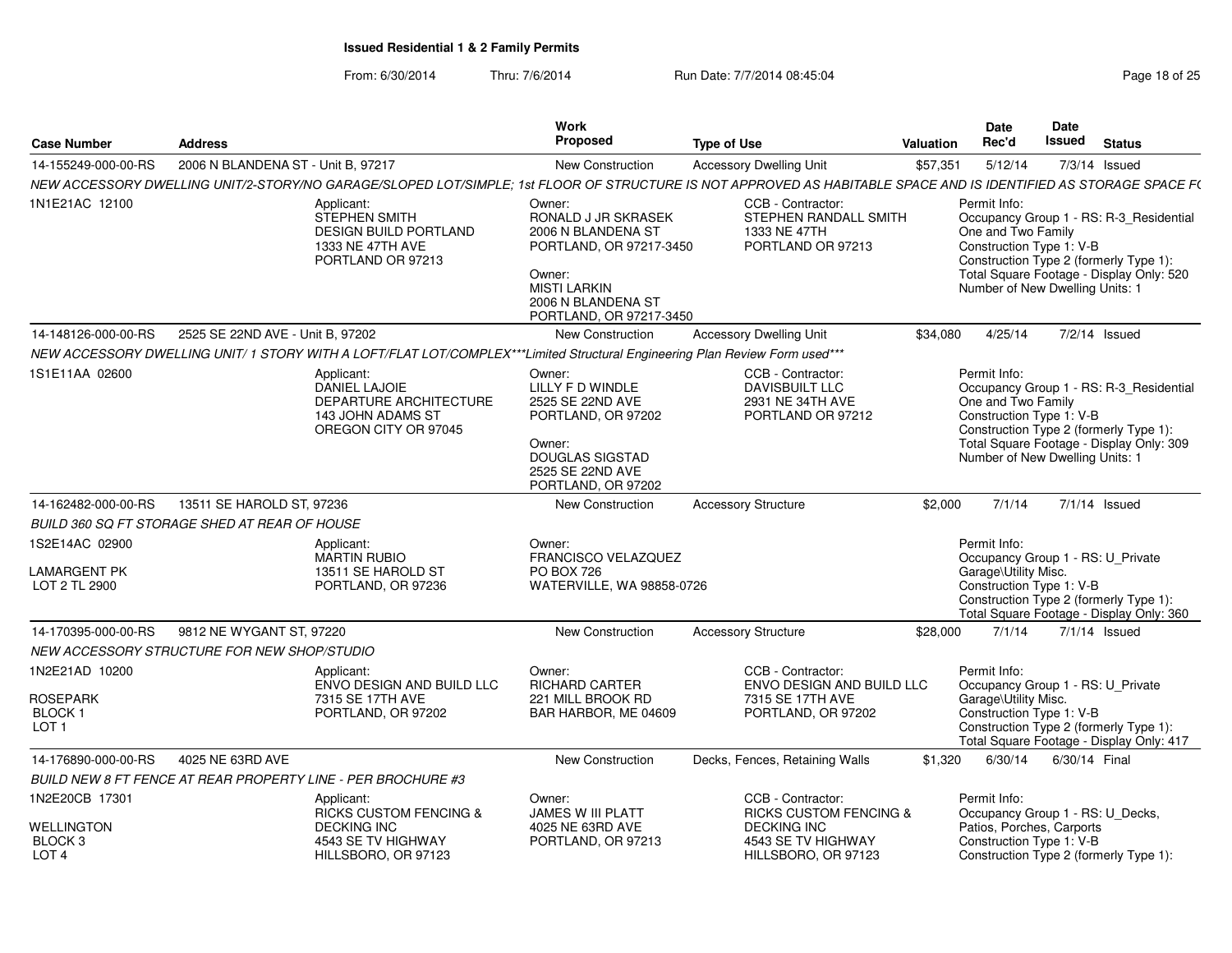|                                                                                                   |                          |                                                                                                                                                                  | <b>Work</b>                                                                                                                                                   |                                                                                                               |                  | <b>Date</b>                                                                                               | <b>Date</b> |                                                                                    |
|---------------------------------------------------------------------------------------------------|--------------------------|------------------------------------------------------------------------------------------------------------------------------------------------------------------|---------------------------------------------------------------------------------------------------------------------------------------------------------------|---------------------------------------------------------------------------------------------------------------|------------------|-----------------------------------------------------------------------------------------------------------|-------------|------------------------------------------------------------------------------------|
| <b>Case Number</b>                                                                                | <b>Address</b>           |                                                                                                                                                                  | Proposed                                                                                                                                                      | <b>Type of Use</b>                                                                                            | <b>Valuation</b> | Rec'd                                                                                                     | Issued      | <b>Status</b>                                                                      |
| 08-139404-REV-01-RS                                                                               | 6051 SW WOODS CT, 97221  |                                                                                                                                                                  | <b>New Construction</b>                                                                                                                                       | Decks, Fences, Retaining Walls                                                                                |                  | 9/20/11<br>\$                                                                                             |             | $6/30/14$ Issued                                                                   |
|                                                                                                   |                          | REV 1 - EXTEND RETAINING WALL APPROX. 150 FT ON WEST SIDE OF (E) POOL TO LEGALIZE WORK WHICH EXCEEDS ORIGINAL SCOPE OF PERMIT, REMOVE AND RECONSTRUCT TWO SECTI( |                                                                                                                                                               |                                                                                                               |                  |                                                                                                           |             |                                                                                    |
| 1S1E07BC 00400<br>SECTION 07 1S 1E<br>TL 400 0.65 ACRES                                           |                          | Applicant:<br>MARY MARKLEY<br>6051 SW WOODS CT<br>PORTLAND, OR 97221-1328                                                                                        | Owner:<br><b>CHARLES R MARKLEY</b><br>6051 SW WOODS CT<br>PORTLAND, OR 97221-1328<br>Owner:<br><b>MARY MARKLEY</b><br>6051 SW WOODS CT                        | CCB - Contractor:<br><b>BACKYARD EXCAVATION INC</b><br>PO BOX 4102<br>TUALATIN OR 97062                       |                  | Permit Info:<br>Occupancy Group 1 - RS: U Decks,<br>Patios, Porches, Carports<br>Construction Type 1: V-B |             | Construction Type 2 (formerly Type 1):<br>Total Square Footage - Display Only: 2   |
|                                                                                                   |                          |                                                                                                                                                                  | PORTLAND, OR 97221-1328                                                                                                                                       |                                                                                                               |                  |                                                                                                           |             |                                                                                    |
| 14-178201-000-00-RS                                                                               | 320 SE 62ND AVE, 97215   |                                                                                                                                                                  | New Construction                                                                                                                                              | Decks, Fences, Retaining Walls                                                                                | \$3,500          | 7/2/14                                                                                                    |             | 7/2/14 Issued                                                                      |
|                                                                                                   |                          | ADD SMALL DECK AND STAIRS AT BACK DOOR, REPLACE GLAZING AT WINDOW WITH TEMPERED GLAZING.                                                                         |                                                                                                                                                               |                                                                                                               |                  |                                                                                                           |             |                                                                                    |
| 1N2E32CC 14100<br><b>CRYSTAL SPR TR</b><br>N 62' OF LOT 5 EXC E 84.86'<br>S 1' OF W 160' OF LOT 6 |                          | Applicant:<br>ROBERT E MILLS<br><b>R E MILLS CONSTRUCTION INC</b><br>3501 SE ROETHE RD<br>MILWAUKIE, OR 97267                                                    | Owner:<br><b>BARBARA C CANAVAN</b><br>320 SE 62ND AVE<br>PORTLAND, OR 97215-1308<br>Owner:<br>DOUGLAS M BLOEM<br>320 SE 62ND AVE<br>PORTLAND, OR 97215-1308   | CCB - Contractor:<br>ROBERT E MILLS<br>R E MILLS CONSTRUCTION INC<br>3501 SE ROETHE RD<br>MILWAUKIE, OR 97267 |                  | Permit Info:<br>Occupancy Group 1 - RS: U_Decks,<br>Patios, Porches, Carports<br>Construction Type 1: V-B |             | Construction Type 2 (formerly Type 1):<br>Total Square Footage - Display Only: 43  |
| 14-178998-000-00-RS                                                                               | 4112 SE 70TH AVE, 97206  |                                                                                                                                                                  | <b>New Construction</b>                                                                                                                                       | Garage/Carport                                                                                                | \$24,468         | 7/3/14                                                                                                    |             | $7/3/14$ Issued                                                                    |
| NEW 576 SF DETACHED GARAGE AT REAR OF PROPERTY                                                    |                          |                                                                                                                                                                  |                                                                                                                                                               |                                                                                                               |                  |                                                                                                           |             |                                                                                    |
| 1S2E08CD 03200<br><b>KERN PK</b><br>BLOCK 4<br>S 1/2 OF LOT 13&14<br>W 1/2 OF S 1/2 OF LOT 15     |                          | Applicant:<br>PAMELA J DURLEY<br>4112 SE 70TH AVE<br>PORTLAND, OR 97206-3538                                                                                     | Owner:<br>PAMELA J DURLEY<br>4112 SE 70TH AVE<br>PORTLAND, OR 97206-3538                                                                                      |                                                                                                               |                  | Permit Info:<br>Occupancy Group 1 - RS: U Private<br>Garage\Utility Misc.<br>Construction Type 1: V-B     |             | Construction Type 2 (formerly Type 1):<br>Total Square Footage - Display Only: 576 |
| 14-106148-000-00-RS                                                                               | 3515 SW CUSTER ST, 97219 |                                                                                                                                                                  | New Construction                                                                                                                                              | Garage/Carport                                                                                                | \$10,724         | 1/16/14                                                                                                   |             | 7/2/14 Issued                                                                      |
|                                                                                                   |                          | NEW DETACHED GARAGE/ 1 STORY/ FLAT LOT**SEE 14-106128 RS FOR NSFR**                                                                                              |                                                                                                                                                               |                                                                                                               |                  |                                                                                                           |             |                                                                                    |
| 1S1E20BD 10600                                                                                    |                          | Applicant:<br>MIKE COYLE<br><b>FASTER PERMITS</b><br>14334 NW EAGLERIDGE LANE<br>PORTLAND, OR 97229                                                              | Owner:<br><b>WEST COAST DEVELOPMENT</b><br>1697 19TH ST<br>WEST LINN, OR 97068-4453<br>Owner:<br><b>GROUP INC</b><br>1697 19TH ST<br>WEST LINN, OR 97068-4453 | CCB - Contractor:<br><b>WEST COAST DEVELOPMENT</b><br><b>GROUP INC</b><br>1697 19TH ST<br>WEST LINN, OR 97068 |                  | Permit Info:<br>Occupancy Group 1 - RS: U_Private<br>Garage\Utility Misc.<br>Construction Type 1: V-B     |             | Construction Type 2 (formerly Type 1):<br>Total Square Footage - Display Only: 264 |
| 14-162220-000-00-RS                                                                               | 3526 SE 14TH AVE, 97202  |                                                                                                                                                                  | New Construction                                                                                                                                              | Garage/Carport                                                                                                | \$11.894         | 5/28/14                                                                                                   |             | 7/1/14 Under Inspection                                                            |
|                                                                                                   |                          | NEW DETACHED GARAGE/1-STORY/FLAT LOT/SIMPLE***WITH NSFR 14-162206-RS****                                                                                         |                                                                                                                                                               |                                                                                                               |                  |                                                                                                           |             |                                                                                    |
| 1S1E11DB 02900<br><b>FEURERS ADD</b><br>BLOCK 16<br>LOT <sub>5</sub>                              |                          | Applicant:<br><b>ADAM HOESLY</b><br>2909 SE TACOMA ST<br>PORTLAND, OR 97202                                                                                      | Owner:<br><b>NANCY M RODGERS</b><br>13317 SE REEDWAY PL<br>PORTLAND, OR 97236-4180                                                                            | CCB - Contractor:<br>ADAM<br>A F HOESLEY INC<br>3731 SE LIEBE<br>PORTLAND, OR 97202                           |                  | Permit Info:<br>Occupancy Group 1 - RS: U_Private<br>Garage\Utility Misc.<br>Construction Type 1: V-B     |             | Construction Type 2 (formerly Type 1):<br>Total Square Footage - Display Only: 280 |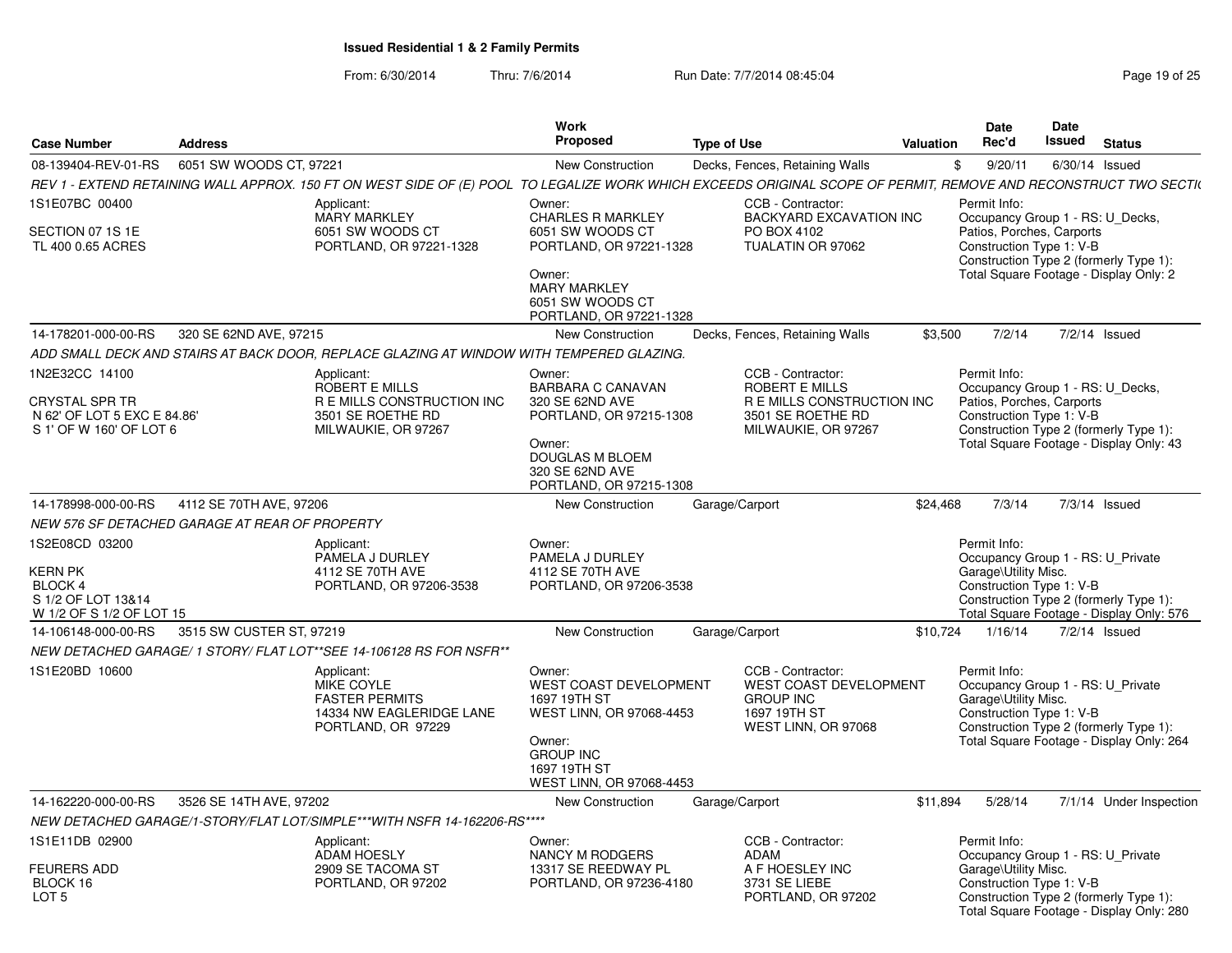From: 6/30/2014

| <b>Case Number</b>                                                              | Work<br><b>Proposed</b><br><b>Address</b><br><b>Type of Use</b>                      |                                                                                                         |                                                                                  | <b>Valuation</b>                                                                                  |                                                                                                                            | <b>Date</b><br>Rec'd                                           | <b>Date</b><br>Issued                                                                             | <b>Status</b> |                                                                                       |                                                                                                                                    |
|---------------------------------------------------------------------------------|--------------------------------------------------------------------------------------|---------------------------------------------------------------------------------------------------------|----------------------------------------------------------------------------------|---------------------------------------------------------------------------------------------------|----------------------------------------------------------------------------------------------------------------------------|----------------------------------------------------------------|---------------------------------------------------------------------------------------------------|---------------|---------------------------------------------------------------------------------------|------------------------------------------------------------------------------------------------------------------------------------|
| 14-152577-000-00-RS                                                             | 4821 NE GRAND AVE, 97211                                                             |                                                                                                         | <b>New Construction</b>                                                          | Garage/Carport                                                                                    |                                                                                                                            |                                                                | \$14,018                                                                                          | 5/5/14        |                                                                                       | $7/1/14$ Issued                                                                                                                    |
|                                                                                 |                                                                                      | NEW DETACHED GARAGE/1-STORY/FLAT LOT/COMPLEX***WITH NSFR 14-152572-RS***                                |                                                                                  |                                                                                                   |                                                                                                                            |                                                                |                                                                                                   |               |                                                                                       |                                                                                                                                    |
| 1N1E23BC 06600                                                                  |                                                                                      | Applicant:                                                                                              | Owner:                                                                           |                                                                                                   | CCB - Contractor:                                                                                                          |                                                                | Permit Info:                                                                                      |               |                                                                                       |                                                                                                                                    |
| <b>DAVIS HIGHLAND</b><br>BLOCK <sub>3</sub><br><b>LOT 7&amp;8</b>               |                                                                                      | MIKE COYLE<br><b>FASTER PERMITS</b><br>14334 NW EAGLERIDGE LANE<br>PORTLAND, OR 97229                   | WEST COAST DEVELOPMENT<br>1697 19TH ST<br>WEST LINN, OR 97068-4453               |                                                                                                   | WEST COAST DEVELOPMENT<br><b>GROUP INC</b><br>1697 19TH ST<br>WEST LINN, OR 97068                                          |                                                                | Garage\Utility Misc.<br>Construction Type 1: V-B                                                  |               |                                                                                       | Occupancy Group 1 - RS: U_Private<br>Construction Type 2 (formerly Type 1):<br>Total Square Footage - Display Only: 330            |
| 14-177826-000-00-RS                                                             | 10247 NE PACIFIC ST, 97220                                                           |                                                                                                         | <b>New Construction</b>                                                          |                                                                                                   | Garage/Carport                                                                                                             | \$35,343                                                       |                                                                                                   | 7/2/14        |                                                                                       | $7/2/14$ Issued                                                                                                                    |
|                                                                                 | NEW DETACHED GARAGE AND EXTEND DRIVEWAY                                              |                                                                                                         |                                                                                  |                                                                                                   |                                                                                                                            |                                                                |                                                                                                   |               |                                                                                       |                                                                                                                                    |
| 1N2E34BC 02700                                                                  |                                                                                      | Applicant:<br><b>LEON R GIBB</b>                                                                        | Owner:<br><b>LEON R GIBB</b>                                                     |                                                                                                   |                                                                                                                            |                                                                | Permit Info:                                                                                      |               |                                                                                       | Occupancy Group 1 - RS: U Private                                                                                                  |
| <b>TULIP AC</b><br><b>BLOCK1</b><br>S 140' OF LOT 6                             |                                                                                      | 10247 NE PACIFIC ST<br>PORTLAND, OR 97220-4025                                                          | 10247 NE PACIFIC ST<br>PORTLAND, OR 97220-4025                                   |                                                                                                   |                                                                                                                            |                                                                | Garage\Utility Misc.<br>Construction Type 1: V-B                                                  |               |                                                                                       | Construction Type 2 (formerly Type 1):<br>Total Square Footage - Display Only: 832                                                 |
| 13-102830-REV-01-RS                                                             | 1930 SE 20TH AVE, 97214                                                              |                                                                                                         | New Construction                                                                 |                                                                                                   | <b>Single Family Dwelling</b>                                                                                              |                                                                | \$<br>5/28/14                                                                                     |               |                                                                                       | $7/3/14$ Issued                                                                                                                    |
|                                                                                 |                                                                                      | REVISION TO PAGE S1.2 TO ADD DETAILS IN ORDER TO REMOVE SPECIAL INSPECTION                              |                                                                                  |                                                                                                   |                                                                                                                            |                                                                |                                                                                                   |               |                                                                                       |                                                                                                                                    |
| 1S1E02DA 18300<br><b>COLONIAL HTS</b><br>BLOCK <sub>9</sub><br>LOT <sub>3</sub> | Applicant:<br><b>DAVID ADAMS</b><br>OTIS CONSTRUCTION<br>430 NE KNOTT<br>PORTLAND OR |                                                                                                         | Owner:<br><b>BRADLEY R KOMENDA</b><br>9 W BROADWAY #324<br>BOSTON, MA 02127-1056 | CCB - Contractor:<br>OTIS CONSTRUCTION INC<br>430 NE KNOTT ST<br>PORTLAND, OR 97212-3107          |                                                                                                                            | Permit Info:<br>One and Two Family<br>Construction Type 1: V-B |                                                                                                   |               | Occupancy Group 1 - RS: R-3_Residential<br>Construction Type 2 (formerly Type 1): V-B |                                                                                                                                    |
| N 1/2 OF LOT 4                                                                  |                                                                                      |                                                                                                         | Owner:<br><b>MOLLY A KOMENDA</b><br>9 W BROADWAY #324<br>BOSTON, MA 02127-1056   | CCB - Contractor:<br>HOME THEATER COMPANY INC<br>105 SE TAYLOR ST SUITE 205<br>PORTLAND, OR 97214 |                                                                                                                            |                                                                |                                                                                                   |               |                                                                                       | Total Square Footage - Display Only: 4159                                                                                          |
| 14-162206-000-00-RS                                                             | 3526 SE 14TH AVE, 97202                                                              |                                                                                                         | New Construction                                                                 |                                                                                                   | <b>Single Family Dwelling</b>                                                                                              | \$274,843                                                      | 5/28/14                                                                                           |               |                                                                                       | 7/1/14 Under Inspection                                                                                                            |
|                                                                                 |                                                                                      | NEW SINGLE FAMILY RESIDENCE/2-STORY/DETACHED GARAGE/FLAT LOT/SIMPLE****DETACHED GARAGE 14-162220-RS**** |                                                                                  |                                                                                                   |                                                                                                                            |                                                                |                                                                                                   |               |                                                                                       |                                                                                                                                    |
| 1S1E11DB 02900<br><b>FEURERS ADD</b><br>BLOCK 16<br>LOT <sub>5</sub>            |                                                                                      | Applicant:<br><b>ADAM HOESLY</b><br>2909 SE TACOMA ST<br>PORTLAND, OR 97202                             | Owner:<br>ADAM HOESLY<br>2909 SE TACOMA ST<br>PORTLAND, OR 97202                 |                                                                                                   | CCB - Contractor:<br>ADAM<br>A F HOESLEY INC<br>3731 SE LIEBE<br>PORTLAND, OR 97202                                        |                                                                | Permit Info:<br>One and Two Family<br>Construction Type 1: V-B<br>Number of New Dwelling Units: 1 |               |                                                                                       | Occupancy Group 1 - RS: R-3_Residential<br>Construction Type 2 (formerly Type 1):<br>Total Square Footage - Display Only: 2492     |
| 14-158488-000-00-RS                                                             | 8955 N CLARENDON AVE, 97203                                                          |                                                                                                         | New Construction                                                                 |                                                                                                   | <b>Single Family Dwelling</b>                                                                                              | \$235,015                                                      | 5/19/14                                                                                           |               |                                                                                       | $7/2/14$ Issued                                                                                                                    |
|                                                                                 |                                                                                      | NEW SINGLE FAMILY RESIDENCE/2-STORY/ATTACHED GARAGE/FLAT LOT/COMPLEX                                    |                                                                                  |                                                                                                   |                                                                                                                            |                                                                |                                                                                                   |               |                                                                                       |                                                                                                                                    |
| 1N1E07AD 02000                                                                  |                                                                                      | Applicant:<br><b>EDUARD SHTOGRIN</b><br>13543 SE WILLINGHAM CT<br>CLACKAMAS, OR 97015                   | Owner:<br>ROYAL CUSTOM HOMES INC<br>PO BOX 3091<br>CLACKAMAS, OR 97015-3091      |                                                                                                   | CCB - Contractor:<br><b>EDUARD SHTOGRIN</b><br>ROYAL CUSTOM HOMES INC.<br>13543 SE WILLINGHAM COURT<br>CLACKAMAS, OR 97015 |                                                                | Permit Info:<br>One and Two Family<br>Construction Type 1: V-B<br>Number of New Dwelling Units: 1 |               |                                                                                       | Occupancy Group 1 - RS: R-3_Residential<br>Construction Type 2 (formerly Type 1): V-B<br>Total Square Footage - Display Only: 2260 |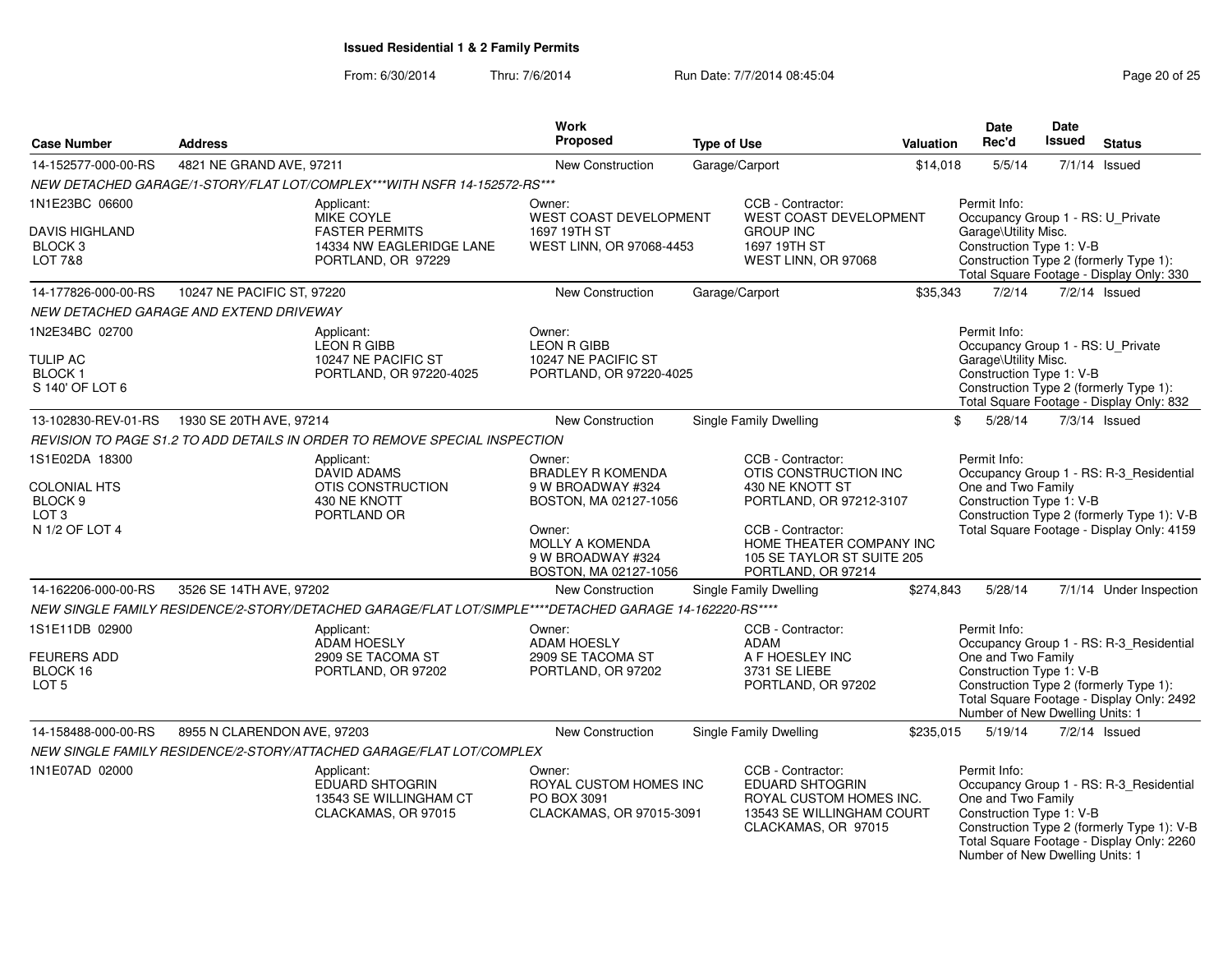From: 6/30/2014

| <b>Case Number</b>                                                                     | <b>Address</b>                | Work<br><b>Proposed</b>                                                                                                      |                                                                                                                                                               |  | <b>Type of Use</b>                                                                                                                   | Valuation | Date<br>Rec'd                                                                                     | <b>Date</b><br><b>Issued</b> | <b>Status</b>                                                                                                                      |
|----------------------------------------------------------------------------------------|-------------------------------|------------------------------------------------------------------------------------------------------------------------------|---------------------------------------------------------------------------------------------------------------------------------------------------------------|--|--------------------------------------------------------------------------------------------------------------------------------------|-----------|---------------------------------------------------------------------------------------------------|------------------------------|------------------------------------------------------------------------------------------------------------------------------------|
| 14-154302-000-00-RS                                                                    | 2147 N WATTS ST, 97217        |                                                                                                                              | New Construction                                                                                                                                              |  | <b>Single Family Dwelling</b>                                                                                                        | \$216,921 | 5/8/14                                                                                            |                              | $6/30/14$ Issued                                                                                                                   |
|                                                                                        |                               | NEW SINGLE FAMILY RESIDENCE/TWO STORY/ATTACHED GARAGE/FLAT LOT/COMPLEX                                                       |                                                                                                                                                               |  |                                                                                                                                      |           |                                                                                                   |                              |                                                                                                                                    |
| 1N1E09DB 13000                                                                         |                               | Applicant:<br><b>NICK FINKE</b><br>FINKE CONSTRUCTION<br>PO BOX 1565<br>WILSONVILLE, OR 97070                                | Owner:<br><b>HANS FINKE</b><br>FINKE CONSTRUCTION LLC<br>P O BOX 1565<br>WILSONVILLE, OR 97070                                                                |  | CCB - Contractor:<br><b>HANS FINKE</b><br>FINKE CONSTRUCTION LLC<br>P O BOX 1565<br>WILSONVILLE, OR 97070                            |           | Permit Info:<br>One and Two Family<br>Construction Type 1: V-B<br>Number of New Dwelling Units: 1 |                              | Occupancy Group 1 - RS: R-3 Residential<br>Construction Type 2 (formerly Type 1): V-B<br>Total Square Footage - Display Only: 2115 |
| 14-152572-000-00-RS                                                                    | 4821 NE GRAND AVE, 97211      |                                                                                                                              | New Construction                                                                                                                                              |  | Single Family Dwelling                                                                                                               | \$278,813 | 5/5/14                                                                                            |                              | $7/1/14$ Issued                                                                                                                    |
|                                                                                        |                               | NEW SINGLE FAMILY RESIDENCE/2-STORY/DETACHED GARAGE/FLAT LOT/COMPLEX***DETACHED GARAGE 14-152577-RS***                       |                                                                                                                                                               |  |                                                                                                                                      |           |                                                                                                   |                              |                                                                                                                                    |
| 1N1E23BC 06600<br><b>DAVIS HIGHLAND</b><br>BLOCK <sub>3</sub><br><b>LOT 7&amp;8</b>    |                               | Applicant:<br><b>MIKE COYLE</b><br><b>FASTER PERMITS</b><br>14334 NW EAGLERIDGE LANE<br>PORTLAND, OR 97229                   | Owner:<br><b>WEST COAST DEVELOPMENT</b><br>1697 19TH ST<br>WEST LINN, OR 97068-4453                                                                           |  | CCB - Contractor:<br><b>WEST COAST DEVELOPMENT</b><br><b>GROUP INC</b><br>1697 19TH ST<br>WEST LINN, OR 97068                        |           | Permit Info:<br>One and Two Family<br>Construction Type 1: V-B<br>Number of New Dwelling Units: 1 |                              | Occupancy Group 1 - RS: R-3 Residential<br>Total Square Footage - Display Only: 2528                                               |
| 14-127158-000-00-RS                                                                    | 8723 NW TERRACEVIEW CT, 97229 |                                                                                                                              | New Construction                                                                                                                                              |  | Single Family Dwelling                                                                                                               | \$472,640 | 3/14/14                                                                                           |                              | 6/30/14 Under Inspection                                                                                                           |
|                                                                                        |                               | NEW SINGLE FAMILY RESIDENCE/2-STORY/TUCK UNDER GARAGE/SLOPED LOT/COMPLEX                                                     |                                                                                                                                                               |  |                                                                                                                                      |           |                                                                                                   |                              |                                                                                                                                    |
| 1N1W26DA 07100<br>PINNACLE POINTE<br>LOT <sub>6</sub><br>1/6 INT TRACT B               |                               | Applicant:<br>ANDREW FELDON<br>ANDREW FELDON DESIGN<br>17 SE 3RD AVE #201<br>PORTLAND, OR 97214                              | Owner:<br><b>ROBERT C HAYS</b><br>2651 NW BIRKENDENE ST<br>PORTLAND, OR 97229<br>Owner:<br><b>JULIE W HAYS</b><br>2651 NW BIRKENDENE ST<br>PORTLAND, OR 97229 |  | CCB - Contractor:<br>RIVERLAND HOMES INC<br>PO BOX 2432<br>PORTLAND, OR 972198233                                                    |           | Permit Info:<br>One and Two Family<br>Construction Type 1: V-B<br>Number of New Dwelling Units: 1 |                              | Occupancy Group 1 - RS: R-3_Residential<br>Construction Type 2 (formerly Type 1): V-B<br>Total Square Footage - Display Only: 4988 |
| 13-229790-REV-01-RS                                                                    | 5868 SW RALSTON DR            |                                                                                                                              | New Construction                                                                                                                                              |  | <b>Single Family Dwelling</b>                                                                                                        | \$200     | 6/30/14                                                                                           |                              | $6/30/14$ Issued                                                                                                                   |
|                                                                                        |                               | VALUE ADDED REVISION TO ADD WINDOW SECOND FLOOR OF EAST SIDE                                                                 |                                                                                                                                                               |  |                                                                                                                                      |           |                                                                                                   |                              |                                                                                                                                    |
| 1S1E15CB 06605<br>PARTITION PLAT 2012-50<br>LOT <sub>2</sub><br>INC UND INT TRACTS A&B |                               | Applicant:<br>Kenneth Gertz<br>GERTZ CONSTRUCTION CO. INC. 19200 SW 46TH AVE<br>19200 SW 46TH AVE<br>TUALATIN, OR 97062-8770 | Owner:<br>GERTZ CONSTRUCTION CO INC<br>TUALATIN, OR 97062                                                                                                     |  | CCB - Contractor:<br>Kenneth Gertz<br>GERTZ CONSTRUCTION CO. INC. One and Two Family<br>19200 SW 46TH AVE<br>TUALATIN, OR 97062-8770 |           | Permit Info:<br>Construction Type 1: V-B                                                          |                              | Occupancy Group 1 - RS: R-3_Residential<br>Construction Type 2 (formerly Type 1): V-B<br>Total Square Footage - Display Only: 3085 |
| 14-112215-000-00-RS                                                                    | 12830 SE MILL ST              |                                                                                                                              | New Construction                                                                                                                                              |  | Single Family Dwelling                                                                                                               | \$231,424 | 1/31/14                                                                                           |                              | $7/1/14$ Issued                                                                                                                    |
|                                                                                        |                               | NEW SINGLE FAMILY RESIDENCE/1 STORY/ATTACHED 2 GARAGE/FLAT LOT/COMPLEX.\TRUSSES DEFFERED.                                    |                                                                                                                                                               |  |                                                                                                                                      |           |                                                                                                   |                              |                                                                                                                                    |
| 1S2E02CA 09703<br>PARTITION PLAT 2008-80<br>LOT <sub>2</sub>                           |                               | Applicant:<br>DON LONGHMILLER<br><b>DIAMOND CREST</b><br><b>CONSTRUCTION INC</b><br>PO BOX 3042<br>GRESHAM, OR 97030         | Owner:<br>ABRAHAM A ALUNKAL<br>2700 W POWELL BLVD #E335<br>GRESHAM, OR 97030<br>Owner:<br>ANN A ALUNKAL<br>2700 W POWELL BLVD #E335<br>GRESHAM, OR 97030      |  | CCB - Contractor:<br><b>DON LONGHMILLER</b><br><b>DIAMOND CREST</b><br><b>CONSTRUCTION INC</b><br>PO BOX 3042<br>GRESHAM, OR 97030   |           | Permit Info:<br>One and Two Family<br>Construction Type 1: V-B<br>Number of New Dwelling Units: 1 |                              | Occupancy Group 1 - RS: R-3 Residential<br>Construction Type 2 (formerly Type 1): V-B<br>Total Square Footage - Display Only: 2357 |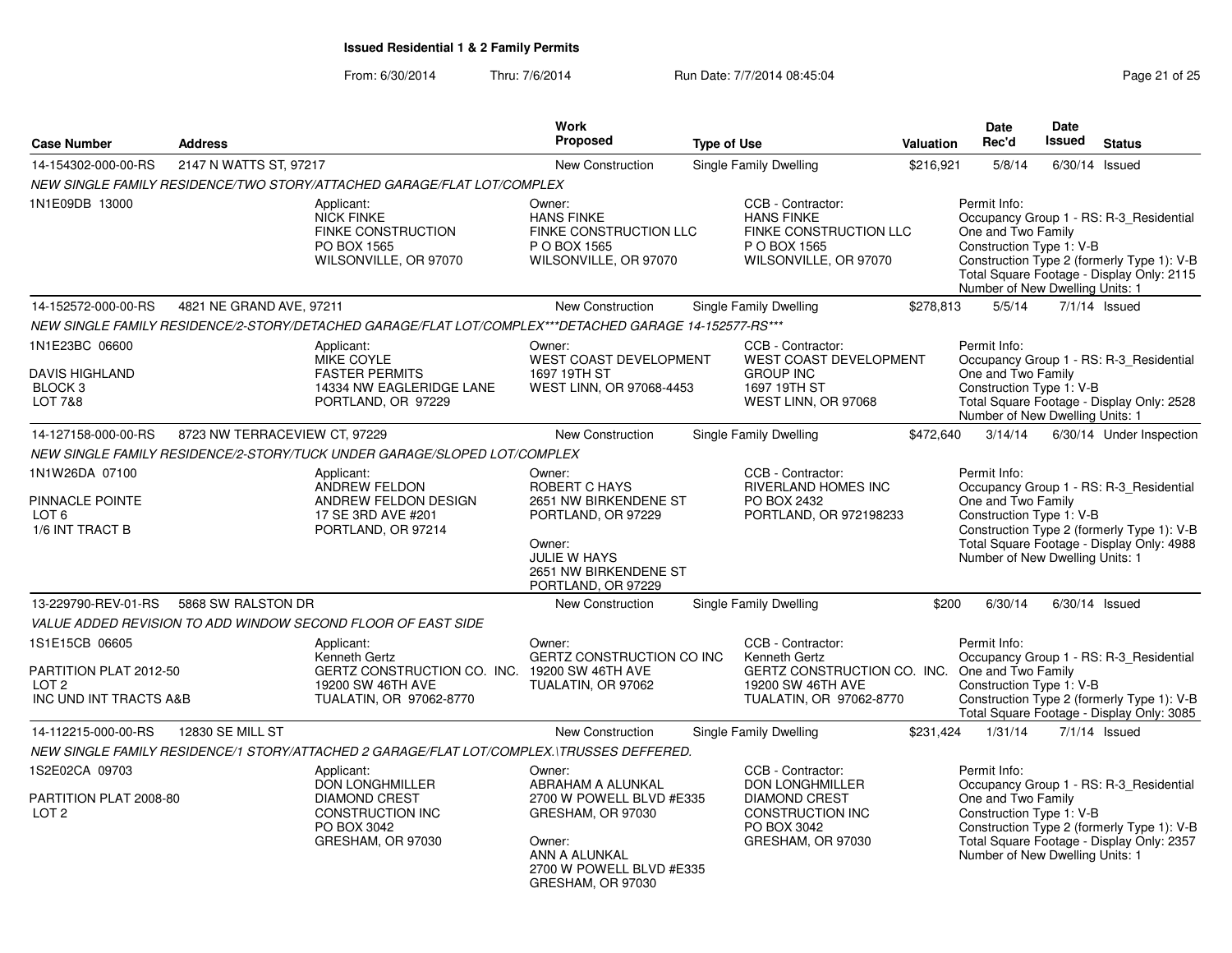|                     |                            |                                                                                                                                                                       | <b>Work</b>                                                                                                                                                   |                                                                                                               |           | <b>Date</b>                                                                                       | Date   |                                                                                                                                    |
|---------------------|----------------------------|-----------------------------------------------------------------------------------------------------------------------------------------------------------------------|---------------------------------------------------------------------------------------------------------------------------------------------------------------|---------------------------------------------------------------------------------------------------------------|-----------|---------------------------------------------------------------------------------------------------|--------|------------------------------------------------------------------------------------------------------------------------------------|
| <b>Case Number</b>  | <b>Address</b>             |                                                                                                                                                                       | <b>Proposed</b>                                                                                                                                               | <b>Type of Use</b>                                                                                            | Valuation | Rec'd                                                                                             | Issued | <b>Status</b>                                                                                                                      |
| 14-106128-000-00-RS | 3515 SW CUSTER ST, 97219   |                                                                                                                                                                       | New Construction                                                                                                                                              | <b>Single Family Dwelling</b>                                                                                 | \$349,616 | 1/16/14                                                                                           |        | $7/2/14$ Issued                                                                                                                    |
|                     |                            | NEW SINGLE FAMILY RESIDENCE / 3 STORY / DETACHED GARAGE / FLAT LOT / COMPLEX **SEE 14-106148 RS FOR GARAGE**                                                          |                                                                                                                                                               |                                                                                                               |           |                                                                                                   |        |                                                                                                                                    |
| 1S1E20BD 10600      |                            | Applicant:<br><b>MIKE COYLE</b><br><b>FASTER PERMITS</b><br>14334 NW EAGLERIDGE LANE<br>PORTLAND, OR 97229                                                            | Owner:<br><b>WEST COAST DEVELOPMENT</b><br>1697 19TH ST<br>WEST LINN, OR 97068-4453<br>Owner:<br><b>GROUP INC</b><br>1697 19TH ST<br>WEST LINN, OR 97068-4453 | CCB - Contractor:<br><b>WEST COAST DEVELOPMENT</b><br><b>GROUP INC</b><br>1697 19TH ST<br>WEST LINN, OR 97068 |           | Permit Info:<br>One and Two Family<br>Construction Type 1: V-B<br>Number of New Dwelling Units: 1 |        | Occupancy Group 1 - RS: R-3 Residential<br>Construction Type 2 (formerly Type 1):<br>Total Square Footage - Display Only: 3265     |
| 14-100505-000-00-RS | 14434 E BURNSIDE ST, 97233 |                                                                                                                                                                       | <b>New Construction</b>                                                                                                                                       | Single Family Dwelling                                                                                        | \$176,937 | 1/9/14                                                                                            |        | $6/30/14$ Issued                                                                                                                   |
|                     |                            | NEW SINGLE FAMILY RESIDENCE- 7 of 9 UNITS OF LOT WITH EXISTING HOUSE / 2 STORY / ATTACHED GARAGE / FLAT LOT / COMPLEX ***LIMITED STRUCTURAL ENGINEERING PLAN REVIEW*  |                                                                                                                                                               |                                                                                                               |           |                                                                                                   |        |                                                                                                                                    |
| 1N2E36CC 03100      |                            | Applicant:<br><b>DONNA KEOUGH</b><br>508 NW 44TH ST<br>VANCOUVER, WA 98660                                                                                            | Owner:<br>BW CONSTRUCTION INC<br>PO BOX 66910<br>PORTLAND, OR 97290-6910                                                                                      | CCB - Contractor:<br>BW CONSTRUCTION INC<br>PO BOX 66910<br>PORTLAND OR 97290                                 |           | Permit Info:<br>One and Two Family<br>Construction Type 1: V-B<br>Number of New Dwelling Units: 1 |        | Occupancy Group 1 - RS: R-3_Residential<br>Construction Type 2 (formerly Type 1): V-B<br>Total Square Footage - Display Only: 1779 |
| 14-100488-000-00-RS | 14430 E BURNSIDE ST, 97233 |                                                                                                                                                                       | New Construction                                                                                                                                              | Single Family Dwelling                                                                                        | \$162,844 | 1/9/14                                                                                            |        | $6/30/14$ Issued                                                                                                                   |
|                     |                            | NEW SINGLE FAMILY RESIDENCE- 6 of 9 UNITS OF LOT WITH EXISTING HOUSE / 2 STORY / ATTACHED GARAGE / FLAT LOT / COMPLEX ***LIMITED STRUCTURAL ENGINEERING PLAN REVIEW*  |                                                                                                                                                               |                                                                                                               |           |                                                                                                   |        |                                                                                                                                    |
| 1N2E36CC 03100      |                            | Applicant:<br><b>DONNA KEOUGH</b><br>508 NW 44TH ST<br>VANCOUVER, WA 98660                                                                                            | Owner:<br>BW CONSTRUCTION INC<br>PO BOX 66910<br>PORTLAND, OR 97290-6910                                                                                      | CCB - Contractor:<br>BW CONSTRUCTION INC<br>PO BOX 66910<br>PORTLAND OR 97290                                 |           | Permit Info:<br>One and Two Family<br>Construction Type 1: V-B<br>Number of New Dwelling Units: 1 |        | Occupancy Group 1 - RS: R-3_Residential<br>Construction Type 2 (formerly Type 1): V-B<br>Total Square Footage - Display Only: 1666 |
| 14-100487-000-00-RS | 14426 E BURNSIDE ST, 97233 |                                                                                                                                                                       | <b>New Construction</b>                                                                                                                                       | <b>Single Family Dwelling</b>                                                                                 | \$162,844 | 1/9/14                                                                                            |        | $6/30/14$ Issued                                                                                                                   |
|                     |                            | NEW SINGLE FAMILY RESIDENCE- 5 of 9 UNITS OF LOT WITH EXISTING HOUSE / 2 STORY / ATTACHED GARAGE / FLAT LOT / COMPLEX ***LIMITED STRUCTURAL ENGINEERING PLAN REVIEW*  |                                                                                                                                                               |                                                                                                               |           |                                                                                                   |        |                                                                                                                                    |
| 1N2E36CC 03100      |                            | Applicant:<br>DONNA KEOUGH<br>508 NW 44TH ST<br>VANCOUVER, WA 98660                                                                                                   | Owner:<br>BW CONSTRUCTION INC<br>PO BOX 66910<br>PORTLAND, OR 97290-6910                                                                                      | CCB - Contractor:<br>BW CONSTRUCTION INC<br>PO BOX 66910<br>PORTLAND OR 97290                                 |           | Permit Info:<br>One and Two Family<br>Construction Type 1: V-B<br>Number of New Dwelling Units: 1 |        | Occupancy Group 1 - RS: R-3_Residential<br>Construction Type 2 (formerly Type 1): V-B<br>Total Square Footage - Display Only: 1666 |
| 14-100486-000-00-RS | 14422 E BURNSIDE ST, 97233 |                                                                                                                                                                       | New Construction                                                                                                                                              | Single Family Dwelling                                                                                        | \$162,844 | 1/9/14                                                                                            |        | $6/30/14$ Issued                                                                                                                   |
|                     |                            | NEW SINGLE FAMILY RESIDENCE- 4 of 9 UNITS OF LOT WITH EXISTING HOUSE / 2 STORY / ATTACHED GARAGE / FLAT LOT / COMPLEX ***LIMITED STRUCTURAL ENGINEERING PLAN REVIEW** |                                                                                                                                                               |                                                                                                               |           |                                                                                                   |        |                                                                                                                                    |
| 1N2E36CC 03100      |                            | Applicant:<br><b>DONNA KEOUGH</b><br>508 NW 44TH ST<br>VANCOUVER, WA 98660                                                                                            | Owner:<br>BW CONSTRUCTION INC<br>PO BOX 66910<br>PORTLAND, OR 97290-6910                                                                                      | CCB - Contractor:<br>BW CONSTRUCTION INC<br>PO BOX 66910<br>PORTLAND OR 97290                                 |           | Permit Info:<br>One and Two Family<br>Construction Type 1: V-B<br>Number of New Dwelling Units: 1 |        | Occupancy Group 1 - RS: R-3_Residential<br>Construction Type 2 (formerly Type 1): V-B<br>Total Square Footage - Display Only: 1666 |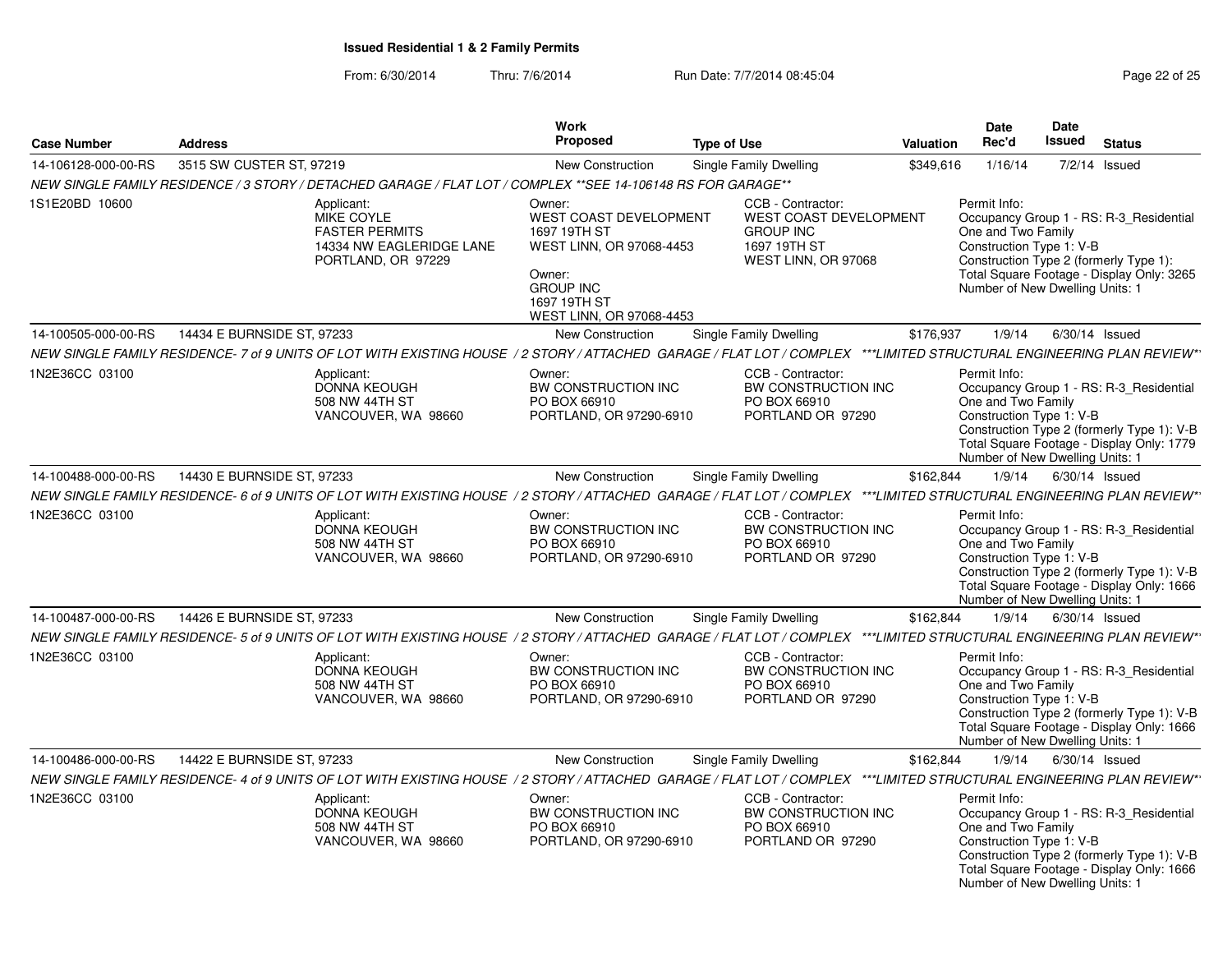| <b>Case Number</b>  | <b>Address</b>             |                                                                                                                      | Work<br>Proposed                                                                | <b>Type of Use</b>                                                                                                                                                    | <b>Valuation</b> | <b>Date</b><br>Rec'd                                                                              | <b>Date</b><br><b>Issued</b> | <b>Status</b>                                                                                                                      |
|---------------------|----------------------------|----------------------------------------------------------------------------------------------------------------------|---------------------------------------------------------------------------------|-----------------------------------------------------------------------------------------------------------------------------------------------------------------------|------------------|---------------------------------------------------------------------------------------------------|------------------------------|------------------------------------------------------------------------------------------------------------------------------------|
| 14-100485-000-00-RS | 14418 E BURNSIDE ST, 97233 |                                                                                                                      | New Construction                                                                | Single Family Dwelling                                                                                                                                                | \$162,844        | 1/9/14                                                                                            |                              | $6/30/14$ Issued                                                                                                                   |
|                     |                            |                                                                                                                      |                                                                                 | NEW SINGLE FAMILY RESIDENCE-3 of 9 UNITS OF LOT WITH EXISTING HOUSE / 2 STORY / ATTACHED GARAGE / FLAT LOT / COMPLEX ***LIMITED STRUCTURAL ENGINEERING PLAN REVIEW**  |                  |                                                                                                   |                              |                                                                                                                                    |
| 1N2E36CC 03100      |                            | Applicant:<br><b>DONNA KEOUGH</b><br>508 NW 44TH ST<br>VANCOUVER, WA 98660                                           | Owner:<br><b>BW CONSTRUCTION INC</b><br>PO BOX 66910<br>PORTLAND, OR 97290-6910 | CCB - Contractor:<br>BW CONSTRUCTION INC<br>PO BOX 66910<br>PORTLAND OR 97290                                                                                         |                  | Permit Info:<br>One and Two Family<br>Construction Type 1: V-B<br>Number of New Dwelling Units: 1 |                              | Occupancy Group 1 - RS: R-3_Residential<br>Construction Type 2 (formerly Type 1): V-B<br>Total Square Footage - Display Only: 1666 |
| 14-100482-000-00-RS | 14414 E BURNSIDE ST, 97233 |                                                                                                                      | New Construction                                                                | Single Family Dwelling                                                                                                                                                | \$162,844        | 1/9/14                                                                                            |                              | 6/30/14 Issued                                                                                                                     |
|                     |                            |                                                                                                                      |                                                                                 | NEW SINGLE FAMILY RESIDENCE- 2 of 9 UNITS OF LOT WITH EXISTING HOUSE / 2 STORY / ATTACHED GARAGE / FLAT LOT / COMPLEX ***LIMITED STRUCTURAL ENGINEERING PLAN REVIEW** |                  |                                                                                                   |                              |                                                                                                                                    |
| 1N2E36CC 03100      |                            | Applicant:<br><b>DONNA KEOUGH</b><br>508 NW 44TH ST<br>VANCOUVER, WA 98660                                           | Owner:<br>BW CONSTRUCTION INC<br>PO BOX 66910<br>PORTLAND, OR 97290-6910        | CCB - Contractor:<br>BW CONSTRUCTION INC<br>PO BOX 66910<br>PORTLAND OR 97290                                                                                         |                  | Permit Info:<br>One and Two Family<br>Construction Type 1: V-B<br>Number of New Dwelling Units: 1 |                              | Occupancy Group 1 - RS: R-3 Residential<br>Construction Type 2 (formerly Type 1): V-B<br>Total Square Footage - Display Only: 1666 |
| 14-100474-000-00-RS | 14410 E BURNSIDE ST, 97233 |                                                                                                                      | New Construction                                                                | Single Family Dwelling                                                                                                                                                | \$177,739        | 1/9/14                                                                                            |                              | $6/30/14$ Issued                                                                                                                   |
|                     |                            | NEW SINGLE FAMILY RESIDENCE-1 of 9 UNITS OF LOT WITH EXISTING HOUSE / 2 STORY / ATTACHED GARAGE / FLAT LOT / COMPLEX |                                                                                 |                                                                                                                                                                       |                  |                                                                                                   |                              | ***LIMITED STRUCTURAL ENGINEERING PLAN REVIEW*'                                                                                    |
| 1N2E36CC 03100      |                            | Applicant:<br><b>DONNA KEOUGH</b><br>508 NW 44TH ST<br>VANCOUVER, WA 98660                                           | Owner:<br><b>BW CONSTRUCTION INC</b><br>PO BOX 66910<br>PORTLAND, OR 97290-6910 | CCB - Contractor:<br>BW CONSTRUCTION INC<br>PO BOX 66910<br>PORTLAND OR 97290                                                                                         |                  | Permit Info:<br>One and Two Family<br>Construction Type 1: V-B<br>Number of New Dwelling Units: 1 |                              | Occupancy Group 1 - RS: R-3 Residential<br>Construction Type 2 (formerly Type 1): V-B<br>Total Square Footage - Display Only: 1784 |
| 14-116222-000-00-RS | 4211 NE 77TH AVE           |                                                                                                                      | New Construction                                                                | Single Family Dwelling                                                                                                                                                | \$155,400        | 2/13/14                                                                                           |                              | $6/30/14$ Issued                                                                                                                   |
|                     |                            |                                                                                                                      |                                                                                 | NEW SINGLE FAMILY RESIDENCE/TWO STORY/ATTACHED GARAGE/FLAT LOT/COMPLEX Septic Decommissioning Required. Call for Inspection 842.                                      |                  |                                                                                                   |                              |                                                                                                                                    |
| 1N2E20DB 18201      |                            | Applicant:<br><b>KIM DRENNEN</b><br>OREGON INNOVATIONS LLC<br>PO BOX 9081<br>PORTLAND, OR 97207                      | Owner:<br>PDX RENOVATIONS LLC<br>PO BOX 66406<br>PORTLAND, OR 97290-6406        | CCB - Contractor:<br>OREGON INNOVATIONS LLC<br>PO BOX 9081<br>PORTLAND, OR 97207                                                                                      |                  | Permit Info:<br>One and Two Family<br>Construction Type 1: V-B<br>Number of New Dwelling Units: 1 |                              | Occupancy Group 1 - RS: R-3_Residential<br>Construction Type 2 (formerly Type 1): V-B<br>Total Square Footage - Display Only: 1594 |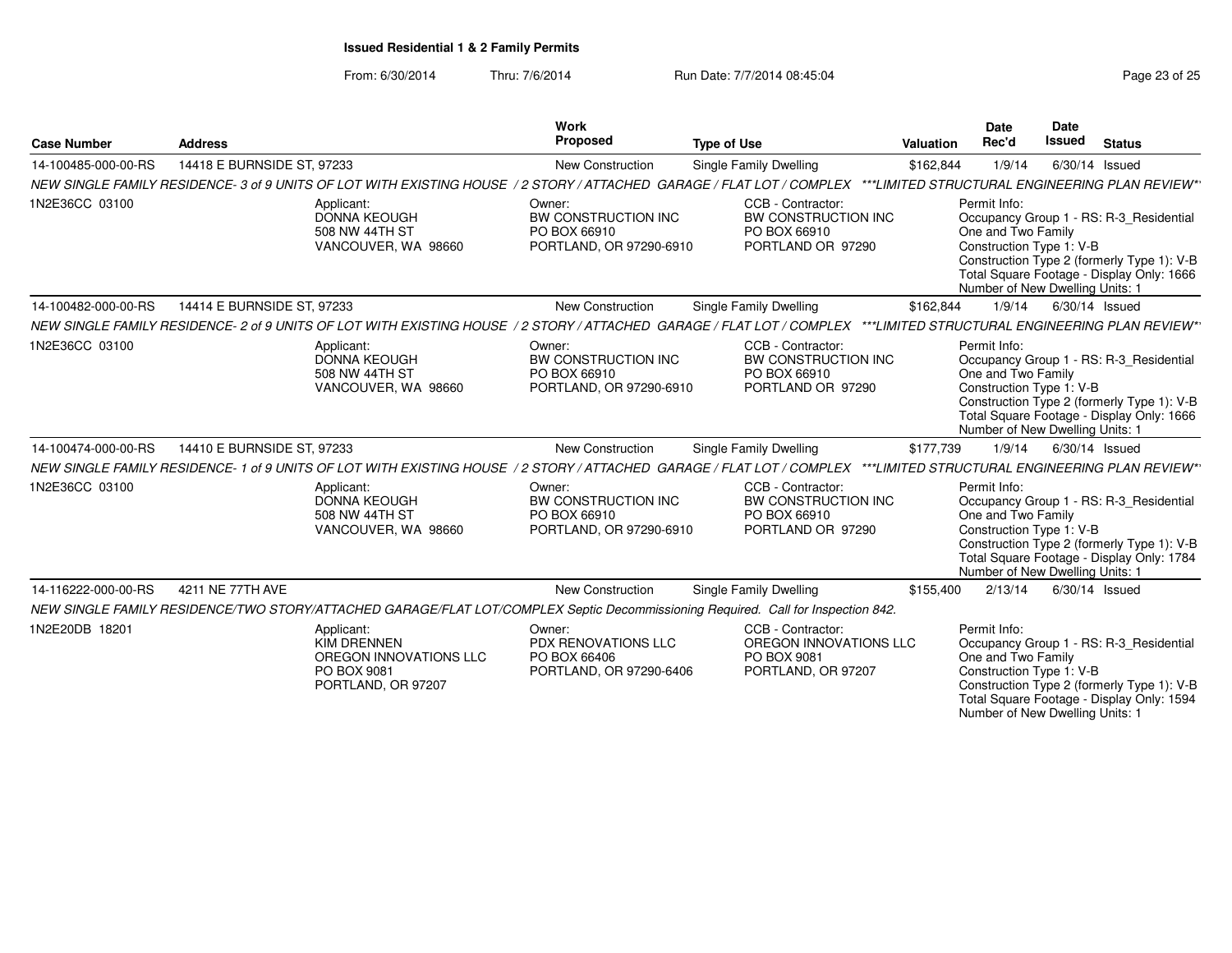| <b>Case Number</b>  | <b>Address</b>                                                                                                                                                   | Work<br>Proposed                                                                              | <b>Type of Use</b>                                                                                                                                                                                                                                                                                                                                        | Valuation | Date<br>Rec'd                                                                                     | Date<br><b>Issued</b> | <b>Status</b>                                                                                                                      |
|---------------------|------------------------------------------------------------------------------------------------------------------------------------------------------------------|-----------------------------------------------------------------------------------------------|-----------------------------------------------------------------------------------------------------------------------------------------------------------------------------------------------------------------------------------------------------------------------------------------------------------------------------------------------------------|-----------|---------------------------------------------------------------------------------------------------|-----------------------|------------------------------------------------------------------------------------------------------------------------------------|
| 14-124699-000-00-RS | 715 N HUMBOLDT ST, 97217                                                                                                                                         | New Construction                                                                              | Townhouse (2 Units)                                                                                                                                                                                                                                                                                                                                       | \$291,650 | 3/12/14                                                                                           |                       | $7/1/14$ Issued                                                                                                                    |
|                     | NEW 1 OF 2 UNIT TOWNHOUSE on individual tax lots/2-STORY WITH BASEMENT/ATTACHED GARAGE/FLAT LOT/COMPLEX+++LIMITED ENGINEERING REVIEW+++                          |                                                                                               |                                                                                                                                                                                                                                                                                                                                                           |           |                                                                                                   |                       |                                                                                                                                    |
| 1N1E22BD 19400      | Applicant:<br>DONNA KEOUGH<br>508 NW 44TH ST<br>VANCOUVER, WA 98660                                                                                              | Owner:<br>FIRENZE DEVELOPMENT INC<br>7110 SW OLD WILSONVILLE RD<br>WILSONVILLE, OR 97070-7857 | CCB - Contractor:<br>MARVIN DEE BERGEVIN<br>CONNECTIONS ELECTRIC INC<br>PO BOX 7136<br>SALEM, OR 973030026<br>CCB - Contractor:<br><b>S&amp;B PLUMBING AND DRAIN</b><br><b>CLEANING</b><br>10601 SE EVERGREEN HWY<br>VANCOUVER, WA 98664<br>CCB - Contractor:<br>PETER A KUSYK<br>FIRENZE DEVELOPMENT INC<br>12703 SW 67TH AVE<br><b>TIGARD, OR 97223</b> |           | Permit Info:<br>One and Two Family<br>Construction Type 1: V-B<br>Number of New Dwelling Units: 1 |                       | Occupancy Group 1 - RS: R-3 Residential<br>Construction Type 2 (formerly Type 1): V-B<br>Total Square Footage - Display Only: 2962 |
| 14-100510-000-00-RS | 14442 E BURNSIDE ST, 97233                                                                                                                                       | <b>New Construction</b>                                                                       | Townhouse (2 Units)                                                                                                                                                                                                                                                                                                                                       | \$176,937 | 1/9/14                                                                                            |                       | $6/30/14$ Issued                                                                                                                   |
|                     | NEW TOWNHOUSE (2 OF 2)-9 of 9 UNITS OF LOT WITH EXISTING HOUSE / 2 STORY / ATTACHED GARAGE / FLAT LOT / COMPLEX ***LIMITED STRUCTURAL ENGINEERING PLAN REVIEW*** |                                                                                               |                                                                                                                                                                                                                                                                                                                                                           |           |                                                                                                   |                       |                                                                                                                                    |
| 1N2E36CC 03100      | Applicant:<br><b>DONNA KEOUGH</b><br>508 NW 44TH ST<br>VANCOUVER, WA 98660                                                                                       | Owner:<br><b>BW CONSTRUCTION INC</b><br>PO BOX 66910<br>PORTLAND, OR 97290-6910               | CCB - Contractor:<br>BW CONSTRUCTION INC<br>PO BOX 66910<br>PORTLAND OR 97290                                                                                                                                                                                                                                                                             |           | Permit Info:<br>One and Two Family<br>Construction Type 1: V-B<br>Number of New Dwelling Units: 1 |                       | Occupancy Group 1 - RS: R-3_Residential<br>Construction Type 2 (formerly Type 1): V-B<br>Total Square Footage - Display Only: 1779 |
| 14-100509-000-00-RS | 14438 E BURNSIDE ST, 97233                                                                                                                                       | <b>New Construction</b>                                                                       | Townhouse (2 Units)                                                                                                                                                                                                                                                                                                                                       | \$176,937 | 1/9/14                                                                                            |                       | 6/30/14 Issued                                                                                                                     |
|                     | NEW TOWNHOUSE (1 OF 2)-8 of 9 UNITS OF LOT WITH EXISTING HOUSE / 2 STORY / ATTACHED GARAGE / FLAT LOT / COMPLEX ***LIMITED STRUCTURAL ENGINEERING PLAN REVIEW*** |                                                                                               |                                                                                                                                                                                                                                                                                                                                                           |           |                                                                                                   |                       |                                                                                                                                    |
| 1N2E36CC 03100      | Applicant:<br><b>DONNA KEOUGH</b><br>508 NW 44TH ST<br>VANCOUVER, WA 98660                                                                                       | Owner:<br>BW CONSTRUCTION INC<br>PO BOX 66910<br>PORTLAND, OR 97290-6910                      | CCB - Contractor:<br>BW CONSTRUCTION INC<br>PO BOX 66910<br>PORTLAND OR 97290                                                                                                                                                                                                                                                                             |           | Permit Info:<br>One and Two Family<br>Construction Type 1: V-B<br>Number of New Dwelling Units: 1 |                       | Occupancy Group 1 - RS: R-3_Residential<br>Construction Type 2 (formerly Type 1): V-B<br>Total Square Footage - Display Only: 1779 |